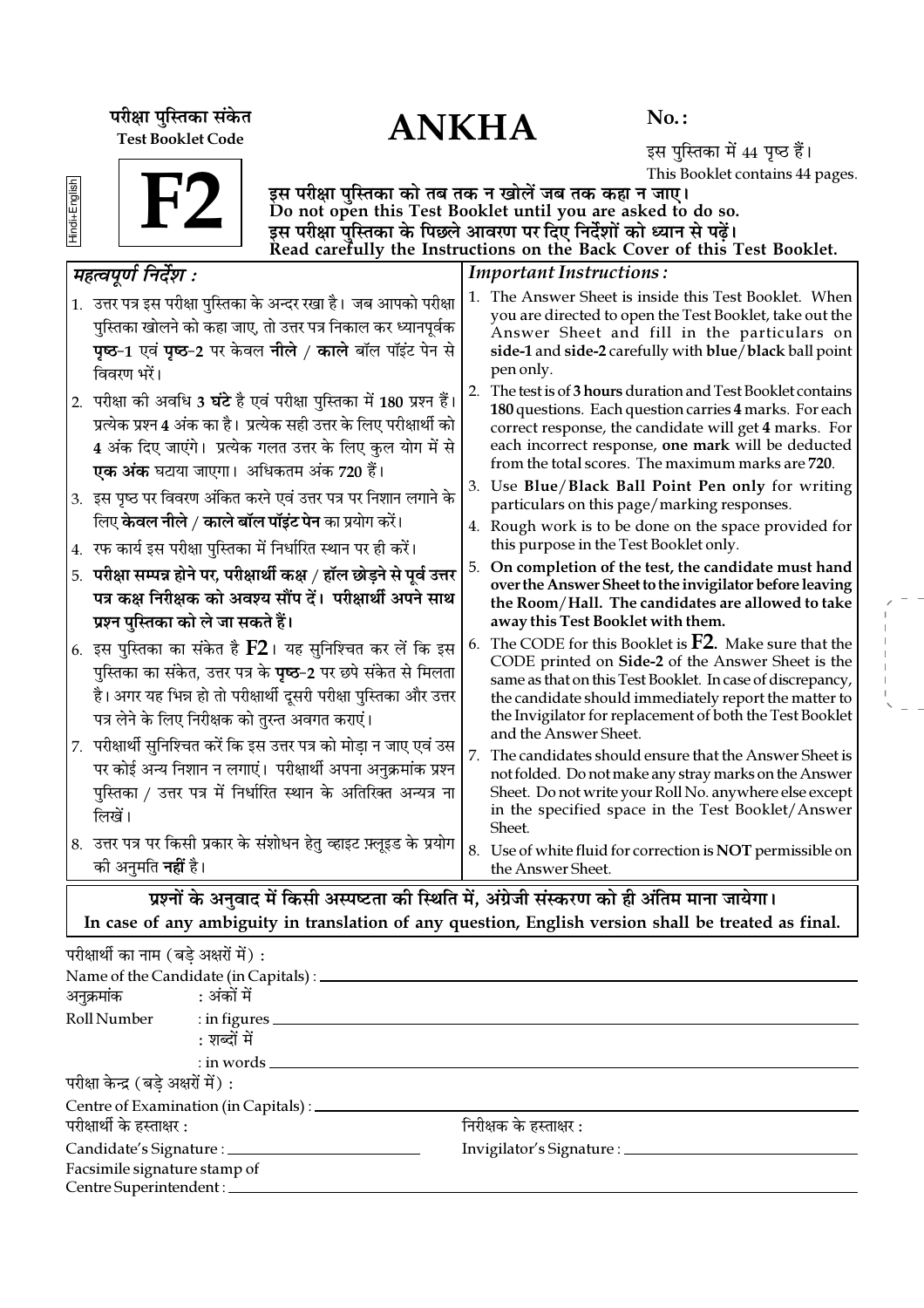$F2$  2

- 1. अनलेखन के समय डी.एन.ए. की कंडली को खोलने में कौनसा  $\vec{v}$ जाइम मदद करता है ?
	- (1) डी.एन.ए. पॉलीमरेज़
	- $(2)$  आर.एन.ए. पॉलिमरेज़
	- (3) डी.एन.ए. लाइगेज़
	- (4) डी.एन.ए. हैलीकेज़
- $2.$  निम्न में कौन मूत्रवृद्धि को रोकने में सहायता करेगा ?
	- $(1)$   $\,$  एट्रियल नेट्रियुरेटिक कारक द्वारा वाहिकाओं का संकीर्णन होना
	- $(2)$   $\;$   $\;$   $\rm JG$  कोशिकाओं द्वारा रेनिन का स्रावण कम होना
	- (3) ADH के अल्पस्रवण से अधिक जल का पुनरावशोषण
	- (4)  $\overline{v}$  एल्डोस्टेरान के कारण वृक्क नलिका से  $\overline{Na}^+$  एवं जल का पनरावशोषण
- $3.$  द्वितीयक अंडक का अर्धसूत्री विभाजन पूर्ण होता है :
	- $(1)$  युग्मनज बनने के बाद
	- $(2)$  शुक्राण एवं अंडाण के संलयन के समय
	- (3) अंडोत्सर्ग से पहले
	- $(4)$  संभोग के समय
- $4.$  अनिवार्य तत्वों और पादपों में उनके कार्यों के विषय में निम्नलिखित को समेलित कीजिए $:$

| (a) | लोह                       |       | (i)   | जल का प्रकाश अपघटन        |
|-----|---------------------------|-------|-------|---------------------------|
| (b) | जिंक                      |       | (ii)  | पराग का अंकुरण            |
| (c) | बोरॉन                     |       | (iii) | क्लोरोफिल के जैव संश्लेषण |
|     |                           |       |       | के लिए आवश्यक             |
| (d) | मैंगनीज                   |       | (iv)  | आई.ए.ए. जैव संश्लेषण      |
|     | <b>सही</b> विकल्प चुनिए : |       |       |                           |
|     | (a)                       | (b)   | (c)   | (d)                       |
| (1) | (iii)                     | (iv)  | (ii)  | (i)                       |
| (2) | (iv)                      | (i)   | (ii)  | (iii)                     |
| (3) | (ii)                      | (i)   | (iv)  | (iii)                     |
| (4) | (iv)                      | (iii) | (ii)  | (i)                       |

- 5. निम्नलिखित में से कौन सा युग्म एक कोशिकीय शैवालों का है ?
	- (1) *ऐनाबीना* और *वॉल्वॉक्स*
	- (2) *क्लोरेला* और स्पाइरुलीना
	- (3) *लैमिनेरिया* और *सारगासम*
	- (4) जेलिडियम और *ग्रासिलेरिया*
- $6.$   $\bar{2}$  प्रकाशश्वसन में  $\rm RuBisCo$  एंजाइम की ऑक्सीजनीकरण क्रिया से किसका निर्माण होता है ?
	- $(1)$  6-C यौगिक का 1 अण
	- (2)  $4-C$  यौगिक का  $1 \frac{3}{2}$ े और  $2-C$  यौगिक का  $1 \frac{3}{2}$
	- (3) 3-C यौगिक के 2 अण्
	- $(4)$  3-C यौगिक का 1 अणु
- 1. Name the enzyme that facilitates opening of DNA helix during transcription.
	- (1) DNA polymerase
	- (2) RNA polymerase
	- (3) DNA ligase
	- (4) DNA helicase
	- 2. Which of the following would help in prevention of diuresis ?
		- (1) Atrial natriuretic factor causes vasoconstriction
		- (2) Decrease in secretion of renin by JG cells
		- (3) More water reabsorption due to undersecretion of ADH
		- (4) Reabsorption of Na<sup>+</sup> and water from renal tubules due to aldosterone
	- 3. Meiotic division of the secondary oocyte is completed :
		- (1) After zygote formation
		- (2) At the time of fusion of a sperm with an ovum
		- (3) Prior to ovulation
		- (4) At the time of copulation
	- 4. Match the following concerning essential elements and their functions in plants :
		- (a) Iron (i) Photolysis of water
		- (b) Zinc (ii) Pollen germination
		- (c) Boron (iii) Required for chlorophyll biosynthesis
		- (d) Manganese (iv) IAA biosynthesis Select the correct option :

|                   | (a)   | (b)      | (c)            | (d)      |
|-------------------|-------|----------|----------------|----------|
| $\left(1\right)$  | (iii) | (iv)     | (ii)           | (i)      |
| (2)               | (iv)  | $\rm(i)$ | (ii)           | (iii)    |
| (3)               | (ii)  | (i)      | (iv)           | (iii)    |
| $\left( 4\right)$ | (iv)  | (iii)    | $\overline{u}$ | $\rm(i)$ |

- 5. Which of the following pairs is of unicellular algae ?
	- (1) Anabaena and Volvox
	- (2) Chlorella and Spirulina
	- (3) Laminaria and Sargassum
	- (4) Gelidium and Gracilaria
- 6. The oxygenation activity of RuBisCo enzyme in photorespiration leads to the formation of :
	- (1) 1 molecule of 6-C compound
	- (2) 1 molecule of 4-C compound and 1 molecule of 2-C compound
	- (3) 2 molecules of 3-C compound
	- (4) 1 molecule of 3-C compound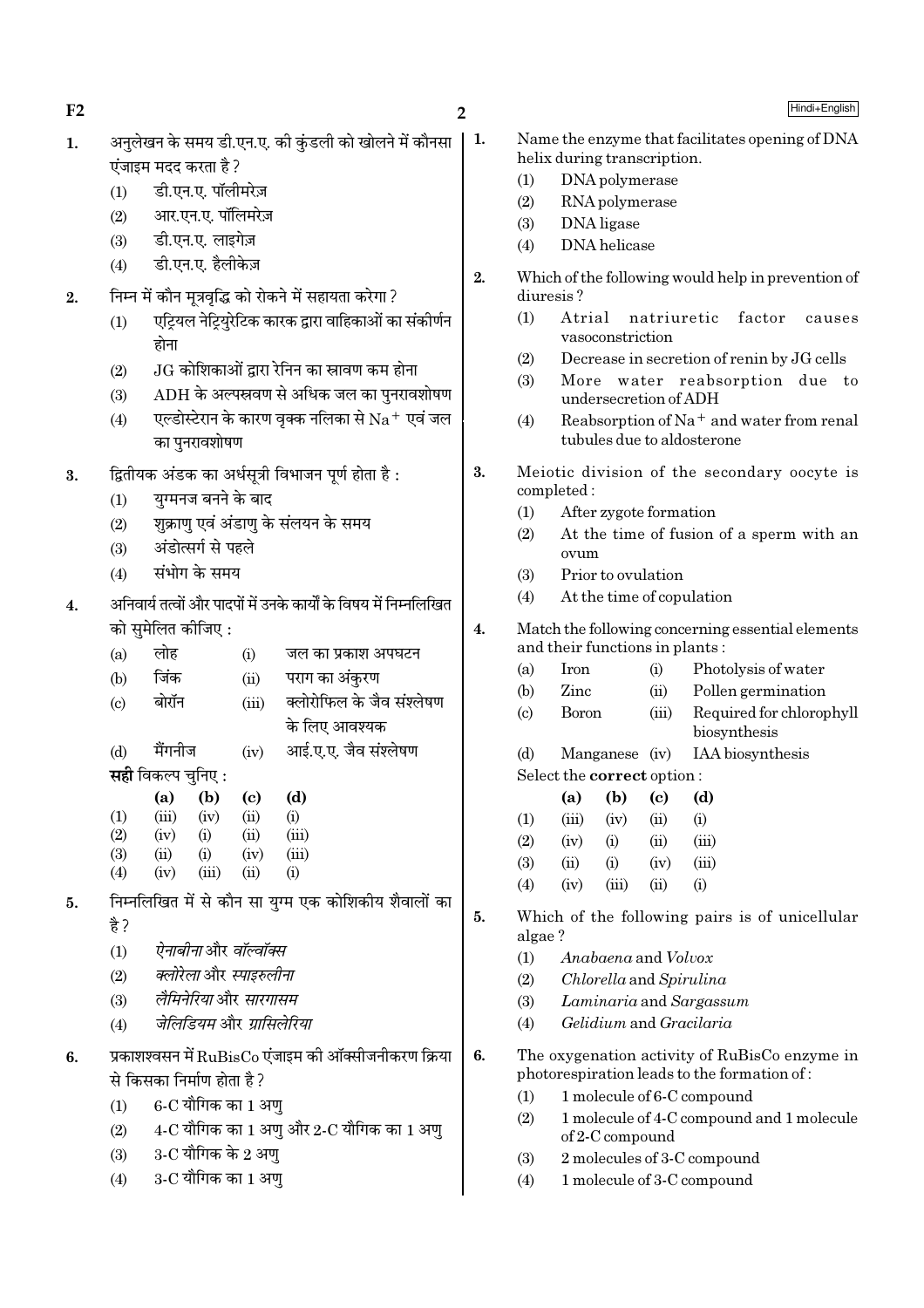|    | Hindi+English                                                        |                          |                        |                                                       |       |                                                               | 3                    |                        |                                                      |                         |                                        |           | F <sub>2</sub>                                     |
|----|----------------------------------------------------------------------|--------------------------|------------------------|-------------------------------------------------------|-------|---------------------------------------------------------------|----------------------|------------------------|------------------------------------------------------|-------------------------|----------------------------------------|-----------|----------------------------------------------------|
| 7. |                                                                      |                          |                        |                                                       |       | निम्न स्तंभों का मिलान कर <b>उचित</b> विकल्प का चयन करो।      | 7.                   |                        | correct option.                                      |                         |                                        |           | Match the following columns and select the         |
|    |                                                                      | स्तंभ - I<br>स्तंभ-II    |                        |                                                       |       |                                                               |                      | Column-I               |                                                      |                         | Column-II                              |           |                                                    |
|    | (a)                                                                  |                          | इओसिनोफिल              |                                                       | (i)   | प्रतिरक्षा प्रतिक्रिया                                        | (a)                  |                        |                                                      | Eosinophils             |                                        | (i)       | Immune response                                    |
|    | (b)                                                                  | बेसोफिल                  |                        |                                                       | (ii)  | भक्षण करना                                                    |                      | (b)                    |                                                      | Basophils               |                                        | (ii)      | Phagocytosis                                       |
|    | $\left( \mathrm{c}\right)$                                           | न्यूट्रोफिल<br>(iii)     |                        | (c)<br>हिस्टामिनेज़,<br>विनाशकारी एंजाइमों<br>का मोचन |       |                                                               | Neutrophils<br>(iii) |                        |                                                      |                         | Release<br>histaminase,<br>destructive |           |                                                    |
|    | (d)                                                                  | लिंफोसाइट                |                        |                                                       | (iv)  | कण जिनमें हिस्टामिन<br>होते हैं का मोचन करना                  |                      | (d)                    |                                                      | Lymphocytes             |                                        | (iv)      | enzymes<br>Release granules<br>containing          |
|    |                                                                      | (a)                      | (b)                    | $\left( \mathrm{c} \right)$                           | (d)   |                                                               |                      |                        |                                                      |                         |                                        |           | histamine                                          |
|    | (1)                                                                  | (i)                      | (ii)                   | (iv)                                                  | (iii) |                                                               |                      |                        | (a)                                                  | (b)                     | $\left( \mathrm{c}\right)$             | (d)       |                                                    |
|    | (2)                                                                  | (ii)                     | (i)                    | (iii)                                                 | (iv)  |                                                               |                      | (1)                    | (i)                                                  | (ii)                    | (iv)                                   | (iii)     |                                                    |
|    | (3)                                                                  | (iii)                    | (iv)                   | (ii)                                                  | (i)   |                                                               |                      | (2)                    | (ii)                                                 | (i)                     | (iii)                                  | (iv)      |                                                    |
|    | (4)                                                                  | (iv)                     | (i)                    | (ii)                                                  | (iii) |                                                               |                      | (3)                    | (iii)                                                | (iv)                    | (ii)                                   | (i)       |                                                    |
|    |                                                                      |                          |                        |                                                       |       |                                                               |                      | (4)                    | (iv)                                                 | (i)                     | (ii)                                   | (iii)     |                                                    |
| 8. | निम्न स्तंभों का मिलान कर <b>सही</b> विकल्प का चयन करो।<br>स्तंभ - I |                          | स्तंभ - II             | 8.                                                    |       | Match the following columns and select the<br>correct option. |                      |                        |                                                      |                         |                                        |           |                                                    |
|    |                                                                      | अपरा                     |                        |                                                       | (i)   | एंड्रोजन                                                      |                      |                        | Column-I<br>Placenta<br>(i)                          |                         |                                        | Column-II |                                                    |
|    | (a)                                                                  |                          |                        |                                                       |       |                                                               |                      | (a)                    |                                                      |                         |                                        | Androgens |                                                    |
|    | (b)                                                                  |                          | ज़ोना पेल्युसिडा       |                                                       | (ii)  | मानव जरायु<br>गोनैडोट्रोपिन                                   |                      | (b)                    |                                                      | Zona pellucida          |                                        | (ii)      | Human Chorionic<br>Gonadotropin                    |
|    | $\left( \mathrm{c}\right)$                                           |                          |                        | बल्बो-यूरेथ्रल ग्रंथियाँ                              | (iii) | अंडाणु की परत                                                 |                      |                        |                                                      |                         |                                        | (hCG)     |                                                    |
|    | (d)                                                                  |                          | लीडिंग कोशिकाएँ        |                                                       | (iv)  | शिश्न का स्नेहन                                               |                      | $\left( \circ \right)$ |                                                      | Bulbo-urethral          |                                        | (iii)     | Layer of the ovum                                  |
|    |                                                                      | (a)                      | (b)                    | $\left( \mathrm{c}\right)$                            | (d)   |                                                               |                      |                        | glands                                               |                         |                                        |           |                                                    |
|    | (1)                                                                  | (iii)                    | (ii)                   | (iv)                                                  | (i)   |                                                               |                      | (d)                    |                                                      | Leydig cells            |                                        | (iv)      | Lubrication of the<br>Penis                        |
|    | (2)                                                                  | $\overline{u}$           | (iii)                  | (iv)                                                  | (i)   |                                                               |                      |                        | (a)                                                  | (b)                     | $\left( \mathrm{c}\right)$             | (d)       |                                                    |
|    | (3)                                                                  | (iv)                     | (iii)                  | (i)                                                   | (ii)  |                                                               |                      | (1)                    | (iii)                                                | (ii)                    | (iv)                                   | (i)       |                                                    |
|    | (4)                                                                  | (i)                      | (iv)                   | (ii)                                                  | (iii) |                                                               |                      | (2)                    | (ii)                                                 | (iii)                   | (iv)                                   | (i)       |                                                    |
| 9. |                                                                      |                          |                        |                                                       |       | पादप का वह भाग कौन-सा है जिसमें दो पीढ़ी - एक पीढ़ी           |                      | (3)                    | (iv)                                                 | (iii)                   | (i)                                    | (ii)      |                                                    |
|    |                                                                      | दूसरे के अन्दर होती है ? |                        |                                                       |       |                                                               |                      | (4)                    | (i)                                                  | (iv)                    | (ii)                                   | (iii)     |                                                    |
|    | (a)                                                                  |                          |                        | परागकोश के अन्दर परागकण                               |       |                                                               | 9.                   |                        |                                                      | one within the other:   |                                        |           | The plant parts which consist of two generations - |
|    | (b)                                                                  |                          |                        |                                                       |       | दो नर युग्मकों वाली अंकुरित परागकण                            |                      | (a)                    |                                                      |                         |                                        |           | Pollen grains inside the anther                    |
|    | (c)                                                                  |                          | फल के अन्दर बीज        |                                                       |       |                                                               |                      | (b)                    |                                                      |                         |                                        |           | Germinated pollen grain with two male              |
|    | (d)                                                                  |                          |                        | बीजाण्ड के अन्दर भ्रूण-कोष                            |       |                                                               |                      |                        | gametes                                              |                         |                                        |           |                                                    |
|    | (1)                                                                  |                          | (c) और $(d)$           |                                                       |       |                                                               |                      | (c)<br>(d)             | Seed inside the fruit<br>Embryo sac inside the ovule |                         |                                        |           |                                                    |
|    | (2)                                                                  |                          | $(a)$ और $(d)$         |                                                       |       |                                                               |                      | (1)                    |                                                      | $(c)$ and $(d)$         |                                        |           |                                                    |
|    | (3)                                                                  | केवल $(a)$               |                        |                                                       |       |                                                               |                      | (2)                    |                                                      | $(a)$ and $(d)$         |                                        |           |                                                    |
|    |                                                                      |                          |                        |                                                       |       |                                                               |                      | (3)                    | $(a)$ only                                           |                         |                                        |           |                                                    |
|    | (4)                                                                  |                          | $(a)$ , $(b)$ और $(c)$ |                                                       |       |                                                               |                      | (4)                    |                                                      | $(a)$ , $(b)$ and $(c)$ |                                        |           |                                                    |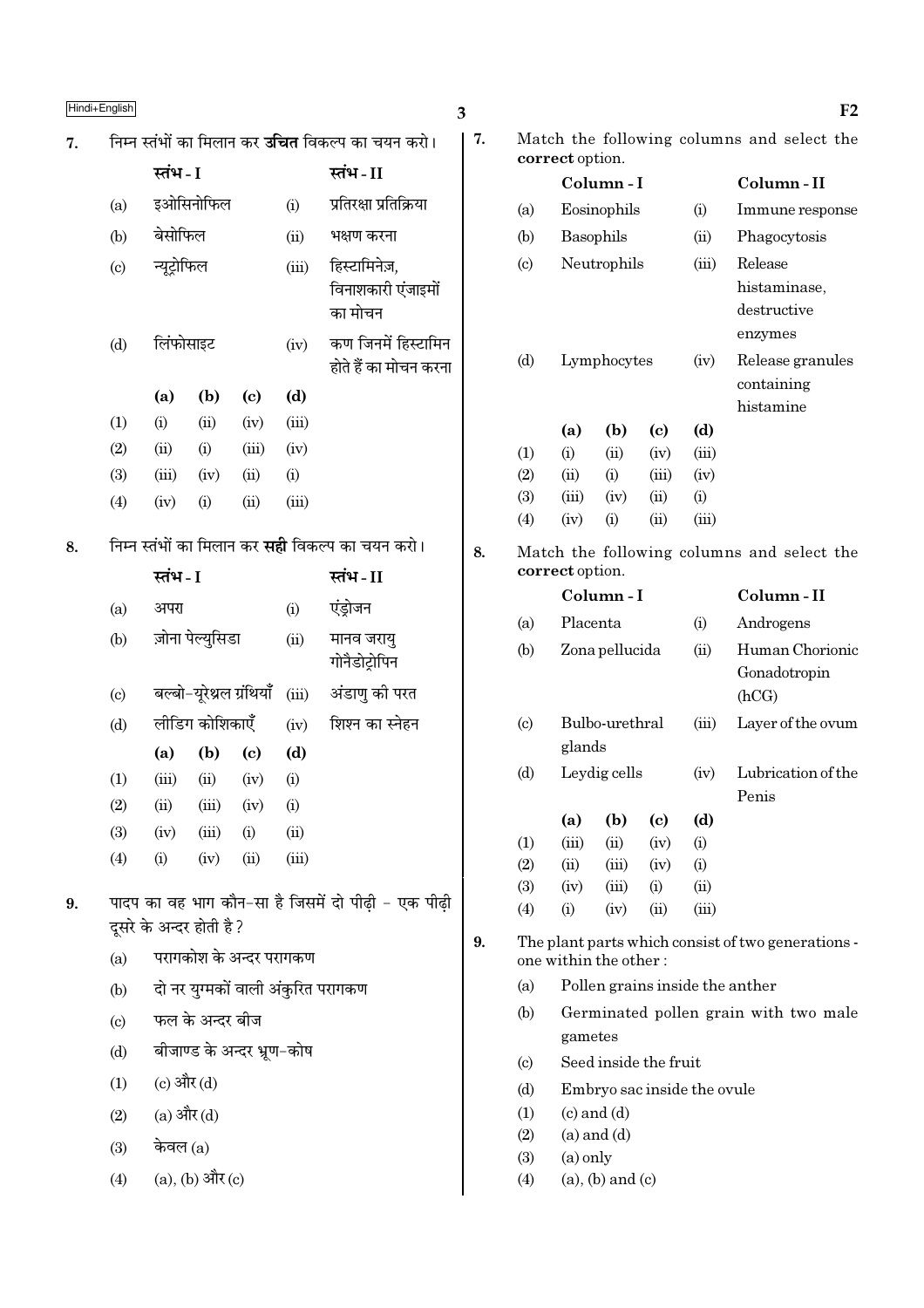$F<sub>2</sub>$ 

- अंतर्विष्ट कार्यों के विषय में निम्नलिखित में से कौन सा कथन  $10.$ गलत है  $2$ 
	- ये कोशिकाद्रव्य में स्वतंत्र रूप में होते हैं।  $(1)$
	- ये कोशिकाद्रव्य में निचित पदार्थ को व्यक्त करते हैं।  $(2)$
	- ये किसी झिल्ली से घिरे नहीं होते।  $(3)$
	- ये खाद्य कणों के अंतर्ग्रहण में शामिल होते हैं।  $(4)$
- स्ट्रोबिलाई या शंकु किसमें पाये जाते हैं?  $11.$ 
	- मार्केशिया  $(1)$
	- $(2)$ इक्वीसीटम
	- साल्विनिया  $(3)$
	- टेरिस  $(4)$
- सन 1987 में मॉन्टियल प्रोटोकॉल किस पर नियंत्रण के लिए 12. हस्ताक्षरित किया गया था?
	- हरित गह गैसों का छोडना  $(1)$
	- e-वेस्ट (e-कडा करकट) का निपटान  $(2)$
	- एक देश से दसरे देश में आनवंशिकत: रूपांतरित जीवों  $(3)$ के परिवहन के लिए
	- ओज़ोन को क्षति पहुँचाने वाले पदार्थों का उत्सर्जन  $(4)$
- निम्नलिखित में से कौन सा कथन **सही** है? 13.
	- एडिनीन तीन H-बंधों के द्वारा थायमीन के साथ युग्म  $(1)$ बनाता है।
	- एडिनीन, थायमीन के साथ यग्म नहीं बनाता।  $(2)$
	- एडिनीन दो H-बंधों के द्वारा थायमीन के साथ यग्म  $(3)$ बनाता है।
	- एडिनीन एक H-बंध के द्वारा थायमीन के साथ युग्म  $(4)$ बनाता है।
- बीजाण्ड का पिंड, बीजाण्ड वृंत से कहाँ पर संलयित होता है ? 14.
	- $(1)$ बीजाण्डकाय
	- निभाग  $(2)$
	- नाभिका  $(3)$
	- बीजाण्डद्वार  $(4)$
- एक वेक्टर में सहलग्नी डी.एन.ए. की प्रति की संख्या को  $15.$ नियंत्रित करने वाले अनुक्रम को क्या कहा जाता है ?
	- पैलींडोमिक अनुक्रम  $(1)$
	- रिकॉग्नीशन (पहचान) साइट  $(2)$
	- चयनयुक्त मार्कर  $(3)$
	- ओरी साइट  $(4)$

 $\overline{\mathbf{4}}$ 

- Hindi+English
- 10. Which of the following statements about inclusion bodies is **incorrect**?
	- $(1)$ They lie free in the cytoplasm.
	- $(2)$ These represent reserve material in cytoplasm.
	- They are not bound by any membrane.  $(3)$
	- These are involved in ingestion of food  $(4)$ particles.
- 11. Strobili or cones are found in:
	- Marchantia  $(1)$
	- $(2)$ Equisetum
	- $(3)$ Salvinia
	- Pteris  $(4)$
- $12.$ Montreal protocol was signed in 1987 for control  $of:$ 
	- $(1)$ Release of Green House gases
	- Disposal of e-wastes  $(2)$
	- $(3)$ Transport of Genetically modified organisms from one country to another
	- Emission of ozone depleting substances  $(4)$
- 13. Which of the following statements is **correct**?
	- $(1)$ Adenine pairs with thymine through three H-bonds.
	- $(2)$ Adenine does not pair with thymine.
	- $(3)$ Adenine pairs with thymine through two H-bonds.
	- Adenine pairs with thymine through one  $(4)$ H-bond.
- 14. The body of the ovule is fused within the funicle  $at.$ 
	- $(1)$ **Nucellus**
	- Chalaza  $(2)$
	- $(3)$ Hilum
	- Micropyle  $(4)$
- $15.$ The sequence that controls the copy number of the linked DNA in the vector, is termed :
	- $(1)$ Palindromic sequence
	- $(2)$ Recognition site
	- $(3)$ Selectable marker
	- Ori site  $(4)$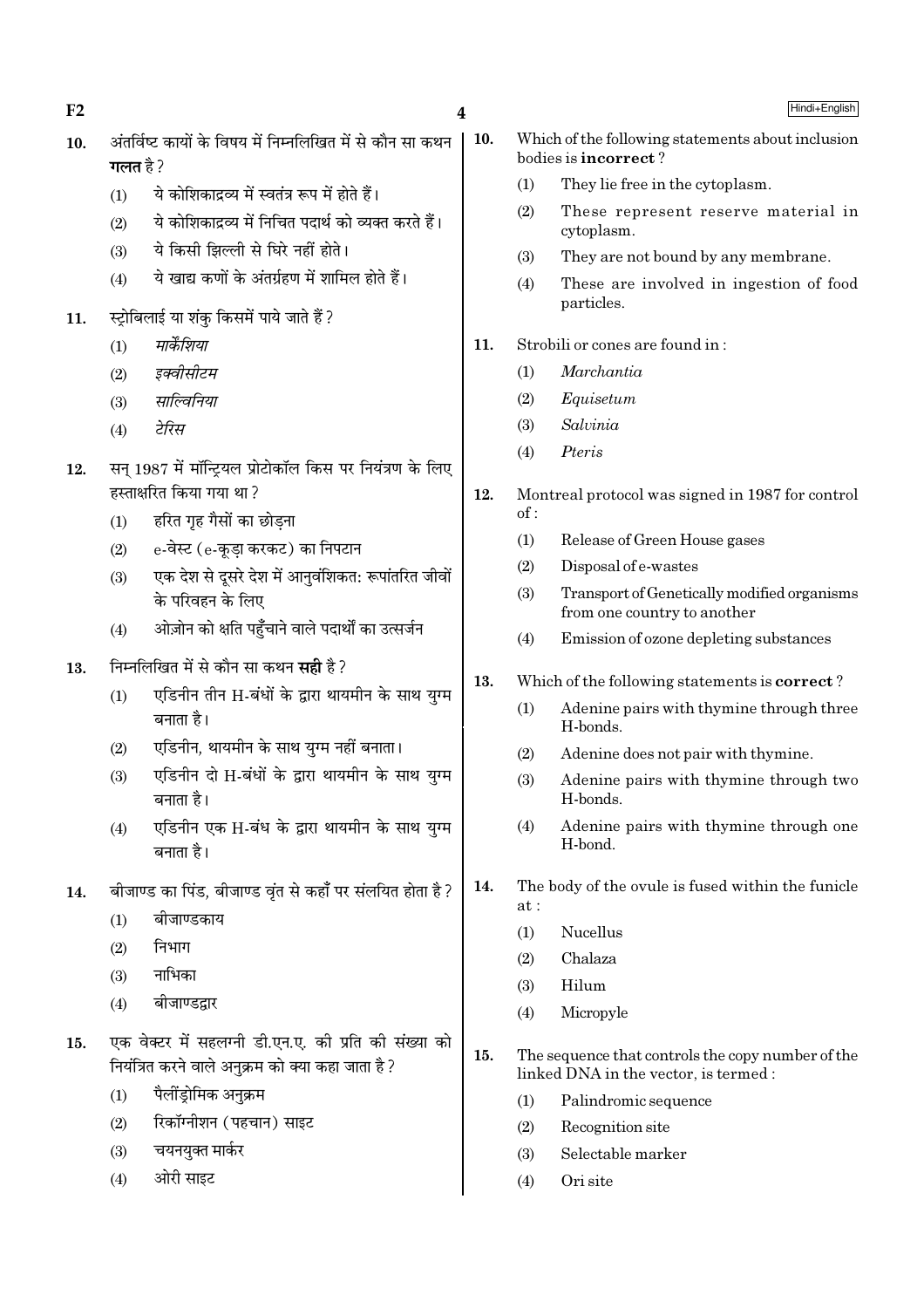- प्रतिबंधन एंजाइमों के विषय में **गलत** कथन को पहचानिए। 16.
	- ये आनवंशिक इंजीनियरिंग में उपयोगी हैं।  $(1)$
	- चिपचिपे सिरे डी.एन.ए. लाइगेज द्वारा जोडे जा सकते  $(2)$ हैं।
	- प्रत्येक प्रतिबंधन एंजाइम डी.एन.ए. क्रम की लम्बाई का  $(3)$ निरीक्षण करके कार्य करते हैं।
	- ये डी.एन.ए. की लडी को पैलिन्ड़ोमिक स्थलों पर  $(4)$ काटते हैं।
- फलीदार फलों वाले पादपों की जड ग्रन्थिकाओं में नाइट्रोजिनेज 17. द्रारा उत्प्रेरित अभिक्रिया का/के उत्पाद कौन सा/से है/हैं ?
	- अमोनिया और ऑक्सीजन  $(1)$
	- अमोनिया और हाइडोजन  $(2)$
	- केवल अमोनिया  $(3)$
	- केवल नाइटेट  $(4)$
- प्रकाश अभिक्रिया में, इलेक्ट्रॉनों के स्थानांतरण को प्लास्टोक्विनोन 18. कहाँ से सुगम बनाता है ?
	- PS-I से NADP<sup>+</sup>  $(1)$
	- PS-I से ATP सिन्थेज  $(2)$
	- $PS-II$  से  $\mathrm{Cytb}_{6}$ f सम्मिश्र  $(3)$
	- $\mathrm{Cytb}_\mathrm{e}$ f सम्मिश्र से PS-I  $(4)$
- निम्न के कौन ग्राफी पटक से अंडाण का मोचन (अंडोत्सर्ग) 19. करेगा ?
	- LH की निम्न सांदता  $(1)$
	- FSH की निम्न सांद्रता  $(2)$
	- एस्टोजन की उच्च सांद्रता  $(3)$
	- प्रोजेस्टरोन की उच्च सांद्रता  $(4)$
- ट्रांसलेशन (अनुवादन/स्थानांतरण) की प्रथम अवस्था कौन सी 20. होती है ?
	- $tRNA$  का ऐमीनोएसीलेशन  $(1)$
	- एक एंटी-कोडॉन की पहचान  $(2)$
	- राइबोसोम से  $mRNA$  का बन्धन  $(3)$
	- डी.एन.ए. अणु की पहचान  $(4)$
- तने के आधार से उत्पन्न होने वाली जडों को क्या कहा जाता है ? 21.
	- $(1)$ अवस्तंभ जडे
	- पार्श्व जडे  $(2)$
	- झकडा जडे  $(3)$
	- प्राथमिक जडे  $(4)$

5

- 16. Identify the wrong statement with regard to Restriction Enzymes.  $(1)$ They are useful in genetic engineering. Sticky ends can be joined by using DNA  $(2)$ ligases. Each restriction enzyme functions by  $(3)$ inspecting the length of a DNA sequence.  $(4)$ They cut the strand of DNA at palindromic sites. 17. The product(s) of reaction catalyzed by nitrogenase in root nodules of leguminous plants is/are: Ammonia and oxygen  $(1)$  $(2)$ Ammonia and hydrogen  $(3)$ Ammonia alone  $(4)$ Nitrate alone 18. In light reaction, plastoquinone facilitates the transfer of electrons from: PS-I to NADP+  $(1)$ PS-I to ATP synthase  $(2)$ PS-II to  $\mathrm{Cytb}_{6}$  complex  $(3)$  $Cytb<sub>6</sub>f$  complex to PS-I  $(4)$ 19. Which of the following hormone levels will cause release of ovum (ovulation) from the graffian follicle?  $(1)$ Low concentration of LH  $(2)$ Low concentration of FSH  $(3)$ High concentration of Estrogen  $(4)$ High concentration of Progesterone 20. The first phase of translation is:  $(1)$ Aminoacylation of tRNA  $(2)$ Recognition of an anti-codon  $(3)$ Binding of mRNA to ribosome  $(4)$ Recognition of DNA molecule 21. The roots that originate from the base of the stem are: Prop roots  $(1)$ 
	- $(2)$ Lateral roots
	- $(3)$ Fibrous roots
	- $(4)$ Primary roots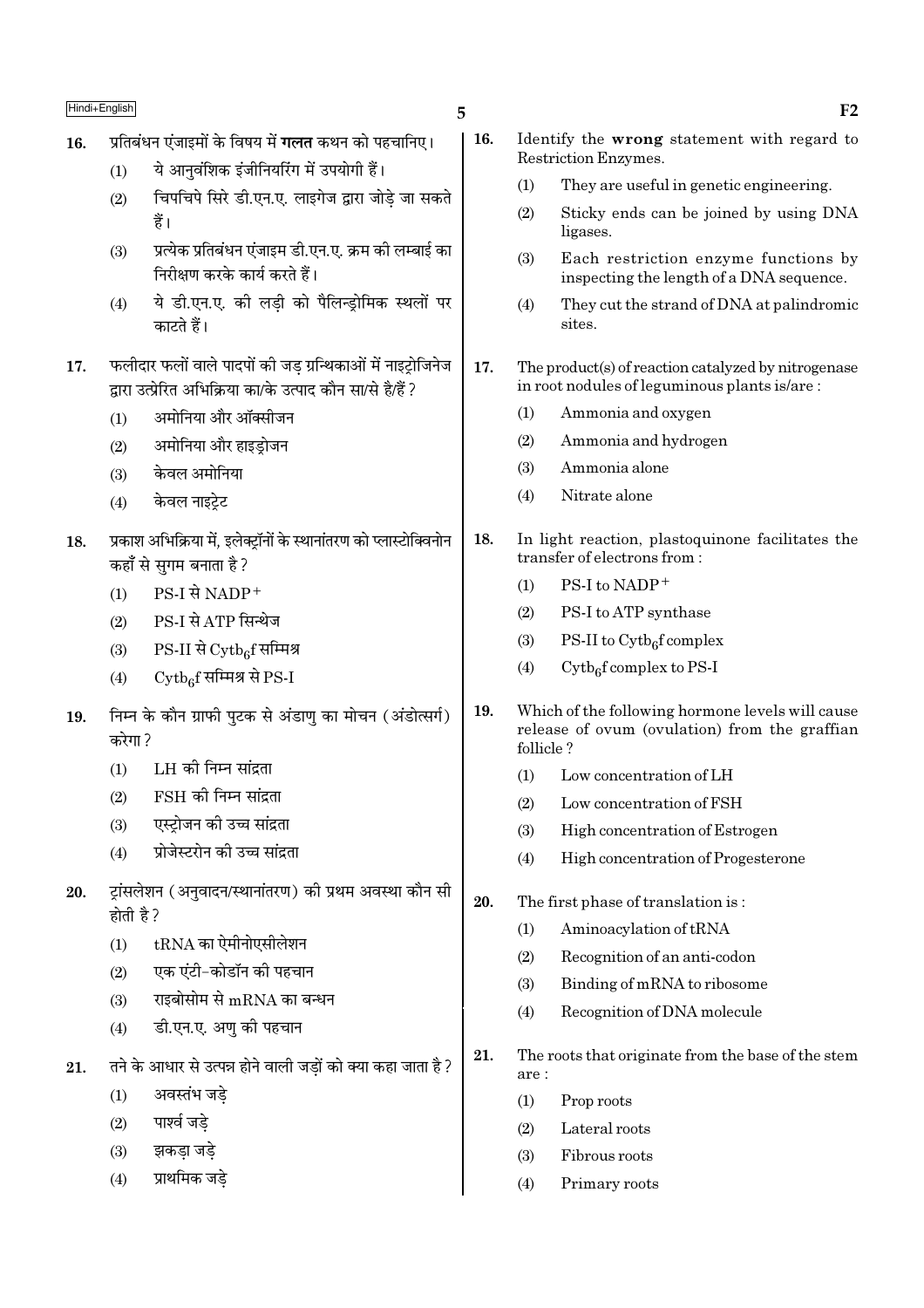ऑक्सीजन के परिवहन के संदर्भ में **गलत** कथन को पहचानो। 22. Identify the wrong statement with reference to 22. transport of oxygen. वायु कूपिका में  $\rm H^+$  की उच्च सांद्रता ऑक्सीहीमोग्लोबिन  $(1)$  $(1)$ Higher  $H^+$  conc. in alveoli favours the बनने में सहायक होती है। formation of oxyhaemoglobin. वायु कूपिका में कम  $pCO<sub>2</sub>$  ऑक्सीहीमोग्लोबिन बनने  $(2)$  $(2)$ Low  $pCO_2$  in alveoli favours the formation में सहायक होती है। of oxyhaemoglobin. ऑक्सीजन की हीमोग्लोबिन से बंधता मुख्यत:  $\mathrm{O}_2$  के  $(3)$  $(3)$ Binding of oxygen with haemoglobin is आंशिक दाब से संबंधित है। mainly related to partial pressure of  $O_2$ .  $CO<sub>2</sub>$  का आंशिक दाब हीमोग्लोबिन से बंधने वाली  $(4)$ Partial pressure of  $CO<sub>2</sub>$  can interfere with  $(4)$  $O<sub>2</sub>$  binding with haemoglobin.  $O<sub>2</sub>$  में बाधा डाल सकता है। जेल इलेक्ट्रोफोरेसिस में, पृथक हुए डी.एन.ए. के खण्डों को 23. In gel electrophoresis, separated DNA fragments 23. किसकी सहायता से देखा जा सकता है ? can be visualized with the help of: Acetocarmine in UV radiation  $(1)$ UV विकिरण में एसीटोकार्मिन से  $(1)$  $(2)$ Ethidium bromide in infrared radiation अवरक्त विकिरण में एथिडियम ब्रोमाइड से  $(2)$  $(3)$ Acetocarmine in bright blue light चमकीले नीले प्रकाश में ऐसीटोकार्मिन से  $(3)$ Ethidium bromide in UV radiation  $(4)$ UV विकिरण में एथिडियम ब्रोमाइड से  $(4)$ ऐंटेरोकाइनेज किसको बदलने में सहायता करता है ? 24. 24. The enzyme enterokinase helps in conversion of: कैसीनोजन को कैसीन में  $(1)$  $(1)$ caseinogen into casein पेप्सिनोजन को पेप्सिन में  $(2)$  $(2)$ pepsinogen into pepsin प्रोटीन को पॉलीपेप्टाइड में  $(3)$  $(3)$ protein into polypeptides टिप्सिनोजन को टिप्सिन में  $(4)$  $(4)$ trypsinogen into trypsin वंशागति के गुणसूत्र सिद्धान्त का प्रायोगिक प्रमाणन किसने 25. 25. Experimental verification of the chromosomal किया था ? theory of inheritance was done by: बोवेरी  $(1)$  $(1)$ Boveri मॉर्गन  $(2)$  $(2)$ Morgan मेंडल  $(3)$  $(3)$ Mendel  $(4)$ सटन Sutton  $(4)$ राबर्ट मे के अनुसार, विश्व में जाति विविधता लगभग कितनी 26. 26. According to Robert May, the global species है ? diversity is about: 50 मिलियन  $(1)$ 50 million  $(1)$  $7$  मिलियन  $(2)$  $(2)$ 7 million 1.5 मिलियन  $(3)$  $(3)$ 1.5 million  $20$  मिलियन  $(4)$  $(4)$ 20 million

6

 $F<sub>2</sub>$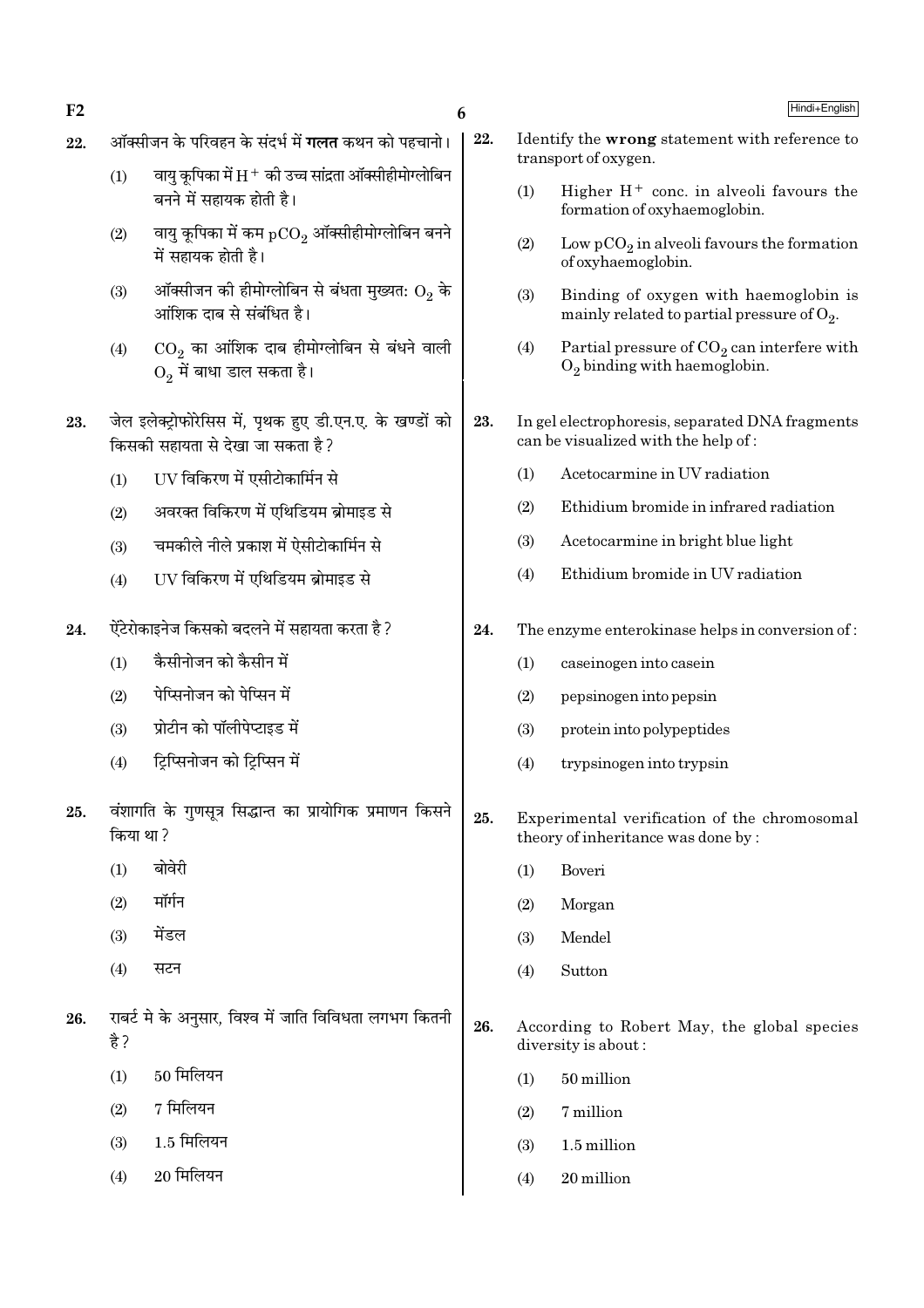$\blacksquare$ Hindi+English  $_{\rm F2}$ 

 $27.$  जीव को उनके जैवप्रौद्योगिकी में उपयोग के लिए समेलित  $\vert$ कोजिए।

- (a) वै*सिलस थुर्रिजिनिसिस* (i) क्लोनिक वेक्टर
- (b) *थर्मस एक्वेटिकस* (ii) प्रथम rDNA अण का निर्माण
- (c) *एग्रोबैक्टीरियम* (iii) डी.एन.ए. पॉलिमरेज *ट्युमिफेसिएंस*
- (d) *साल्मोनेला* (iv) Cry प्रोटीन टाइफीम्युरियम

िनम्नलिखित में से **सही** विकल्प चुनिए :

|                   | (a)   | (b)   | (c)   | (d)  |
|-------------------|-------|-------|-------|------|
| $\rm(1)$          | (iii) | (ii)  | (iv)  | (i)  |
| (2)               | (iii) | (iv)  | (i)   | (ii) |
| (3)               | (ii)  | (iv)  | (iii) | (i)  |
| $\left( 4\right)$ | (iv)  | (iii) | (i)   | (ii) |

- ${\bf 28.} \quad$  अंतरावस्था की  ${\rm G}^{}_1$  प्रावस्था ( गैप  $1$  ) के बारे में **सही** कथन का चयन करो।
	- (1) कोशिका उपापचयी सक्रिय होती है, वृद्धि करती है लेकिन DNA की प्रतिकति नहीं करती ।
	- $(2)$  केन्द्रक विभाजन होता है।
	- $(3)$   $\equiv$  डी.एन.ए. संश्लेषण या प्रतिकतिकरण होता है।
	- $(4)$  सभी कोशिका अवयवों का पनर्गठन होता है।
- 29. वायराइडों के विषय में, निम्नलिखित में से कौन सा कथन **सद्दी** है $2$ 
	- (1) उनमें प्रोटीन आवरण के साथ डी.एन.ए. होता है।
	- (2) ठनमें प्रोटीन आवरण के बिना स्वतंत्र डी.एन.ए. होता है।
	- (3) उनमें आर.एन.ए. के साथ प्रोटीन आवरण होता है।
	- (4) उनमें प्रोटीन आवरण के बिना स्वतंत्र आर.एन.ए. होता है।
- 30. एक पादप की अनुप्रस्थ काट में निम्नलिखित शारीरिक लक्षण  $\overline{c}$ र्शाये गये  $\cdot$ 
	- (a) अधिक संख्या में बिखरे हुए संवहन बंडल जो पूलाच्छाद से घिरे हैं।
	- (b) स्पष्ट बहुत मृदुतकीय भरण ऊतक ।
	- (c) संयुक्त और अवर्धी संवहन बंडल।
	- (d) पोषवाह मदतक का अभाव।
	- इस पादप की श्रेणी और उसके भाग को पहचानिए :
	- $(1)$  द्विबीजपत्री तना
	- $(2)$  द्विबीजपत्री जड
	- (3) एकबीजपत्री तना
	- (4) एकबीजपत्री जड
- 27. Match the organism with its use in biotechnology.
	- (a) Bacillus (i) Cloning vector thuringiensis (b) Thermus (ii) Construction of aquaticus first rDNA molecule
	- (c) Agrobacterium (iii) DNA polymerase tumefaciens
	- (d) Salmonella (iv) Cry proteins typhimurium

Select the correct option from the following :

- (a) (b) (c) (d)  $(1)$   $(iii)$   $(ii)$   $(iv)$   $(i)$  $(2)$   $(iii)$   $(iv)$   $(i)$   $(ii)$  $(3)$   $(ii)$   $(iv)$   $(iii)$   $(i)$  $(4)$   $(iv)$   $(iii)$   $(i)$   $(ii)$
- 28. Identify the correct statement with regard to  $G_1$  phase (Gap 1) of interphase.
	- (1) Cell is metabolically active, grows but does not replicate its DNA.
	- (2) Nuclear Division takes place.
	- (3) DNA synthesis or replication takes place.
	- (4) Reorganisation of all cell components takes place.

# 29. Which of the following is correct about viroids ?

- (1) They have DNA with protein coat.
- (2) They have free DNA without protein coat.
- (3) They have RNA with protein coat.
- (4) They have free RNA without protein coat.
- 30. The transverse section of a plant shows following anatomical features :
	- (a) Large number of scattered vascular bundles surrounded by bundle sheath.
	- (b) Large conspicuous parenchymatous ground tissue.
	- (c) Vascular bundles conjoint and closed.
	- (d) Phloem parenchyma absent.

# Identify the category of plant and its part :

- (1) Dicotyledonous stem
- (2) Dicotyledonous root
- (3) Monocotyledonous stem
- (4) Monocotyledonous root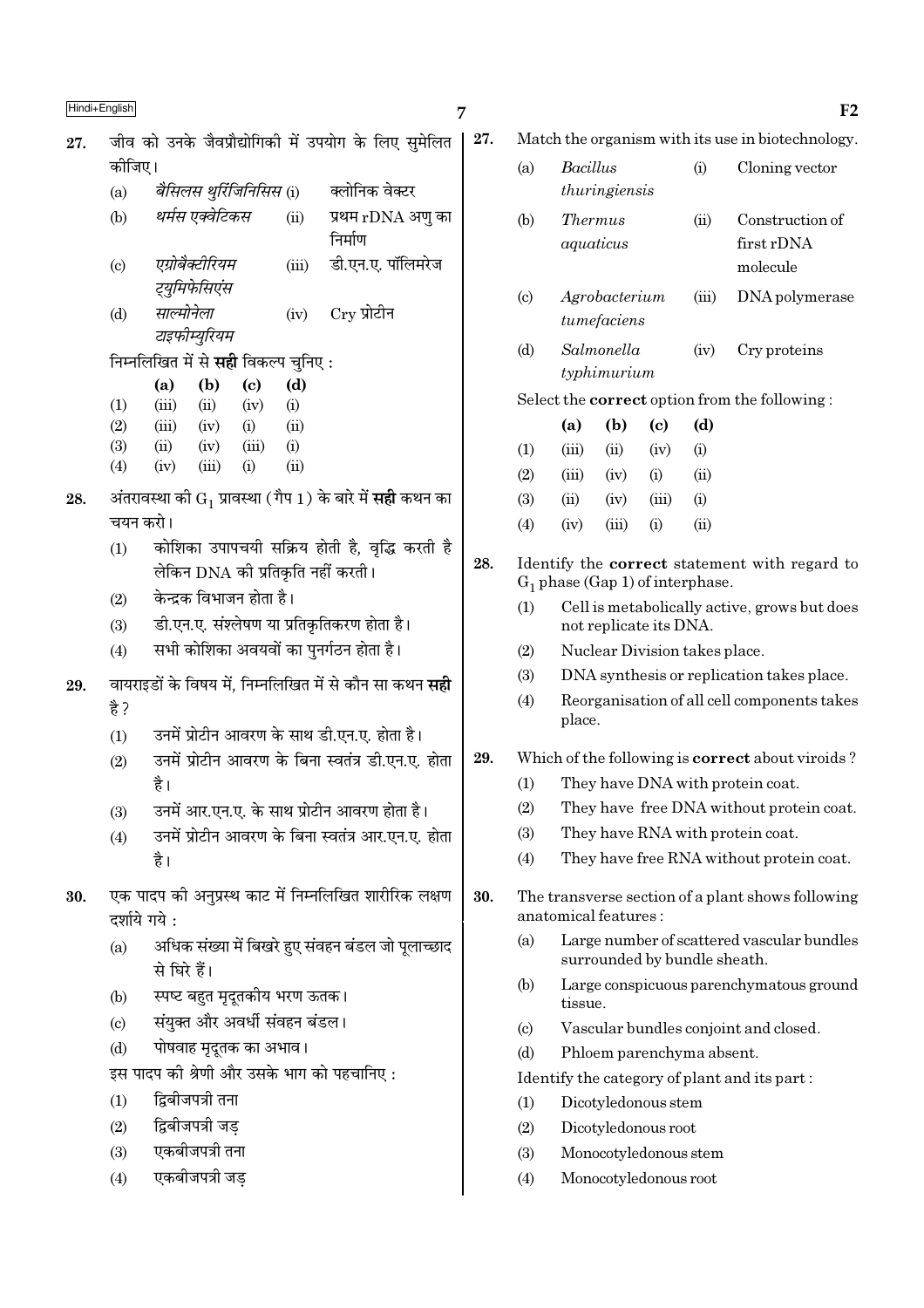- $F<sub>2</sub>$
- एस.एल. मिलर ने अपने प्रयोग में एक बंद फ्लास्क में किसका 31. मिश्रण कर ऐमिनो अम्ल उत्पन्न किये ?
	- 600°C पर CH<sub>4</sub>, H<sub>2</sub>, NH<sub>3</sub> और जल वाष्प  $(1)$
	- $600^{\circ}$ C पर CH<sub>3</sub>, H<sub>2</sub>, NH<sub>3</sub> और जल वाष्प  $(2)$
	- $800^{\circ}$ C पर CH<sub>4</sub>, H<sub>9</sub>, NH<sub>3</sub> और जल वाष्प  $(3)$
	- $800^{\circ}$ C पर CH<sub>3</sub>, H<sub>2</sub>, NH<sub>4</sub> और जल वाष्प  $(4)$
- निम्न में क्षारीय एमीनो अम्ल को पहचानिए। 32.
	- लाइसिन  $(1)$
	- वैलीन  $(2)$
	- टायरोसीन  $(3)$
	- ग्लटामिक अम्ल  $(4)$
- अंटार्कुटिक क्षेत्र में हिम-अंधता किस कारण होती है ? 33.
	- $(1)$ हिम से प्रकाश का उच्च परावर्तन
	- अवरक्त किरणों द्वारा रेटीना में क्षति  $(2)$
	- निम्न ताप द्वारा आँख में द्रव के जमने के कारण  $(3)$
	- IIV-B विकिरण की उच्च मात्रा के कारण कॉर्निया का  $(4)$ शोथ
- कुछ विभाजित हो रही कोशिकायें कोशिका चक्रण से बाहर 34. निकल जाती हैं और कायिक निष्क्रियता अवस्था में प्रवेश कर जाती है। इसे शांत अवस्था (Go) कहा जाता है। यह प्रक्रिया किसके अन्त में होती है ?
	- S प्रावस्था  $(1)$
	- $(2)$ G<sub>2</sub> प्रावस्था
	- M प्रावस्था  $(3)$
	- $G_1$  प्रावस्था  $(4)$
- विश्व के निम्नलिखित में से कौन सा क्षेत्र अधिकतम जाति 35. विविधता दर्शाता है ?
	- हिमालय  $(1)$
	- एमेजॉन के जंगल  $(2)$
	- भारत का पश्चिमी घाट  $(3)$
	- मेडागास्कर  $(4)$
- 31. From his experiments, S.L. Miller produced amino acids by mixing the following in a closed flask:
	- $CH_4$ ,  $H_2$ , NH<sub>3</sub> and water vapor at 600°C  $(1)$
	- $(2)$  $CH_3$ ,  $H_2$ , NH<sub>3</sub> and water vapor at 600°C
	- $(3)$  $CH_4$ ,  $H_2$ , NH<sub>3</sub> and water vapor at 800°C
	- $CH_3, H_2, NH_4$  and water vapor at 800°C  $(4)$
- Identify the basic amino acid from the following. 32.
	- $(1)$ Lysine
	- Valine  $(2)$
	- $(3)$ Tyrosine
	- $(4)$ Glutamic Acid
- 33. Snow-blindness in Antarctic region is due to:
	- $(1)$ High reflection of light from snow
	- $(2)$ Damage to retina caused by infra-red rays
	- Freezing of fluids in the eye by low  $(3)$ temperature
	- $(4)$ Inflammation of cornea due to high dose of **UV-B** radiation
- 34. Some dividing cells exit the cell cycle and enter vegetative inactive stage. This is called quiescent stage  $(G_0)$ . This process occurs at the end of:
	- $(1)$ **S** phase
	- $G_2$  phase  $(2)$
	- **M** phase  $(3)$
	- $G_1$  phase  $(4)$
- 35. Which of the following regions of the globe exhibits highest species diversity?
	- Himalayas  $(1)$
	- $(2)$ Amazon forests
	- $(3)$ Western Ghats of India
	- Madagascar  $(4)$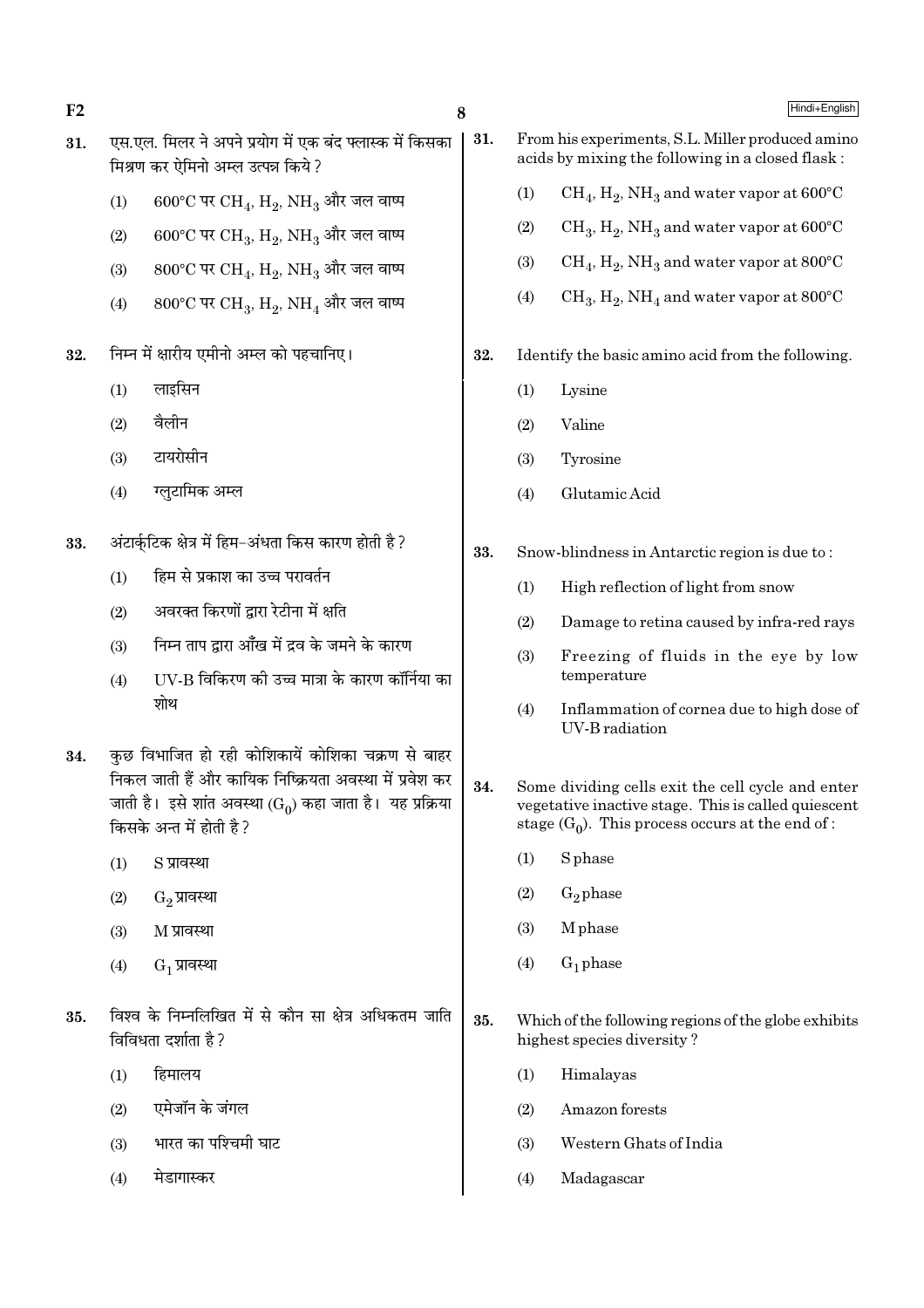# Hindi+English  $_{\rm H}$  F2

- 36. **गलत** कथन को चनिए।
	- $(1)$  / रसदारू सबसे भीतरी द्वितीयक दारू होता है और यह अपेक्षाकृत हल्के रंग की होती है।
	- $(2)$  हैनिन, रेजिन, तैल आदि के जमा होने के कारण अंत:काष्ठ  $\overline{v}$ गहरे रंग की होती है।
	- (3) अंत:काष्ठ जल का चालन नहीं करती, परन्तु यांत्रिक सहायता प्रदान करती है।
	- (4) रसदारू जड से पत्ती तक जल के चालन में और खनिजों के चालन में शामिल होती है।
- $37.$  फ्लोरीडियन मॉॅंड की संरचना किसके समान होती है ?
	- $(1)$  मैनीटॉल और एल्जिन
	- (2) लैमिनेरिन और सेललोज
	- (3) मॉॅंड और सेलुलोज
	- (4) एमाइलोपेक्टीन और ग्लाइकोजन
- 38. निम्नलिखित में से कौन एक जीव संख्या का एक गण **नहीं** है ?
	- $(1)$  मृत्यु दर
	- $(2)$  जाति परस्पर क्रिया
	- $(3)$  लिंग अनुपात
	- $(4)$  जन्म दर
- 39. सिटिक अम्ल चक्र के एक घमाव में कार्यद्रव स्तर फास्फोरिलेशनों की संख्या क्या होती है?
	- $(1)$  दो
	- $(2)$  तीन
	- $(3)$  शून्य
	- (4) ∞∑§
- 40. मानव पाचन तंत्र से संदर्भित **सद्दी** कथन का चयन करो।
	- $(1)$  क्षुद्रांत्र अत्याधिक कुंडलित भाग होता है।
	- (2) कृमिरूप परिशेषिका ग्रहणी से उत्पन्न होता है।
	- (3) क्षुद्रांत्र छोटी आंत में खुलता है।
	- (4) farvel भाहार नाल का सबसे अन्दर वाली परत होती है।
- 41. निम्न में किस तकनीक की सहायता से ऐसी स्त्रियाँ जो गर्भधारण नहीं कर सकती, में भ्रूण को स्थानांतरित किया जाता है ?
	- (1) ICSI ∞fl¥ ZIFT
	- (2) GIFT एवं ICSI
	- $(3)$  ZIFT एवं IUT
	- (4) GIFT एवं ZIFT
- 36. Identify the incorrect statement.
	- (1) Sapwood is the innermost secondary xylem and is lighter in colour.
	- (2) Due to deposition of tannins, resins, oils etc., heart wood is dark in colour.
	- (3) Heart wood does not conduct water but gives mechanical support.
	- (4) Sapwood is involved in conduction of water and minerals from root to leaf.
- 37. Floridean starch has structure similar to :
	- (1) Mannitol and algin
	- (2) Laminarin and cellulose
	- (3) Starch and cellulose
	- (4) Amylopectin and glycogen
- 38. Which of the following is not an attribute of a population ?
	- (1) Mortality
	- (2) Species interaction
	- (3) Sex ratio
	- (4) Natality
- 39. The number of substrate level phosphorylations in one turn of citric acid cycle is :
	- (1) Two
	- (2) Three
	- (3) Zero
	- (4) One
- 40. Identify the correct statement with reference to human digestive system.
	- (1) Ileum is a highly coiled part.
	- (2) Vermiform appendix arises from duodenum.
	- (3) Ileum opens into small intestine.
	- (4) Serosa is the innermost layer of the alimentary canal.
- 41. In which of the following techniques, the embryos are transferred to assist those females who cannot conceive ?
	- (1) ICSI and ZIFT
	- (2) GIFT and ICSI
	- (3) ZIFT and IUT
	- (4) GIFT and ZIFT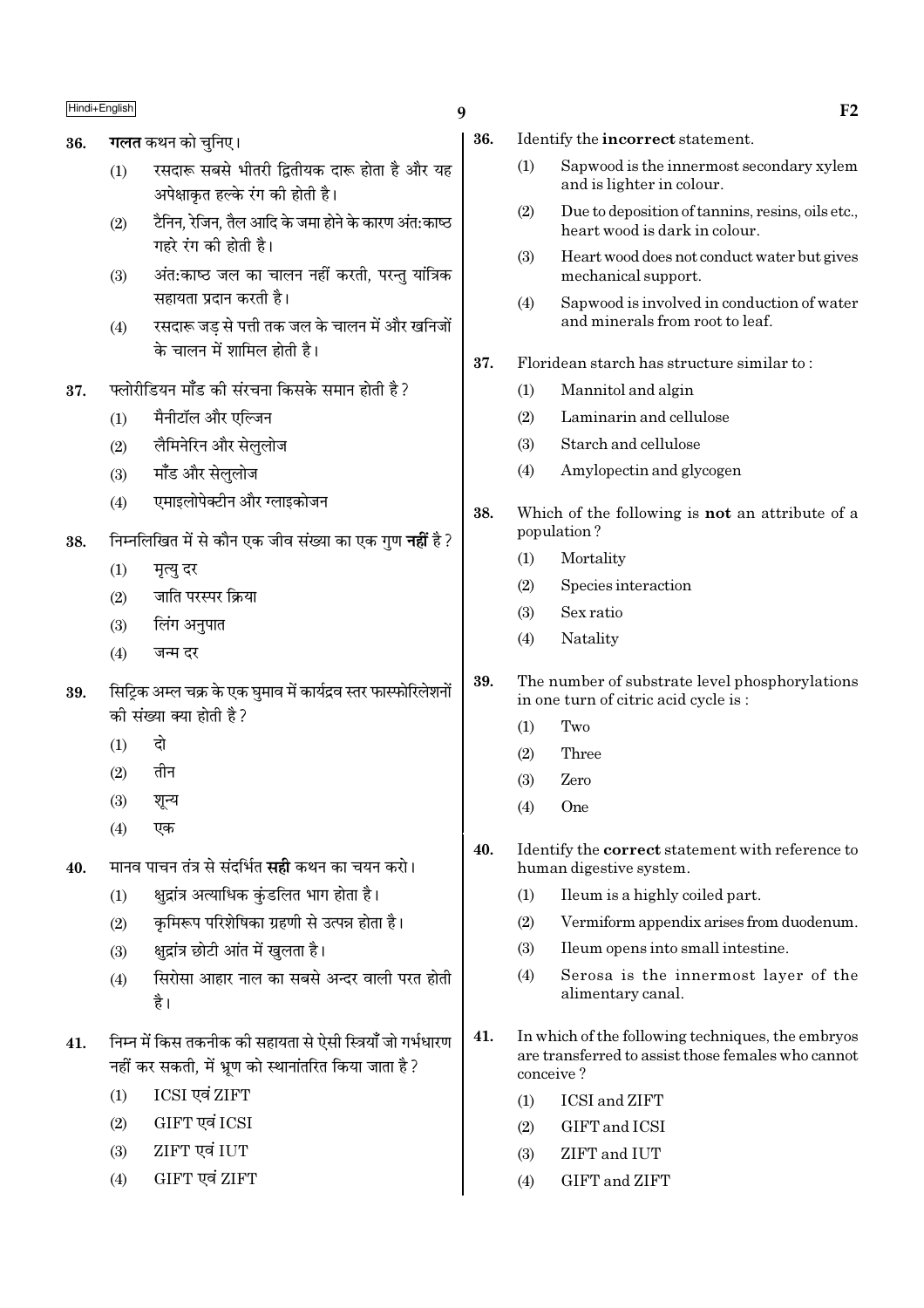$\Gamma$ 2 Hindi+English and  $\Gamma$ 

- $42.$  एक पारितन्त्र में सकल प्राथमिक उत्पादकता और नेट प्राथमिक .<br>उत्पादकता के संबन्ध में, निम्नलिखित में से कौन सा कथन **सद्दी** है ?
	- (1) सकल प्राथमिक उत्पादकता और नेट प्राथमिक उत्पादकता एक ही है और अभिन्न है।
	- (2) सकल प्राथमिक उत्पादकता और नेट प्राथमिक उत्पादकता के बीच कोई सम्बन्ध नहीं है।
	- (3) ─ सकल प्राथमिक उत्पादकता सदैव नेट प्राथमिक उत्पादकता से कम होती है।
	- (4) सकल प्राथमिक उत्पादकता सदैव नेट प्राथमिक उत्पादकता से अधिक होती है।
- 43. ठस वद्धि नियंत्रक का नाम बताइये जिसे गन्ने की फसल पर छिडकने से उसके तने की लम्बाई में बढोत्तरी होती है, तथा गन्ने के फसल की पैदावार बढती है।
	- $(1)$  एथिलीन
	- $(2)$  एेब्सीसिक अम्ल
	- $(3)$  साइटोकाइनीन
	- $(4)$  जिबरेलीन
- 44. द्वितीयक उपापचयज, जैसे कि निकोटीन, स्टिक्नीन और कैफीन को पौधों के द्वारा अपने लिए क्यों उत्पादित किया जाता है ?
	- $(1)$   $\sqrt{3}$   $\sqrt{4}$   $\sqrt{4}$   $\sqrt{4}$   $\sqrt{4}$
	- $(2)$  प्रजनन पर प्रभाव
	- $(3)$  पोषण में उपयोग
	- $(4)$  वद्धि पर प्रभाव
- 45. **सही** मिलान का चयन करो।
	- $(1)$  दात्र कोशिका अरक्तता अलिंग क्रोमोसोम अप्रभावी लक्षण. क्रोमोसोम-11
	- (2) थैलेसीमिया X संलग्न
	- $(3)$  हीमोफीलिया Y संलग्न
	- (4) फ़ेनिलकीटोन्युरिया अलिंग क्रोमोसोम प्रभावी लक्षण

# 46. **सही** कथन का चयन करो।

- (1) इंसुलिन अग्न्याशयी कोशिकाओं एवं एडीपोसाइटों पर <u>क्रिया करता है।</u>
- (2) इंसुलिन हाइपरग्लाइसीमिया से संबंधित है।
- (3) ग्लूकोकॉर्टिकॉइड ग्लूकोनियोजिनेसिस को प्रेरित करते हैं।
- (4) रलकगॉन हाइपोग्लाइसीमिया से संबंधित है।
- 42. In relation to Gross primary productivity and Net primary productivity of an ecosystem, which one of the following statements is correct ?
	- (1) Gross primary productivity and Net primary productivity are one and same.
	- (2) There is no relationship between Gross primary productivity and Net primary productivity.
	- (3) Gross primary productivity is always less than net primary productivity.
	- (4) Gross primary productivity is always more than net primary productivity.
- 43. Name the plant growth regulator which upon spraying on sugarcane crop, increases the length of stem, thus increasing the yield of sugarcane crop.
	- (1) Ethylene
	- (2) Abscisic acid
	- (3) Cytokinin
	- (4) Gibberellin
- 44. Secondary metabolites such as nicotine, strychnine and caffeine are produced by plants for their :
	- (1) Defence action
	- (2) Effect on reproduction
	- (3) Nutritive value
	- (4) Growth response
- 45. Select the correct match.

| $\left(1\right)$ | Sickle cell anaemia - | Autosomal<br>recessive trait,<br>chromosome-11 |
|------------------|-----------------------|------------------------------------------------|
| (2)              | Thalassemia           | X linked                                       |
| (3)              | Haemophilia           | Y linked                                       |
| (4)              | Phenylketonuria       | Autosomal<br>dominant trait                    |

46. Select the correct statement.

- (1) Insulin acts on pancreatic cells and adipocytes.
- (2) Insulin is associated with hyperglycemia.
- (3) Glucocorticoids stimulate gluconeogenesis.
- (4) Glucagon is associated with hypoglycemia.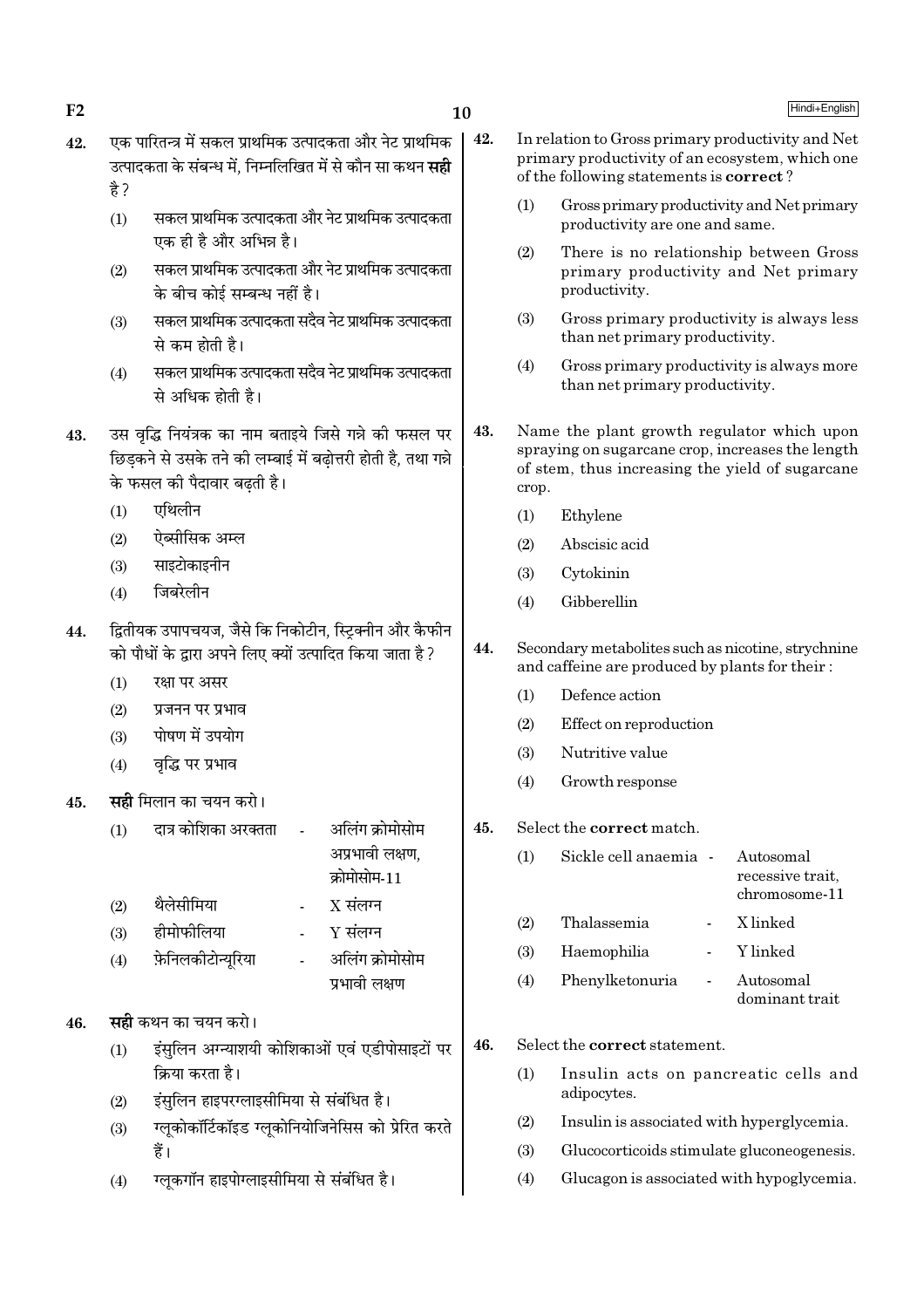47.

 $11$ 

47.

जो मानव की क्रियाओं द्वारा वातावरण में बदलाव के कारण विकसित हुए है ? गैलापैगो द्वीप में डार्विन की फिंचें  $(a)$ खरपतवारों में शाकनाशी का प्रतिरोध  $(b)$ ससीमकेन्द्रकों में दवाइयों का प्रतिरोध  $(c)$ मनुष्य द्वारा बनायी पालतू पशु जैसे कुत्तों की नस्लें  $(d)$ (b), (c) एवं (d)  $(1)$ केवल (d)  $(2)$ केवल $(a)$  $(3)$  $(a)$  एवं  $(c)$  $(4)$ निम्नलिखित में से सही युग्म को चुनिए: 48. डी.एन.ए. के दो न्यक्लियेज  $(1)$ 48. रज्जुकों को पृथक करता है डी.एन.ए. में विशिष्ट एक्सोन्यूक्लियेज  $(2)$ स्थानों पर काट लगाता है दो डी.एन.ए. के लाइगेज  $(3)$ अणुओं को जोडता है पॉलिमरेज डी.एन.ए. को खण्डों  $(4)$ में तोडता है क्रमागत उन्नति के लिए भ्रणीय प्रमाण को किसने अस्वीकार 49. 49. किया था? चार्ल्स डार्विन  $\left( 1\right)$  $(1)$  $(2)$ ओपेरिन  $(2)$  $(3)$  $(3)$ कार्ल अर्नस्ट वॉन बेयर  $(4)$ अल्फ्रेड वालस  $(4)$ 50. आहार नाल की गोब्लेट कोशिकाएँ रूपांतरित होती हैं : 50. from: उपास्थि कोशिकाओं से  $(1)$  $(1)$ संयक्त उपकला कोशिकाओं से  $(2)$  $(2)$ शल्की उपकला कोशिकाओं से  $(3)$  $(3)$  $(4)$ स्तंभाकार उपकला कोशिकाओं से  $(4)$ Bt कपास की किस्म जो *बैसिलस थूरिंजिनिसिस* के विष जीन 51. 51. को समाविष्ट करके बनाई गयी है, प्रतिरोधी है: पादप सत्रकमि से  $(1)$  $(1)$ कीट परभक्षी से  $(2)$  $(2)$ कीट पीडकों से  $(3)$  $(3)$ कवकीय रोगों से  $(4)$  $(4)$ 

निम्न में कौन, ऐसे जीवों के **सही** उदाहरणों को संदर्भित करता है

| Which of the following refer to $correct$ example $(s)$<br>of organisms which have evolved due to changes<br>in environment brought about by anthropogenic<br>action? |                                                          |                                                    |  |  |  |  |
|-----------------------------------------------------------------------------------------------------------------------------------------------------------------------|----------------------------------------------------------|----------------------------------------------------|--|--|--|--|
| (a)                                                                                                                                                                   |                                                          | Darwin's Finches of Galapagos islands.             |  |  |  |  |
| (b)                                                                                                                                                                   | Herbicide resistant weeds.                               |                                                    |  |  |  |  |
| $\left( \mathrm{c} \right)$                                                                                                                                           | Drug resistant eukaryotes.                               |                                                    |  |  |  |  |
| (d)                                                                                                                                                                   | Man-created breeds of domesticated animals<br>like dogs. |                                                    |  |  |  |  |
| (1)                                                                                                                                                                   | $(b)$ , $(c)$ and $(d)$                                  |                                                    |  |  |  |  |
| (2)                                                                                                                                                                   | only (d)                                                 |                                                    |  |  |  |  |
| (3)                                                                                                                                                                   | only (a)                                                 |                                                    |  |  |  |  |
| (4)                                                                                                                                                                   | $(a)$ and $(c)$                                          |                                                    |  |  |  |  |
|                                                                                                                                                                       |                                                          | Choose the <b>correct</b> pair from the following: |  |  |  |  |
| (1)                                                                                                                                                                   | Nucleases                                                | Separate the two strands<br>of DNA                 |  |  |  |  |
| (2)                                                                                                                                                                   | Exonucleases -                                           | Make cuts at specific<br>positions within DNA      |  |  |  |  |
| (3)                                                                                                                                                                   | Ligases                                                  | Join the two DNA<br>molecules                      |  |  |  |  |
| (4)                                                                                                                                                                   | Polymerases -                                            | Break the DNA into<br>fragments                    |  |  |  |  |
| Embryological support for evolution was<br>disapproved by:                                                                                                            |                                                          |                                                    |  |  |  |  |
| (1)                                                                                                                                                                   | Charles Darwin                                           |                                                    |  |  |  |  |

- Oparin
- Karl Ernst von Baer
- Alfred Wallace
- Goblet cells of alimentary canal are modified
	- Chondrocytes
	- Compound epithelial cells
	- Squamous epithelial cells
	- Columnar epithelial cells
- Bt cotton variety that was developed by the introduction of toxin gene of Bacillus thuringiensis  $(Bt)$  is resistant to:
	- Plant nematodes
	- Insect predators
	- Insect pests
	- Fungal diseases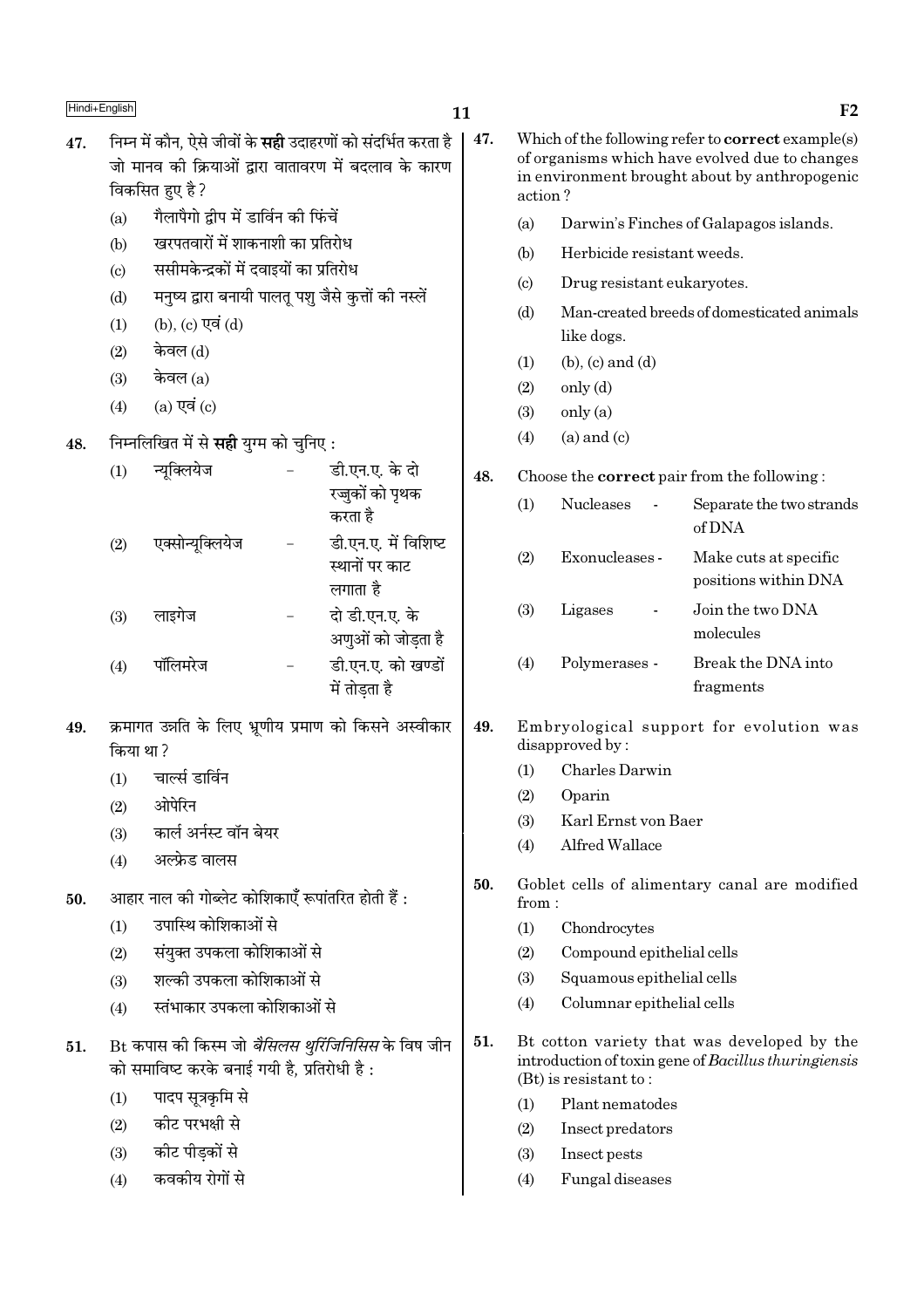- $F<sub>2</sub>$
- संघ कॉर्डेटा के लिए कौन से कथन **सही** हैं ? 52.
	- यरोकॉर्डेटा में पष्ठरज्ज सिर से पंछ तक फैली होती है  $(a)$ और यह जीवन के अंत तक बनी रहती है।
	- वर्टीब्रेटा में पष्ठरज्ज केवल भ्रणीय काल में उपस्थित  $(h)$ होती है।
	- केन्द्रीय तंत्रिका तंत्र पष्ठीय एवं खोखला होता है।  $(c)$
	- कॉर्डेटा को तीन उपसंघों में विभाजित किया है:  $(d)$ हेमीकॉर्डेटा. टयनिकेटा एवं सेफैलोकॉर्डेटा।
	- $(a)$  एवं  $(b)$  $(1)$
	- $(b)$  एवं  $(c)$  $(2)$
	- (d) एवं (c)  $(3)$
	- $(c)$  एवं  $(a)$  $(4)$
- निम्न में कौन वाहितमल उपचार के लिए अवायवीय आपंक 53. संपाचित्र में डाला जाता है?
	- प्राथमिक उपचार के बहि:स्राव  $(1)$
	- संक्रियीत आपंक  $(2)$
	- प्राथमिक आपंक  $(3)$
	- तैरते हुए कुडे-करकट  $(4)$
- उन पदार्थों को पहचानिए, जिनकी संरचनाओं में क्रमश: 54. ग्लाइकोसाइडिक बंध और पेप्टाइड बंध पाये जाते हैं :
	- सेललोज. लेसिथिन  $(1)$
	- इनलिन, इंसुलिन  $(2)$
	- काइटिन, कोलेस्टरॉल  $(3)$
	- ग्लिसरॉल, टिप्सिन  $(4)$
- निम्न रोगों को उनके पैदा करने वाले जीवों के साथ मिलान कर 55. सही विकल्प का चयन करो।

|                           | स्तभ - I   |             |                            |       | स्तभ - II    |
|---------------------------|------------|-------------|----------------------------|-------|--------------|
| (a)                       | टाइफॉइड    |             |                            | (i)   | वुचेरेरिया   |
| $\left(\mathrm{b}\right)$ | न्यूमोनिया |             |                            | (ii)  | प्लैज्मोडियम |
| $\left( c\right)$         |            | फाइलेरिएसिस |                            | (iii) | साल्मोनेला   |
| (d)                       | मलेरिया    |             |                            | (iv)  | हीमोफिलस     |
|                           | (a)        | (b)         | $\left( \mathrm{e}\right)$ | (d)   |              |
| $\left(1\right)$          | (ii)       | (i)         | (iii)                      | (iv)  |              |
| $\left( 2\right)$         | (iv)       | (i)         | (ii)                       | (iii) |              |
| (3)                       | (i)        | (iii)       | (ii)                       | (iv)  |              |
| $\left( 4\right)$         | (iii)      | (iv)        | (i)                        | (ii)  |              |
|                           |            |             |                            |       |              |

- $12$ 
	- 52. Which of the following statements are true for the phylum-Chordata?
		- In Urochordata notochord extends from  $(a)$ head to tail and it is present throughout their life.
		- In Vertebrata notochord is present during  $(b)$ the embryonic period only.
		- Central nervous system is dorsal and  $(c)$ hollow.
		- $(d)$ Chordata is divided into 3 subphyla: Hemichordata. Tunicata and Cephalochordata.
		- $(a)$  and  $(b)$  $(1)$
		- $(b)$  and  $(c)$  $(2)$
		- $(3)$  $(d)$  and  $(c)$
		- $(c)$  and  $(a)$  $(4)$
	- 53. Which of the following is put into Anaerobic sludge digester for further sewage treatment?
		- Effluents of primary treatment  $(1)$
		- $(2)$ Activated sludge
		- $(3)$ Primary sludge
		- Floating debris  $(4)$
	- 54. Identify the substances having glycosidic bond and peptide bond, respectively in their structure:
		- Cellulose, lecithin  $(1)$
		- $(2)$ Inulin, insulin
		- $(3)$ Chitin, cholesterol
		- Glycerol, trypsin  $(4)$

 $C<sub>olumn</sub>$  - I

Match the following diseases with the causative 55. organism and select the **correct** option.

Column-II

| (a)                        | Typhoid |            |       | (i)   | Wuchereria  |
|----------------------------|---------|------------|-------|-------|-------------|
| (b)                        |         | Pneumonia  |       | (ii)  | Plasmodium  |
| $\left( \mathrm{c}\right)$ |         | Filariasis |       | (iii) | Salmonella  |
| (d)                        | Malaria |            |       | (iv)  | Haemophilus |
|                            | (a)     | (b)        | (c)   | (d)   |             |
| (1)                        | (ii)    | (i)        | (iii) | (iv)  |             |
| (2)                        | (iv)    | (i)        | (ii)  | (iii) |             |
| (3)                        | (i)     | (iii)      | (ii)  | (iv)  |             |
| (4)                        | (iii)   | (iv)       | (i)   | (ii)  |             |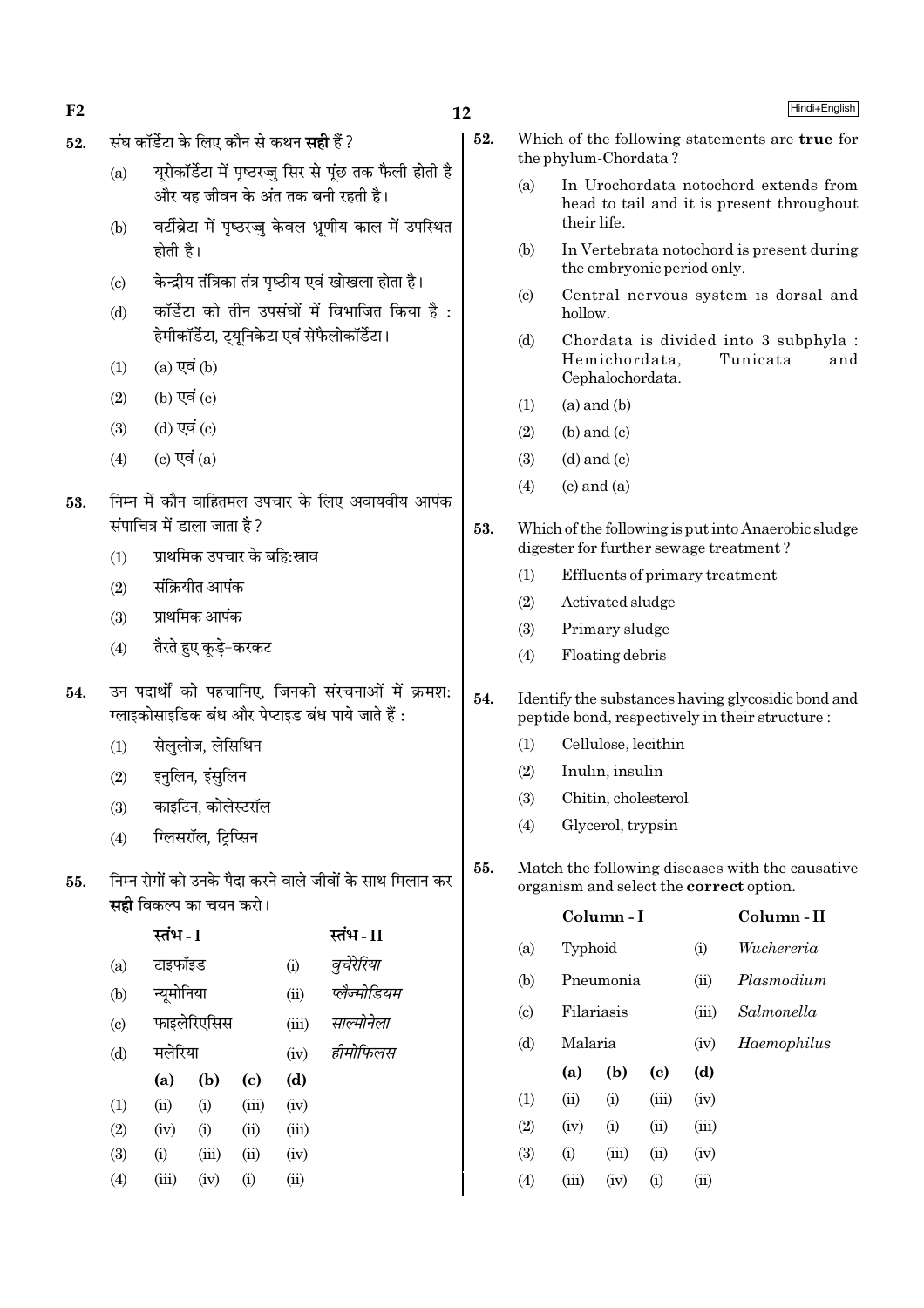|     | Hindi+English               |                  |                         |                                     |       |          |                                                            | 13 |
|-----|-----------------------------|------------------|-------------------------|-------------------------------------|-------|----------|------------------------------------------------------------|----|
| 56. |                             |                  |                         |                                     |       |          | निम्न स्तंभों का मिलान कर <b>सही</b> विकल्प का चयन करो।    |    |
|     |                             | स्तंभ - I        |                         |                                     |       | स्तंभ-II |                                                            |    |
|     | (a)                         |                  | क्लोस्ट्रीडियम          |                                     | (i)   |          | साइक्लोस्पोरिन-ए                                           |    |
|     |                             |                  | ब्यूटायलिकम             |                                     |       |          |                                                            |    |
|     | (b)                         |                  |                         | ट्राइकोडर्मा पॉलीस्पोरम (ii)        |       |          | ब्युटिरिक अम्ल                                             |    |
|     | $\left( \mathrm{c}\right)$  |                  |                         | मोनास्कस परप्यूरीअस                 | (iii) |          | सिट्रिक अम्ल                                               |    |
|     | (d)                         |                  | एस्परजिलस नाइगर         |                                     | (iv)  |          | रक्त-कोलेस्टेराल कम                                        |    |
|     |                             |                  |                         |                                     |       |          | करने वाला कारक                                             |    |
|     |                             | (a)              | (b)                     | (c)                                 | (d)   |          |                                                            |    |
|     | (1)                         | (i)              | (ii)                    | (iv)                                | (iii) |          |                                                            |    |
|     | (2)                         | (iv)             | (iii)                   | (ii)                                | (i)   |          |                                                            |    |
|     | (3)                         | (iii)            | (iv)                    | (ii)                                | (i)   |          |                                                            |    |
|     | (4)                         | (ii)             | (i)                     | (iv)                                | (iii) |          |                                                            |    |
| 57. |                             |                  |                         |                                     |       |          | किस विधि द्वारा बीकानेरी ऐवीज एवं मैरीनो रेम्स से भेड़ की  |    |
|     |                             |                  |                         | नई नस्ल 'हिसारडेल' तैयार की गयी है? |       |          |                                                            |    |
|     | (1)                         | संकरण            |                         |                                     |       |          |                                                            |    |
|     | (2)                         | अंत:प्रजनन       |                         |                                     |       |          |                                                            |    |
|     |                             | $(3)$ बहि:प्रजनन |                         |                                     |       |          |                                                            |    |
|     | (4)                         |                  | उत्परिवर्तन प्रजनन      |                                     |       |          |                                                            |    |
| 58. |                             |                  |                         |                                     |       |          | अंत:श्वसन के दौरान होने वाली <b>सही</b> घटनाओं का चयन करो। |    |
|     | (a)                         |                  | डायाफ्राम का संकुचन     |                                     |       |          |                                                            |    |
|     | (b)                         |                  |                         | बाह्य अंतरपर्शुक पेशियों का संकुचन  |       |          |                                                            |    |
|     | (c)                         |                  |                         | फुप्फुस का आयतन कम होना             |       |          |                                                            |    |
|     | (d)                         |                  |                         | अंतरा फुप्फुसी दाब का बढ़ना         |       |          |                                                            |    |
|     | (1)                         |                  | $(a)$ , $(b)$ एवं $(d)$ |                                     |       |          |                                                            |    |
|     | (2)                         | केवल (d)         |                         |                                     |       |          |                                                            |    |
|     | (3)                         | $(a)$ एवं $(b)$  |                         |                                     |       |          |                                                            |    |
|     | (4)                         | (c) एवं $(d)$    |                         |                                     |       |          |                                                            |    |
| 59. |                             |                  |                         |                                     |       |          | निम्न स्तंभों का मिलान कर <b>सही</b> विकल्प का चयन करो।    |    |
|     |                             | स्तंभ - I        |                         |                                     |       |          | स्तंभ-II                                                   |    |
|     | (a)                         |                  | यूथ, बहुहारी पीडक       |                                     |       | (i)      | एस्टेरियस                                                  |    |
|     | (b)                         |                  |                         | व्यस्कों में अरीय सममिति एवं        |       | (ii)     | बिच्छ्                                                     |    |
|     |                             |                  |                         | लार्वा में द्विपार्श्व सममिति       |       |          |                                                            |    |
|     | $\left( \mathrm{c} \right)$ |                  | पुस्त फुप्फुस           |                                     |       | (iii)    | टीनोप्लाना                                                 |    |
|     | (d)                         |                  | जीवसंदीप्ति             |                                     |       | (iv)     | लोकस्टा                                                    |    |
|     |                             | (a)              | (b)                     | (c)                                 | (d)   |          |                                                            |    |
|     | (1)                         | (iii)            | (ii)                    | (i)                                 | (iv)  |          |                                                            |    |
|     | (2)                         | (ii)             | (i)                     | (iii)                               | (iv)  |          |                                                            |    |
|     | (3)                         | (i)              | (iii)                   | (ii)                                | (iv)  |          |                                                            |    |

 $(ii)$ 

 $(4)$ 

 $(iv)$ 

 $\rm (i)$ 

 $(iii)$ 

| 56. | Match the following columns and select the<br>correct option. |                 |                         |                                               |       |       |                                                                                                  |  |  |  |
|-----|---------------------------------------------------------------|-----------------|-------------------------|-----------------------------------------------|-------|-------|--------------------------------------------------------------------------------------------------|--|--|--|
|     |                                                               |                 | Column - I              |                                               |       |       | Column - II                                                                                      |  |  |  |
|     | (a)                                                           |                 | Clostridium             |                                               | (i)   |       | Cyclosporin-A                                                                                    |  |  |  |
|     |                                                               |                 | butylicum               |                                               |       |       |                                                                                                  |  |  |  |
|     | (b)                                                           |                 | Trichoderma             |                                               | (ii)  |       | Butyric Acid                                                                                     |  |  |  |
|     |                                                               |                 | polysporum              |                                               |       |       |                                                                                                  |  |  |  |
|     | $\left( \mathrm{c} \right)$                                   |                 | Monascus                |                                               | (iii) |       | Citric Acid                                                                                      |  |  |  |
|     |                                                               |                 | purpureus               |                                               |       |       |                                                                                                  |  |  |  |
|     | (d)                                                           |                 | Aspergillus niger       |                                               | (iv)  |       | Blood cholesterol                                                                                |  |  |  |
|     |                                                               |                 |                         |                                               |       |       | lowering agent                                                                                   |  |  |  |
|     |                                                               | (a)             | (b)                     | (c)                                           | (d)   |       |                                                                                                  |  |  |  |
|     | (1)                                                           | (i)             | (ii)                    | (iv)                                          | (iii) |       |                                                                                                  |  |  |  |
|     | (2)                                                           | (iv)            | (iii)                   | (ii)                                          | (i)   |       |                                                                                                  |  |  |  |
|     | (3)                                                           | (iii)           | (iv)                    | (ii)                                          | (i)   |       |                                                                                                  |  |  |  |
|     | (4)                                                           | (ii)            | (i)                     | (iv)                                          | (iii) |       |                                                                                                  |  |  |  |
| 57. | rams ?                                                        |                 |                         |                                               |       |       | By which method was a new breed 'Hisardale' of<br>sheep formed by using Bikaneri ewes and Marino |  |  |  |
|     | (1)                                                           | Cross breeding  |                         |                                               |       |       |                                                                                                  |  |  |  |
|     | (2)                                                           |                 | Inbreeding              |                                               |       |       |                                                                                                  |  |  |  |
|     | (3)                                                           |                 | Out crossing            |                                               |       |       |                                                                                                  |  |  |  |
|     | (4)                                                           |                 |                         | Mutational breeding                           |       |       |                                                                                                  |  |  |  |
| 58. |                                                               | inspiration.    |                         |                                               |       |       | Select the <b>correct</b> events that occur during                                               |  |  |  |
|     | (a)                                                           |                 |                         | Contraction of diaphragm                      |       |       |                                                                                                  |  |  |  |
|     | (b)                                                           |                 |                         |                                               |       |       | Contraction of external inter-costal muscles                                                     |  |  |  |
|     | $\left( \mathrm{c} \right)$                                   |                 |                         | Pulmonary volume decreases                    |       |       |                                                                                                  |  |  |  |
|     | (d)                                                           |                 |                         | Intra pulmonary pressure increases            |       |       |                                                                                                  |  |  |  |
|     | (1)                                                           |                 | $(a)$ , $(b)$ and $(d)$ |                                               |       |       |                                                                                                  |  |  |  |
|     | (2)                                                           | only (d)        |                         |                                               |       |       |                                                                                                  |  |  |  |
|     | (3)                                                           |                 | $(a)$ and $(b)$         |                                               |       |       |                                                                                                  |  |  |  |
|     | (4)                                                           |                 | $(c)$ and $(d)$         |                                               |       |       |                                                                                                  |  |  |  |
| 59. |                                                               | correct option. |                         |                                               |       |       | Match the following columns and select the                                                       |  |  |  |
|     |                                                               |                 | Column - I              |                                               |       |       | Column - II                                                                                      |  |  |  |
|     | (a)                                                           |                 |                         | Gregarious, polyphagous (i)                   |       |       | Asterias                                                                                         |  |  |  |
|     |                                                               | pest            |                         |                                               |       |       |                                                                                                  |  |  |  |
|     | (b)                                                           |                 | Adult with radial       |                                               |       | (ii)  | Scorpion                                                                                         |  |  |  |
|     |                                                               |                 |                         | symmetry and larva<br>with bilateral symmetry |       |       |                                                                                                  |  |  |  |
|     | $\left( \mathrm{c} \right)$                                   |                 | Book lungs              |                                               |       | (iii) | Ctenoplana                                                                                       |  |  |  |
|     | (d)                                                           |                 | Bioluminescence         |                                               |       | (iv)  | Locusta                                                                                          |  |  |  |
|     |                                                               | (a)             | (b)                     | (c)                                           | (d)   |       |                                                                                                  |  |  |  |
|     | (1)                                                           | (iii)           | (ii)                    | (i)                                           | (iv)  |       |                                                                                                  |  |  |  |
|     | (2)                                                           | (ii)            | (i)                     | (iii)                                         | (iv)  |       |                                                                                                  |  |  |  |
|     | (3)                                                           | (i)             | (iii)                   | (ii)                                          | (iv)  |       |                                                                                                  |  |  |  |
|     | (4)                                                           | (iv)            | (i)                     | (ii)                                          | (iii) |       |                                                                                                  |  |  |  |

 $F2$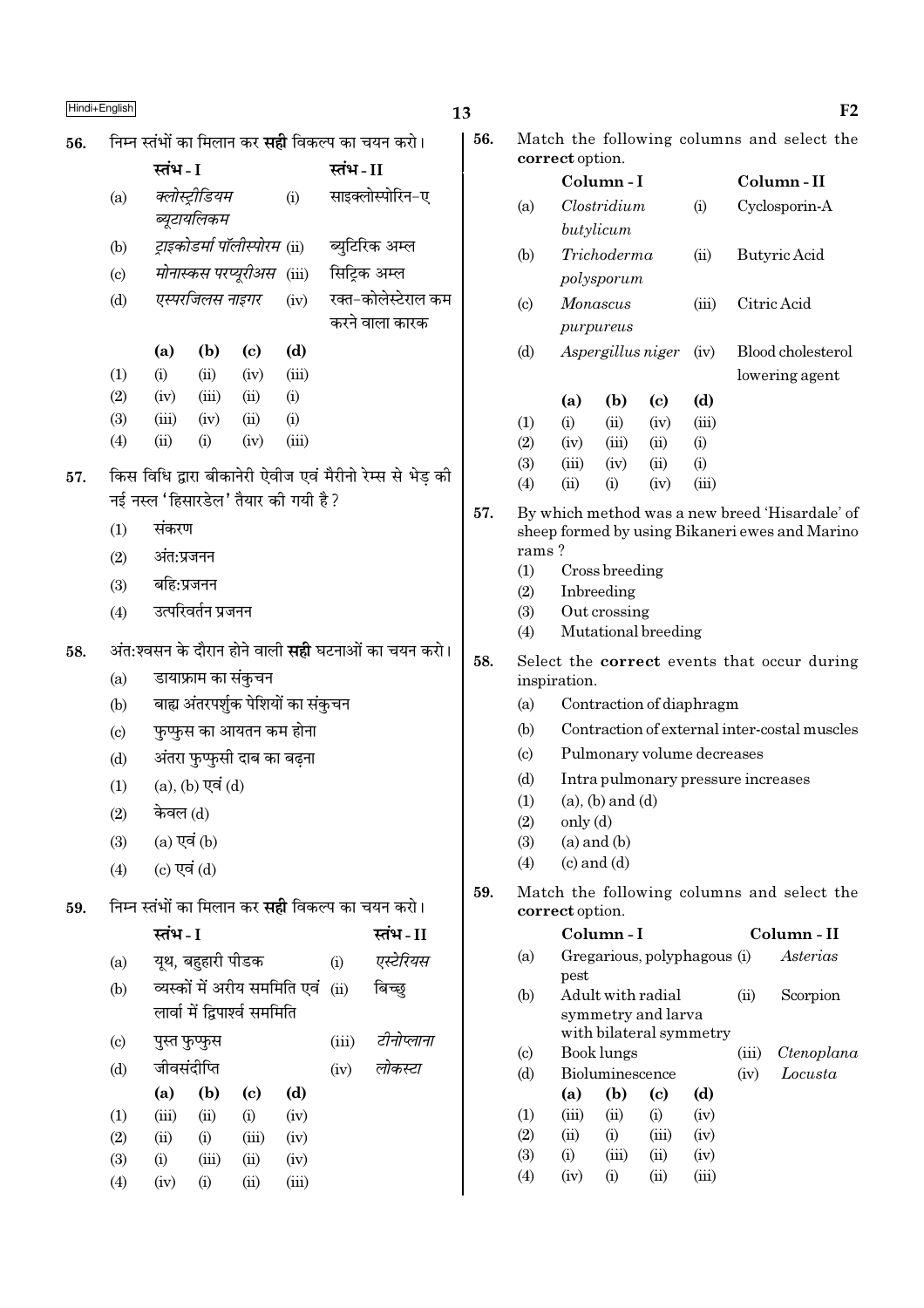| F2  |                        |                                   |                                      |                            |                                          |       |                                                                                                                         | 14  |                                                                                         |                                           |                  |                            |      |       | Hindi+English                                                                                       |
|-----|------------------------|-----------------------------------|--------------------------------------|----------------------------|------------------------------------------|-------|-------------------------------------------------------------------------------------------------------------------------|-----|-----------------------------------------------------------------------------------------|-------------------------------------------|------------------|----------------------------|------|-------|-----------------------------------------------------------------------------------------------------|
| 60. |                        | निर्माण का मुख्य स्थल कौन सा है ? |                                      |                            |                                          |       | सुकेन्द्रकी कोशिकाओं में ग्लाइकोप्रोटीन और ग्लाइकोलिपिड के                                                              | 60. |                                                                                         |                                           |                  |                            |      |       | Which is the important site of formation of<br>glycoproteins and glycolipids in eukaryotic cells?   |
|     | (1)                    |                                   | गाल्जी काय                           |                            |                                          |       |                                                                                                                         |     | (1)                                                                                     |                                           | Golgi bodies     |                            |      |       |                                                                                                     |
|     |                        |                                   |                                      |                            |                                          |       |                                                                                                                         |     | (2)                                                                                     |                                           | Polysomes        |                            |      |       |                                                                                                     |
|     | (2)                    | पालीसोम                           |                                      |                            |                                          |       |                                                                                                                         |     | (3)                                                                                     |                                           |                  | Endoplasmic reticulum      |      |       |                                                                                                     |
|     | (3)                    |                                   | अंतर्द्रव्यी जालिका                  |                            |                                          |       |                                                                                                                         |     | (4)                                                                                     |                                           | Peroxisomes      |                            |      |       |                                                                                                     |
|     | (4)                    | पेरोक्सीसोम                       |                                      |                            |                                          |       |                                                                                                                         | 61. | The specific palindromic sequence which is<br>recognized by EcoRI is:                   |                                           |                  |                            |      |       |                                                                                                     |
| 61. |                        |                                   |                                      |                            |                                          |       | ईको आर I द्वारा पहचाने जाने वाला पैलिन्ड्रोमिक क्रम है :                                                                |     | 5' - CTTAAG - 3'<br>(1)                                                                 |                                           |                  |                            |      |       |                                                                                                     |
|     | (1)                    |                                   | 5' - CTTAAG - 3'<br>3' - GAATTC - 5' |                            |                                          |       |                                                                                                                         |     | 3' - GAATTC - 5'                                                                        |                                           |                  |                            |      |       |                                                                                                     |
|     | (2)                    |                                   | 5' - GGATCC - 3'                     |                            |                                          |       |                                                                                                                         |     | (2)                                                                                     |                                           | 5' - GGATCC - 3' |                            |      |       |                                                                                                     |
|     |                        |                                   | 3' - CCTAGG - 5'                     |                            |                                          |       |                                                                                                                         |     |                                                                                         |                                           | 3' - CCTAGG - 5' |                            |      |       |                                                                                                     |
|     | (3)                    |                                   | 5' - GAATTC - 3'                     |                            |                                          |       |                                                                                                                         |     | (3)                                                                                     |                                           | 5' - GAATTC - 3' |                            |      |       |                                                                                                     |
|     |                        |                                   | $3'$ - CTTAAG - $5'$                 |                            |                                          |       |                                                                                                                         |     |                                                                                         |                                           | 3' - CTTAAG - 5' |                            |      |       |                                                                                                     |
|     | (4)                    |                                   | 5' - GGAACC - 3'                     |                            |                                          |       |                                                                                                                         |     | (4)                                                                                     |                                           | 5' - GGAACC - 3' |                            |      |       |                                                                                                     |
|     |                        |                                   |                                      | 3' - CCTTGG - 5'           |                                          |       |                                                                                                                         |     |                                                                                         |                                           |                  | 3' - CCTTGG - 5'           |      |       |                                                                                                     |
| 62. |                        |                                   |                                      |                            | सिनेप्टोनीमल सम्मिश्र का विघटन होता है : |       |                                                                                                                         | 62. | Dissolution of the synaptonemal complex occurs<br>during:                               |                                           |                  |                            |      |       |                                                                                                     |
|     | (1)                    |                                   | द्विपट्ट के दौरान                    |                            |                                          |       |                                                                                                                         |     | (1)                                                                                     | Diplotene                                 |                  |                            |      |       |                                                                                                     |
|     | (2)                    |                                   | तनुपट्ट के दौरान                     |                            |                                          |       |                                                                                                                         |     | (2)                                                                                     |                                           | Leptotene        |                            |      |       |                                                                                                     |
|     | (3)                    |                                   | स्थूलपट्ट के दौरान                   |                            |                                          |       |                                                                                                                         |     | (3)                                                                                     |                                           | Pachytene        |                            |      |       |                                                                                                     |
|     | (4)                    |                                   | युग्मपट्ट के दौरान                   |                            |                                          |       |                                                                                                                         |     | (4)                                                                                     | Zygotene                                  |                  |                            |      |       |                                                                                                     |
| 63. |                        | उदाहरण को सुमेलित कोजिए।          |                                      |                            |                                          |       | घास भूमि पारितन्त्र में पोषी स्तरों के साथ जातियों के सही                                                               | 63. | Match the trophic levels with their correct species<br>examples in grassland ecosystem. |                                           |                  |                            |      |       |                                                                                                     |
|     | (a)                    |                                   | चतुर्थ पोषी स्तर                     |                            |                                          | (i)   | कौवा                                                                                                                    |     | (a)                                                                                     |                                           |                  | Fourth trophic level       |      | (i)   | Crow                                                                                                |
|     | (b)                    |                                   | द्वितीय पोषी स्तर                    |                            |                                          | (ii)  | गिद्ध                                                                                                                   |     | (b)                                                                                     |                                           |                  | Second trophic level       |      | (ii)  | Vulture                                                                                             |
|     | $\left( \circ \right)$ |                                   | प्रथम पोषी स्तर                      |                            |                                          | (iii) | खरगोश                                                                                                                   |     | $\left( \mathrm{c} \right)$                                                             |                                           |                  | First trophic level        |      | (iii) | Rabbit                                                                                              |
|     | (d)                    |                                   | तृतीय पोषी स्तर                      |                            |                                          | (iv)  | घास                                                                                                                     |     | (d)                                                                                     |                                           |                  | Third trophic level        |      | (iv)  | Grass                                                                                               |
|     |                        | <b>सही</b> विकल्प चुनिए :         |                                      |                            |                                          |       |                                                                                                                         |     |                                                                                         | Select the correct option:                |                  |                            |      |       |                                                                                                     |
|     |                        | (a)                               | (b)                                  | $\left( \mathrm{c}\right)$ | (d)                                      |       |                                                                                                                         |     |                                                                                         | (a)                                       | (b)              | $\left( \mathrm{c}\right)$ | (d)  |       |                                                                                                     |
|     | (1)                    | (iv)                              | (iii)                                | (ii)                       | (i)                                      |       |                                                                                                                         |     | (1)                                                                                     | (iv)                                      | (iii)            | (ii)                       | (i)  |       |                                                                                                     |
|     | (2)                    | (i)                               | (ii)                                 | (iii)                      | (iv)                                     |       |                                                                                                                         |     | (2)                                                                                     | (i)                                       | (ii)             | (iii)                      | (iv) |       |                                                                                                     |
|     | (3)                    | (ii)                              | (iii)                                | (iv)                       | (i)                                      |       |                                                                                                                         |     | (3)                                                                                     | (ii)                                      | (iii)            | (iv)                       | (i)  |       |                                                                                                     |
|     | (4)                    | (iii)                             | (ii)                                 | (i)                        | (iv)                                     |       |                                                                                                                         |     | (4)                                                                                     | (iii)                                     | (ii)             | (i)                        | (iv) |       |                                                                                                     |
| 64. |                        |                                   |                                      |                            | वाले एक लक्षण के अलावा एक समान थी ?      |       | मेंडल ने स्वतंत्र रूप से प्रजनन करने वाली मटर के पौधे की<br>कितनी किस्मों को युग्मों के रूप में चुना जो विपरीत विशेषकों | 64. |                                                                                         | in one character with contrasting traits? |                  |                            |      |       | How many true breeding pea plant varieties did<br>Mendel select as pairs, which were similar except |
|     | (1)                    | 14                                |                                      |                            |                                          |       |                                                                                                                         |     | (1)                                                                                     | 14                                        |                  |                            |      |       |                                                                                                     |
|     | (2)                    | $\,8\,$                           |                                      |                            |                                          |       |                                                                                                                         |     | (2)                                                                                     | 8                                         |                  |                            |      |       |                                                                                                     |
|     | (3)                    | $\overline{4}$                    |                                      |                            |                                          |       |                                                                                                                         |     | (3)                                                                                     | $\overline{4}$                            |                  |                            |      |       |                                                                                                     |
|     | (4)                    | $\boldsymbol{2}$                  |                                      |                            |                                          |       |                                                                                                                         |     | (4)                                                                                     | $\,2$                                     |                  |                            |      |       |                                                                                                     |
|     |                        |                                   |                                      |                            |                                          |       |                                                                                                                         |     |                                                                                         |                                           |                  |                            |      |       |                                                                                                     |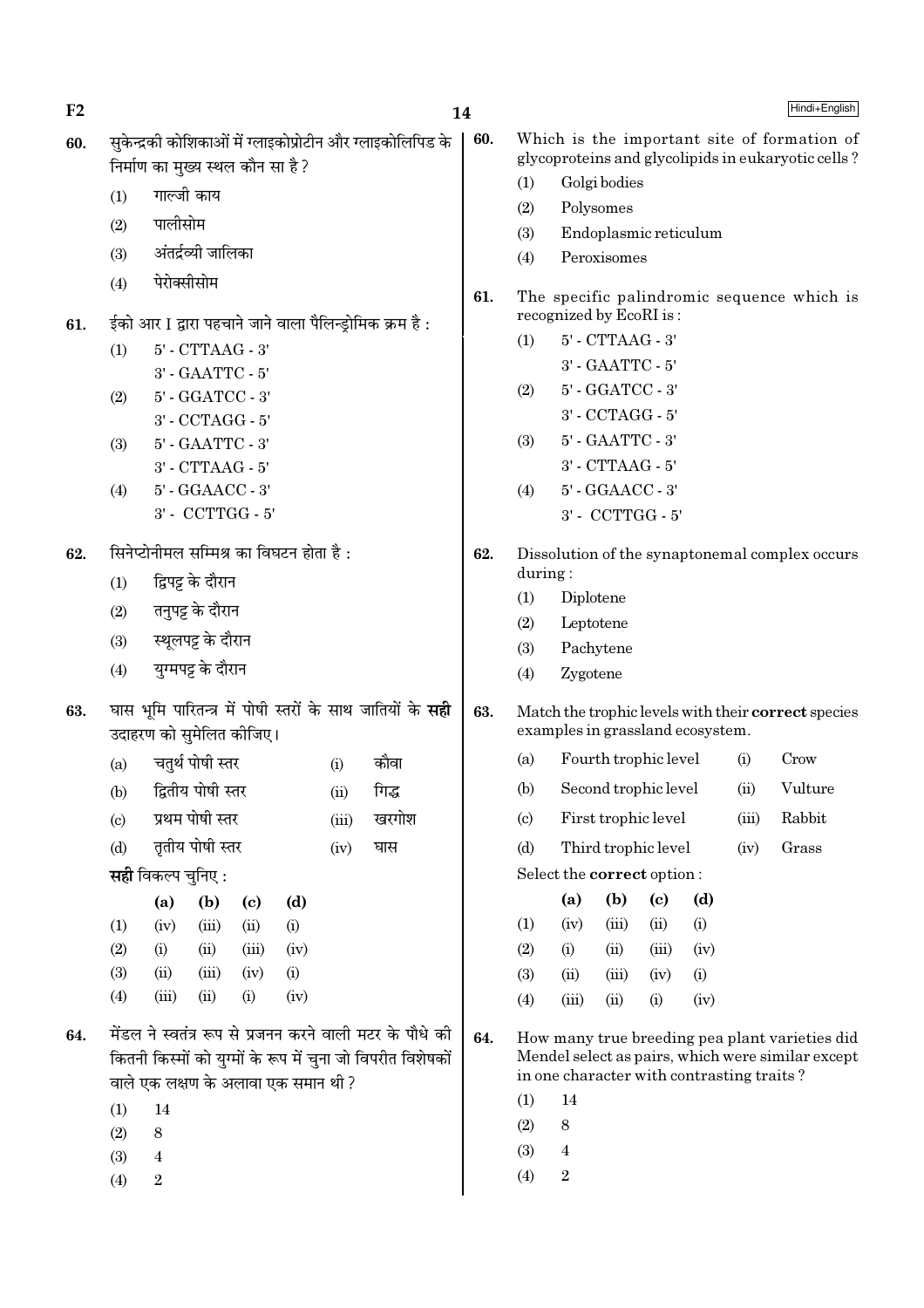|     | Hindi+English              |                                                         |       |                                                            | 15  |                            |                 |                        |                            |       | F <sub>2</sub>                                                                 |
|-----|----------------------------|---------------------------------------------------------|-------|------------------------------------------------------------|-----|----------------------------|-----------------|------------------------|----------------------------|-------|--------------------------------------------------------------------------------|
| 65. |                            | निम्न स्तंभों का मिलान कर <b>सही</b> विकल्प का चयन करो। |       |                                                            | 65. |                            |                 |                        |                            |       | Match the following columns and select the                                     |
|     |                            | स्तंभ - I                                               |       | स्तंभ-II                                                   |     |                            | correct option. |                        |                            |       | Column-II                                                                      |
|     | (a)                        | बीटी कपास                                               | (i)   | जीन चिकित्सा                                               |     |                            | Bt cotton       | Column-I               |                            |       |                                                                                |
|     | (b)                        | एडीनोसीन डिएमीनेज                                       | (ii)  | कोशिकीय सुरक्षा                                            |     | (a)                        |                 |                        |                            | (i)   | Gene therapy<br>Cellular defence                                               |
|     |                            | को कमी                                                  |       |                                                            |     | (b)                        |                 | Adenosine<br>deaminase |                            | (ii)  |                                                                                |
|     | $\left( \mathrm{c}\right)$ | आर.एन.ए.आई                                              | (iii) | $HIV$ संक्रमण का पता                                       |     |                            |                 | deficiency             |                            |       |                                                                                |
|     |                            |                                                         |       | लगाना                                                      |     | $\left( \mathrm{c}\right)$ | <b>RNAi</b>     |                        |                            | (iii) | Detection of HIV                                                               |
|     | (d)                        | पी.सी.आर.                                               | (iv)  | बैसिलस                                                     |     |                            |                 |                        |                            |       | infection                                                                      |
|     |                            |                                                         |       | थुरिंजिनिसिस                                               |     | (d)                        | PCR             |                        |                            | (iv)  | <b>Bacillus</b>                                                                |
|     |                            | (b)<br>(a)<br>$\left( \mathrm{c}\right)$                | (d)   |                                                            |     |                            |                 |                        |                            |       | thuringiensis                                                                  |
|     | (1)                        | (ii)<br>(iii)<br>(iv)                                   | (i)   |                                                            |     |                            | (a)             | (b)                    | $\left( \mathrm{c}\right)$ | (d)   |                                                                                |
|     | (2)                        | (i)<br>(ii)<br>(iii)                                    | (iv)  |                                                            |     | (1)                        | (ii)            | (iii)                  | (iv)                       | (i)   |                                                                                |
|     | (3)                        | (iv)<br>(i)<br>(ii)                                     | (iii) |                                                            |     | (2)                        | (i)             | (ii)                   | (iii)                      | (iv)  |                                                                                |
|     | (4)                        | (iii)<br>(ii)<br>(i)                                    | (iv)  |                                                            |     | (3)                        | (iv)            | (i)                    | (ii)                       | (iii) |                                                                                |
| 66. |                            | निम्न स्तंभों का मिलान कर <b>सही</b> विकल्प का चयन करो। |       |                                                            |     | (4)                        | (iii)           | (ii)                   | (i)                        | (iv)  |                                                                                |
|     |                            | स्तंभ - I                                               |       | स्तंभ-II                                                   | 66. |                            |                 |                        |                            |       | Match the following columns and select the                                     |
|     | (a)                        | क्लोम छिद्रों के 6-15 (i)                               |       | ट्राइगोन                                                   |     |                            | correct option. | Column-I               |                            |       | Column-II                                                                      |
|     |                            | युग्म                                                   |       |                                                            |     |                            |                 |                        |                            |       |                                                                                |
|     | (b)                        | हैटरोसर्कल पुच्छ पख                                     | (ii)  | साइक्लोस्टोम्स                                             |     | (a)                        | gill slits      | $6 - 15$ pairs of      |                            | (i)   | Trygon                                                                         |
|     | $\left( \mathrm{c}\right)$ | वायु कोष                                                | (iii) | कांड़ीक्थीज                                                |     | (b)                        |                 | Heterocercal           |                            | (ii)  | Cyclostomes                                                                    |
|     | (d)                        | विष दंश                                                 | (iv)  | ओस्टिक्थीज                                                 |     |                            |                 | caudal fin             |                            |       |                                                                                |
|     |                            | (a)<br>(b)<br>$\left( \mathrm{c}\right)$                | (d)   |                                                            |     | $\left( \mathrm{c}\right)$ |                 | Air Bladder            |                            | (iii) | Chondrichthyes                                                                 |
|     | (1)                        | (ii)<br>(iii)<br>(iv)                                   | (i)   |                                                            |     | (d)                        |                 | Poison sting           |                            | (iv)  | Osteichthyes                                                                   |
|     | (2)                        | (i)<br>(iii)<br>(iv)                                    | (ii)  |                                                            |     |                            | (a)             | (b)                    | $\left( \mathrm{c}\right)$ | (d)   |                                                                                |
|     | (3)                        | (ii)<br>(iii)<br>(iv)                                   | (i)   |                                                            |     | (1)                        | (iv)            | (ii)                   | (iii)                      | (i)   |                                                                                |
|     | (4)                        | (iii)<br>(iv)<br>(i)                                    | (ii)  |                                                            |     | (2)                        | (i)             | (iv)                   | (iii)                      | (ii)  |                                                                                |
| 67. |                            | वृद्धि की प्रक्रिया अधिकतम किस दौरान होती है?           |       |                                                            |     | (3)                        | (ii)            | (iii)                  | (iv)                       | (i)   |                                                                                |
|     | (1)                        | जीर्णता                                                 |       |                                                            |     | (4)                        | (iii)           | (iv)                   | (i)                        | (ii)  |                                                                                |
|     | (2)                        | प्रसुप्ति                                               |       |                                                            | 67. |                            |                 |                        |                            |       | The process of growth is maximum during:                                       |
|     | (3)                        | लॉग प्रावस्था                                           |       |                                                            |     | (1)                        |                 | Senescence             |                            |       |                                                                                |
|     | (4)                        | पश्चता प्रावस्था                                        |       |                                                            |     | (2)<br>(3)                 |                 | Dormancy<br>Log phase  |                            |       |                                                                                |
|     |                            |                                                         |       |                                                            |     | (4)                        |                 | Lag phase              |                            |       |                                                                                |
| 68. |                            | प्रतिरक्षा के संदर्भ में <b>गलत</b> कथन को पहचानिए।     |       |                                                            | 68. |                            |                 |                        |                            |       | Identify the wrong statement with reference to                                 |
|     | (1)                        |                                                         |       | सक्रिय प्रतिरक्षा जल्दी होती है और पूर्ण प्रतिक्रिया देती  |     |                            | immunity.       |                        |                            |       |                                                                                |
|     |                            | है।                                                     |       |                                                            |     | (1)                        |                 |                        |                            |       | Active immunity is quick and gives full                                        |
|     | (2)                        |                                                         |       | भ्रूण माता से कुछ प्रतिरक्षी प्राप्त करता है, यह निष्क्रिय |     |                            | response.       |                        |                            |       |                                                                                |
|     |                            | प्रतिरक्षा का उदाहरण है।                                |       |                                                            |     | (2)                        |                 |                        |                            |       | Foetus receives some antibodies from<br>mother, it is an example for passive   |
|     | (3)                        |                                                         |       | जब परपोषी का शरीर (जीवित अथवा मृत) प्रतिजन के              |     |                            |                 | immunity.              |                            |       |                                                                                |
|     |                            |                                                         |       | संपर्क में आता है और उसके शरीर में प्रतिरक्षी उत्पन्न      |     | (3)                        |                 |                        |                            |       | When exposed to antigen (living or dead)                                       |
|     |                            | होते हैं।  इसे ''सक्रिय प्रतिरक्षा'' कहते हैं।          |       |                                                            |     |                            |                 |                        |                            |       | antibodies are produced in the host's body.<br>It is called "Active immunity". |
|     | (4)                        |                                                         |       | जब बने बनाए प्रतिरक्षी प्रत्यक्ष रूप से दिए जाते हैं, इसे  |     | (4)                        |                 |                        |                            |       | When ready-made antibodies are directly                                        |
|     |                            | ''निष्क्रिय प्रतिरक्षा'' कहते हैं।                      |       |                                                            |     |                            |                 |                        |                            |       | given, it is called "Passive immunity".                                        |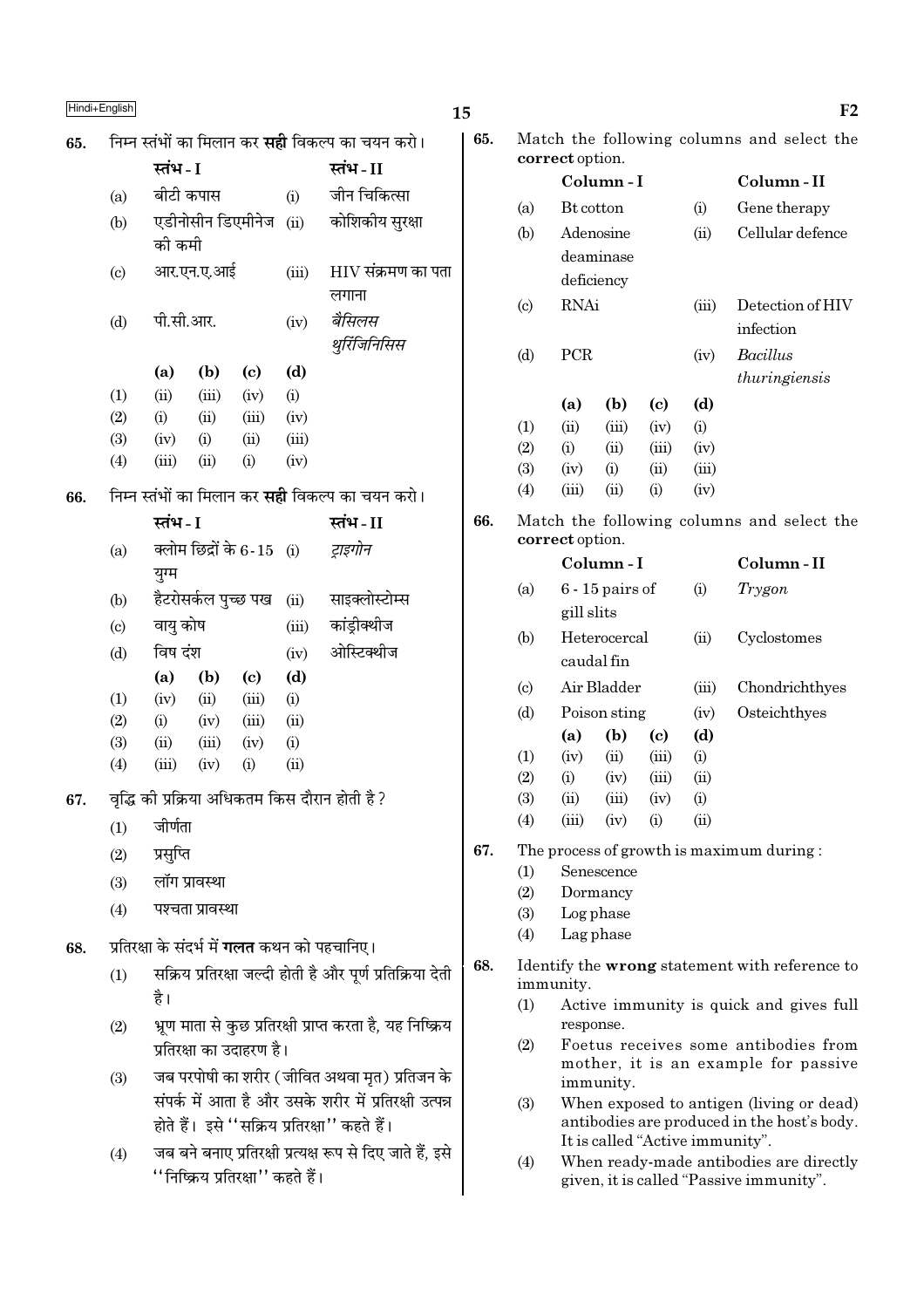| F <sub>2</sub> |       |                                                                   |             |                                                        | 16  |                                                    |                                                    |                          |      |                | Hindi+English                                                                                          |
|----------------|-------|-------------------------------------------------------------------|-------------|--------------------------------------------------------|-----|----------------------------------------------------|----------------------------------------------------|--------------------------|------|----------------|--------------------------------------------------------------------------------------------------------|
| 69.            |       | निम्न स्तंभों का मिलान कर <b>सही</b> विकल्प का चयन करो।           |             |                                                        | 69. |                                                    |                                                    |                          |      |                | Match the following columns and select the                                                             |
|                |       | स्तंभ - I                                                         |             | स्तंभ-II                                               |     |                                                    | correct option.                                    |                          |      |                |                                                                                                        |
|                | (a)   | प्लावी पसलियाँ                                                    | (i)         | दूसरी एवं सातवीं                                       |     |                                                    |                                                    | Column-I                 |      |                | Column-II                                                                                              |
|                |       |                                                                   |             | पसली के बीच स्थित                                      |     | (a)                                                |                                                    | <b>Floating Ribs</b>     |      | (i)            | Located between<br>second and                                                                          |
|                |       |                                                                   | होती हैं    |                                                        |     |                                                    |                                                    |                          |      |                | seventh ribs                                                                                           |
|                | (b)   | एक्रोमियन                                                         | (ii)        | ह्यूमरस का शीर्ष                                       |     | (b)                                                |                                                    |                          |      | (ii)           | Head of the                                                                                            |
|                | (c)   | स्कैपुला                                                          | (iii)       | क्लेविकल                                               |     |                                                    | Acromion                                           |                          |      |                | Humerus                                                                                                |
|                | (d)   | ग्लीनॉयड गुहा                                                     | (iv)<br>(d) | उरोस्थि से नहीं जुड़ती                                 |     | $\left( \mathrm{c} \right)$                        | Scapula                                            |                          |      | (iii)          | Clavicle                                                                                               |
|                | (1)   | (b)<br>(a)<br>$\left( \mathrm{c}\right)$<br>(iii)<br>(ii)<br>(iv) |             |                                                        | (d) |                                                    | Glenoid cavity                                     |                          | (iv) | Do not connect |                                                                                                        |
|                | (2)   | (iv)<br>(iii)<br>(i)                                              | (i)<br>(ii) |                                                        |     |                                                    |                                                    |                          |      |                | with the sternum                                                                                       |
|                | (3)   | (i)<br>(ii)<br>(iv)                                               | (iii)       |                                                        |     |                                                    | (a)                                                | (b)                      | (c)  | (d)            |                                                                                                        |
|                | (4)   | (iii)<br>(i)<br>(ii)                                              | (iv)        |                                                        |     | (1)                                                | (iii)                                              | (ii)                     | (iv) | (i)            |                                                                                                        |
| 70.            |       | यदि दो लगातार क्षार युग्मों के बीच की दूरी 0.34 nm है और          |             |                                                        |     | (2)                                                | (iv)                                               | (iii)                    | (i)  | (ii)           |                                                                                                        |
|                |       | एक स्तनपायी कोशिका की DNA की द्विकुंडली में क्षार युग्मों         |             |                                                        |     | (3)                                                | (ii)                                               | (iv)                     | (i)  | (iii)          |                                                                                                        |
|                |       | को कुल संख्या $6.6 \times 10^9$ bp है। तब DNA को लम्बाई           |             |                                                        |     | (4)                                                | (i)                                                | (iii)                    | (ii) | (iv)           |                                                                                                        |
|                |       | होगी लगभग:                                                        |             |                                                        | 70. | If the distance between two consecutive base pairs |                                                    |                          |      |                |                                                                                                        |
|                | (1)   | $2.2 \overline{\text{H}}$ टर                                      |             |                                                        |     |                                                    | is 0.34 nm and the total number of base pairs of a |                          |      |                |                                                                                                        |
|                | (2)   | $2.7$ मीटर                                                        |             |                                                        |     |                                                    |                                                    |                          |      |                | DNA double helix in a typical mammalian cell is<br>$6.6 \times 10^9$ bp, then the length of the DNA is |
|                | (3)   | $2.0$ मीटर                                                        |             |                                                        |     |                                                    | approximately:                                     |                          |      |                |                                                                                                        |
|                | (4)   | $2.5$ मीटर                                                        |             |                                                        |     | (1)                                                |                                                    | 2.2 meters               |      |                |                                                                                                        |
|                |       |                                                                   |             | निम्न में मूत्र की कौनसी अवस्था डायाबिटीज मेलिटस की ओर |     | (2)<br>(3)                                         |                                                    | 2.7 meters               |      |                |                                                                                                        |
| 71.            |       | संकेत करती है ?                                                   |             |                                                        |     | 2.0 meters<br>(4)<br>2.5 meters                    |                                                    |                          |      |                |                                                                                                        |
|                | (1)   | कीटोनुरिया एवं ग्लाइकोसूरिया                                      |             |                                                        |     |                                                    |                                                    |                          |      |                |                                                                                                        |
|                | (2)   | रीनल कैल्कुली एवं हाइपरग्लाइसिमिया                                |             |                                                        | 71. |                                                    |                                                    |                          |      |                | Presence of which of the following conditions in<br>urine are indicative of Diabetes Mellitus?         |
|                | (3)   | यूरेमिया एवं कीटोनुरिया                                           |             |                                                        |     | (1)                                                |                                                    | Ketonuria and Glycosuria |      |                |                                                                                                        |
|                | (4)   | यूरेमिया एवं रीनल कैल्कुली                                        |             |                                                        |     | (2)                                                |                                                    |                          |      |                | Renal calculi and Hyperglycaemia                                                                       |
|                |       |                                                                   |             |                                                        |     | (3)                                                |                                                    | Uremia and Ketonuria     |      |                |                                                                                                        |
| 72.            |       | द्विपार्श्व सममिति एवं अगुहीय जन्तुओं के उदाहरण किस संघ में       |             |                                                        |     | (4)                                                |                                                    | Uremia and Renal Calculi |      |                |                                                                                                        |
|                | हैं ? |                                                                   |             |                                                        | 72. |                                                    |                                                    |                          |      |                | Bilaterally symmetrical and acoelomate animals                                                         |
|                | (1)   | एस्कहैल्मिंथीज                                                    |             |                                                        |     |                                                    |                                                    | are exemplified by:      |      |                |                                                                                                        |
|                | (2)   | ऐनेलिडा                                                           |             |                                                        |     | (1)                                                |                                                    | Aschelminthes            |      |                |                                                                                                        |
|                | (3)   | टीनोफोरा                                                          |             |                                                        |     | (2)                                                | Annelida                                           |                          |      |                |                                                                                                        |
|                | (4)   | प्लेटीहैल्मिंथीज                                                  |             |                                                        |     | (3)                                                |                                                    | Ctenophora               |      |                |                                                                                                        |
| 73.            |       | अर-पुष्पक में क्या होता है ?                                      |             |                                                        |     | (4)                                                |                                                    | Platyhelminthes          |      |                |                                                                                                        |
|                | (1)   | जायांगाधर अंडाशय                                                  |             |                                                        | 73. |                                                    |                                                    | Ray florets have:        |      |                |                                                                                                        |
|                | (2)   | अर्द्ध अधोवर्ती अंडाशय                                            |             |                                                        |     | Hypogynous ovary<br>(1)                            |                                                    |                          |      |                |                                                                                                        |
|                | (3)   | अधोवर्ती अंडाशय                                                   |             |                                                        |     | Half inferior ovary<br>(2)                         |                                                    |                          |      |                |                                                                                                        |
|                |       | ऊर्ध्ववर्ती अंडाशय                                                |             |                                                        |     | Inferior ovary<br>(3)<br>Superior ovary            |                                                    |                          |      |                |                                                                                                        |
|                | (4)   |                                                                   |             |                                                        |     | (4)                                                |                                                    |                          |      |                |                                                                                                        |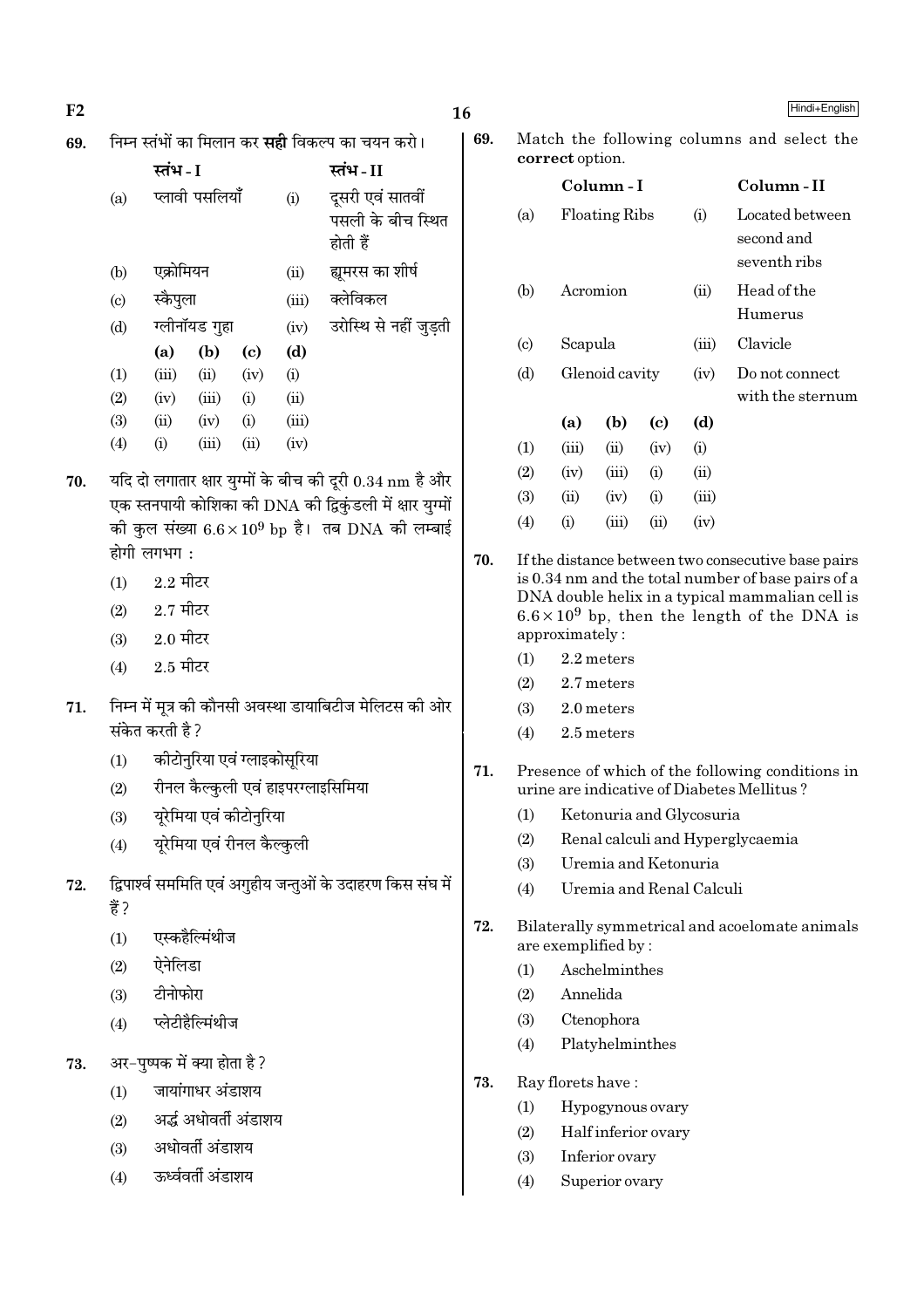| 74. | <i>प्लेज्मोडियम</i> की संक्रमक अवस्था जो मानव शरीर में प्रवेश   74. |  |  |  |
|-----|---------------------------------------------------------------------|--|--|--|
|     | करती है, है :                                                       |  |  |  |

- $(1)$ मादा युग्मकजनक
- $(2)$ नर यग्मकजनक
- पोषाण  $(3)$
- $(4)$ जीवाणज
- निम्न में कौनसा कथन **सही नहीं** है ? 75.
	- कार्यात्मक इंसुलिन में  $A$  एवं B शृंखलाएँ होती है जो  $(1)$ हाइड्रोजन बंध द्वारा जुड़ी होती है।
	- आनवंशिक इंजीनियरी इंसुलिन *ई–कोलाई* द्वारा उत्पादित  $(2)$ होता है।
	- मनष्य में इंसलिन प्राक-इंसलिन से संश्लेषित होता है।  $(3)$
	- प्राक्-इंसुलिन में एक अतिरिक्त पेप्टाइड, जिसे  $(4)$ सी-पेप्टाइड कहते हैं. होती है।
- जलकम्भी और जललिली में परागण किसके द्वारा होता है? 76.
	- वाय और जल द्वारा  $(1)$
	- कीट और जल द्वारा  $(2)$
	- कीट या वायु द्वारा  $(3)$
	- केवल जल धाराओं द्रारा  $(4)$
- सूक्ष्मांकुरों के ब्रुश बार्डर वाली घनाकार उपकला पायी जाती है : 77.
	- वृक्काणु को समीपस्थ संवलित नलिका में  $(1)$
	- यस्टेकीयन नलिका में  $(2)$
	- आंत्र के आस्तर में  $(3)$
	- लार ग्रंथि की वाहिका में  $(4)$
- निम्न स्तंभों का मिलान कर **सद्दी** विकल्प का चयन करो। 78.

|                           | स्तंभ - I    |                 |      |       | स्तंभ - II       |
|---------------------------|--------------|-----------------|------|-------|------------------|
| (a)                       | पीयूष ग्रंथि |                 |      | (i)   | ग्रेवस रोग       |
| (b)                       |              | थायरॉइड ग्रंथि  |      | (ii)  | डायाबिटीज मेलिटस |
| $\left( \text{c} \right)$ |              | अधिवृक्क ग्रंथि |      | (iii) | डायाबिटीज        |
|                           |              |                 |      |       | इन्सीपिडस        |
| (d)                       | अग्न्याशय    |                 |      | (iv)  | एडीसन रोग        |
|                           | (a)          | (b)             | (c)  | (d)   |                  |
| (1)                       | (iii)        | (i)             | (iv) | (ii)  |                  |
| (2)                       | (ii)         | (i)             | (iv) | (iii) |                  |
| (3)                       | (iv)         | (iii)           | (i)  | (ii)  |                  |
| (4)                       | (iii)        | (ii)            | (i)  | (iv)  |                  |
|                           |              |                 |      |       |                  |

- The infectious stage of *Plasmodium* that enters the human body is:
- $(1)$ Female gametocytes
- $(2)$ Male gametocytes
- $(3)$ Trophozoites
- $(4)$ Sporozoites
- 75. Which of the following statements is not correct?
	- $(1)$ The functional insulin has A and B chains linked together by hydrogen bonds.
	- $(2)$ Genetically engineered insulin is produced in  $E\text{-}Coli$ .
	- In man insulin is synthesised as a  $(3)$ proinsulin.
	- The proinsulin has an extra peptide called  $(4)$ C-peptide.
- 76. In water hyacinth and water lily, pollination takes place by:
	- wind and water  $(1)$
	- $(2)$ insects and water
	- insects or wind  $(3)$
	- $(4)$ water currents only
- 77. Cuboidal epithelium with brush border of microvilli is found in:
	- proximal convoluted tubule of nephron  $(1)$
	- $(2)$ eustachian tube
	- $(3)$ lining of intestine
	- ducts of salivary glands  $(4)$
- 78. Match the following columns and select the correct option.

|                             |          | Column-I        |      | Column - II |                    |
|-----------------------------|----------|-----------------|------|-------------|--------------------|
| (a)                         |          | Pituitary gland |      | (i)         | Grave's disease    |
| (b)                         |          | Thyroid gland   |      | (ii)        | Diabetes mellitus  |
| $\left( \mathrm{c} \right)$ |          | Adrenal gland   |      | (iii)       | Diabetes insipidus |
| (d)                         | Pancreas |                 |      | (iv)        | Addison's disease  |
|                             | (a)      | (b)             | (c)  | (d)         |                    |
| (1)                         | (iii)    | (i)             | (iv) | (ii)        |                    |
| (2)                         | (ii)     | (i)             | (iv) | (iii)       |                    |
| (3)                         | (iv)     | (iii)           | (i)  | (ii)        |                    |
| (4)                         | (iii)    | $\rm (ii)$      | (i)  | (iv)        |                    |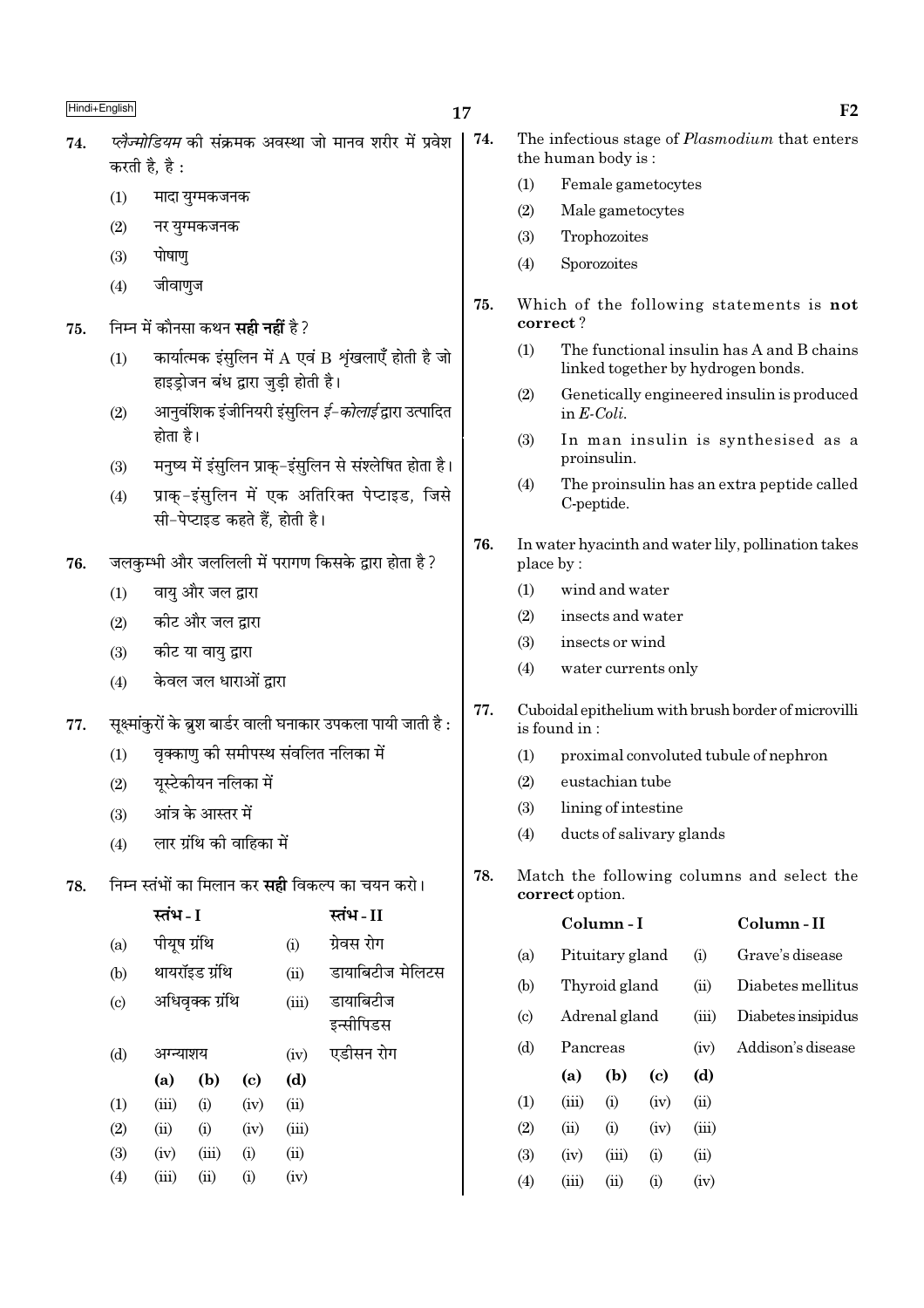$F<sub>2</sub>$ 

- निम्न में कौनसी प्रोटीन जन्तओं में बहतायत से होती है ? 79.
	- लैक्टिन  $(1)$
	- $(2)$ इंसुलिन
	- हीमोग्लोबिन  $(3)$
	- कोलेजन  $(4)$
- यदि तिलचट्टे का सिर हटा दिया जाए तो यह कुछ दिनों तक 80. जीवित रह सकता है क्योंकि :
	- सिर में तंत्रिका तंत्र का केवल छोटा भाग होता है जबकि  $(1)$ .<br>शेष शरीर के अधर भाग में स्थित होता है।
	- सिर में तंत्रिका तंत्र का 1/3 भाग होता है जबकि शेष  $(2)$ शरीर के पष्ठ भाग में होता है।
	- तिलचट्टे के अधिग्रसिका गुच्छिका उदर के अधर भाग  $(3)$ में स्थित होते हैं।
	- तिलचट्टे में तंत्रिका तंत्र नहीं होता।  $(4)$
- पेंग्विन एवं डॉलफिन के पक्ष उदाहरण है: 81.
	- औद्योगिक मैलेनिज्म का  $(1)$
	- प्राकृतिक वरण का  $(2)$
	- अनुकूली विकिरण का  $(3)$
	- अभिसारी विकास का  $(4)$
- रात्रि में या पर्ण प्रात:काल में घास की पत्तियों के शीर्ष से जल के 82. द्रव अवस्था में निकलने को सगम बनाने में कौन सी प्रक्रिया उत्तरदायी होती है ?
	- अंत:शोषण  $(1)$
	- जीवद्रव्यकुंचन  $(2)$
	- वाष्पोत्सर्जन  $(3)$
	- मुलीय दाब  $(4)$

18

79.

80.

81.

82.

Which one of the following is the most abundant protein in the animals? Lectin  $(1)$ Insulin  $(2)$  $(3)$ Haemoglobin  $(4)$ Collagen If the head of cockroach is removed, it may live for few days because:  $(1)$ the head holds a small proportion of a nervous system while the rest is situated along the ventral part of its body.  $(2)$ the head holds a 1/3<sup>rd</sup> of a nervous system while the rest is situated along the dorsal part of its body.  $(3)$ the supra-oesophageal ganglia of the cockroach are situated in ventral part of abdomen.  $(4)$ the cockroach does not have nervous system. Flippers of Penguins and Dolphins are examples  $of:$  $(1)$ Industrial melanism Natural selection  $(2)$  $(3)$ Adaptive radiation  $(4)$ Convergent evolution The process responsible for facilitating loss of water in liquid form from the tip of grass blades at night and in early morning is:  $(1)$ Imbibition  $(2)$ Plasmolysis  $(3)$ Transpiration  $(4)$ Root pressure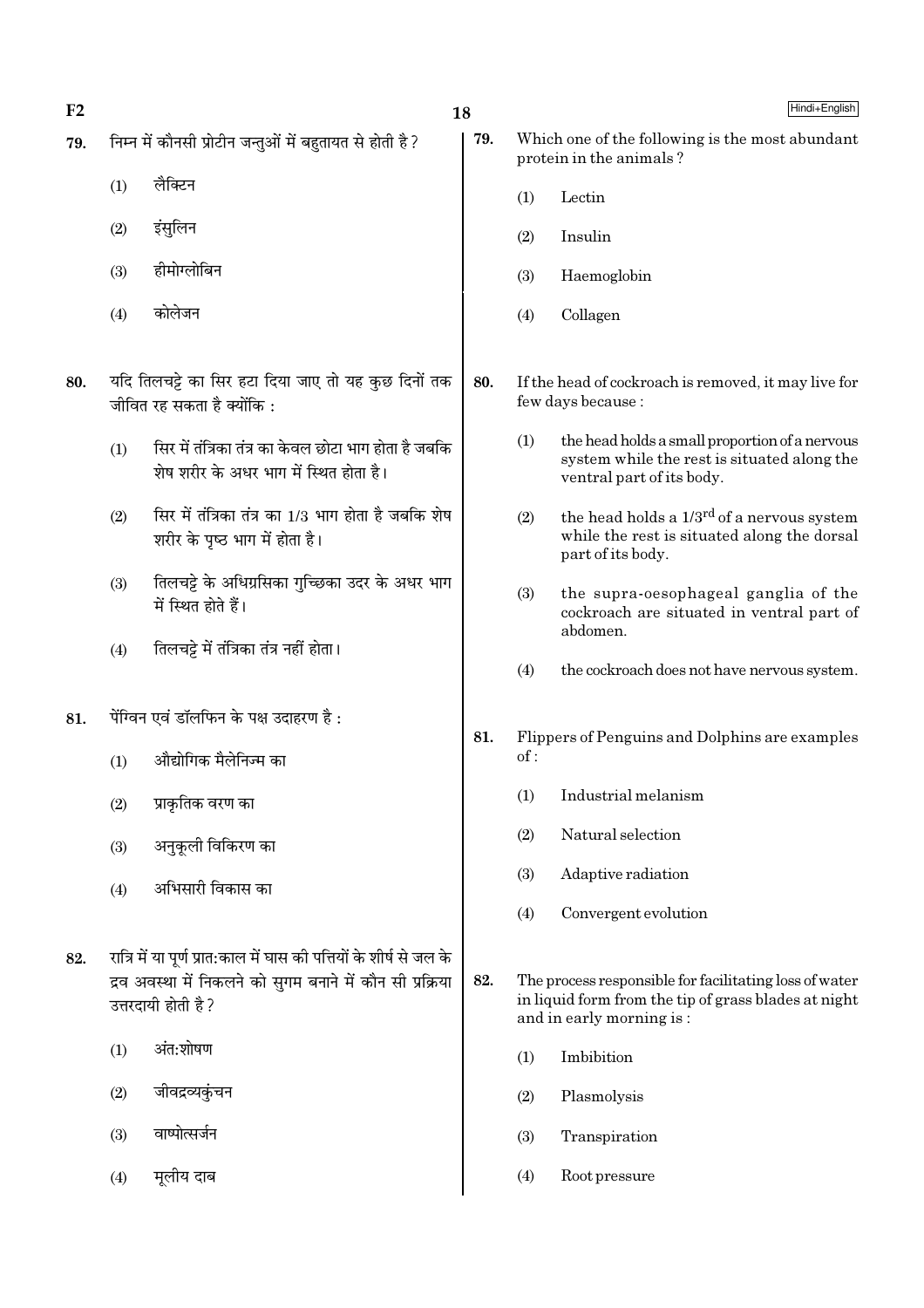|     | Hindi+English              |                                                                         |                        |                             |                               |                                                                             | 19  |           |                                                      |                        |                            | F <sub>2</sub>                                                                                 |  |
|-----|----------------------------|-------------------------------------------------------------------------|------------------------|-----------------------------|-------------------------------|-----------------------------------------------------------------------------|-----|-----------|------------------------------------------------------|------------------------|----------------------------|------------------------------------------------------------------------------------------------|--|
| 83. |                            |                                                                         |                        |                             |                               | अर्द्धसूत्री विभाजन के संदर्भ में निम्नलिखित को सुमेलित                     | 83. |           |                                                      |                        |                            | Match the following with respect to meiosis:                                                   |  |
|     | कीजिए :                    |                                                                         |                        |                             |                               |                                                                             |     | (a)       | Zygotene                                             |                        | (i)                        | Terminalization                                                                                |  |
|     | (a)                        |                                                                         | युग्मपट्ट अवस्था       |                             | (i)                           | उपान्तीभवन                                                                  |     | (b)       |                                                      | Pachytene              | (ii)                       | Chiasmata                                                                                      |  |
|     | (b)                        |                                                                         | स्थूलपट्ट अवस्था       |                             | (ii)                          | काइऐज़्मेटा                                                                 |     | (c)       | Diplotene                                            |                        | (iii)                      | Crossing over                                                                                  |  |
|     | $\left( \mathrm{c}\right)$ |                                                                         | द्विपट्ट अवस्था        |                             | (iii)                         | जीन विनिमय                                                                  |     | (d)       |                                                      | Diakinesis             | (iv)                       | Synapsis                                                                                       |  |
|     | (d)                        | पारगतिक्रम                                                              | (डायाकाइनेसिस)         |                             | (iv)                          | सूत्रयुग्मन                                                                 |     |           |                                                      |                        |                            | Select the correct option from the following:                                                  |  |
|     |                            | निम्नलिखित में से सही विकल्प चुनिए:                                     |                        |                             |                               |                                                                             |     |           | (a)                                                  | (b)                    | $\left( \mathrm{e}\right)$ | (d)                                                                                            |  |
|     |                            | (a)                                                                     | (b)                    | $\left( \mathbf{c} \right)$ | (d)                           |                                                                             |     | (1)       | (i)                                                  | (ii)                   | (iv)                       | (iii)                                                                                          |  |
|     | (1)                        | (i)                                                                     | (ii)                   | (iv)                        | (iii)                         |                                                                             |     | (2)       | (ii)                                                 | (iv)                   | (iii)                      | (i)                                                                                            |  |
|     | (2)                        | (ii)                                                                    | (iv)                   | (iii)                       | (i)                           |                                                                             |     | (3)       | (iii)                                                | (iv)                   | (i)                        | (ii)                                                                                           |  |
|     | (3)<br>(4)                 | (iii)<br>(iv)                                                           | (iv)<br>(iii)          | (i)<br>(ii)                 | (ii)<br>(i)                   |                                                                             |     | (4)       | (iv)                                                 | (iii)                  | (ii)                       | (i)                                                                                            |  |
|     |                            |                                                                         |                        |                             |                               |                                                                             | 84. |           |                                                      |                        |                            | The QRS complex in a standard ECG represents:                                                  |  |
| 84. |                            | मानक ई.सी.जी. का क्यू.आर.एस. सम्मिश्र दर्शाता है:<br>निलयों का विध्रुवण |                        |                             |                               |                                                                             |     | (1)       |                                                      |                        |                            | Depolarisation of ventricles                                                                   |  |
|     | (1)                        |                                                                         |                        |                             |                               |                                                                             |     | (2)       |                                                      |                        |                            | Repolarisation of ventricles                                                                   |  |
|     | (2)                        |                                                                         | निलयों का पुनर्ध्रुवण  |                             |                               |                                                                             |     | (3)       |                                                      |                        |                            | Repolarisation of auricles                                                                     |  |
|     | (3)                        |                                                                         | आलिंदों का पुनर्ध्रुवण |                             |                               |                                                                             |     | (4)       | Depolarisation of auricles                           |                        |                            |                                                                                                |  |
|     | (4)                        |                                                                         | आलिंदों का विध्रुवण    |                             |                               |                                                                             |     |           |                                                      |                        |                            |                                                                                                |  |
| 85. |                            |                                                                         |                        |                             |                               | यौन संचरित रोगों के <b>सही</b> विकल्प का चयन करो।                           | 85. | diseases. |                                                      |                        |                            | Select the option including all sexually transmitted                                           |  |
|     | (1)                        |                                                                         |                        | AIDS, मलेरिया, फाइलेरिया    |                               |                                                                             |     | (1)       |                                                      | AIDS, Malaria, Filaria |                            |                                                                                                |  |
|     | (2)                        |                                                                         |                        | कैंसर, AIDS, सिफिलिस        |                               |                                                                             |     | (2)       |                                                      | Cancer, AIDS, Syphilis |                            |                                                                                                |  |
|     | (3)                        |                                                                         |                        |                             | सुजाक, सिफिलिस, जननिक परिसर्प |                                                                             |     | (3)       |                                                      |                        |                            | Gonorrhoea, Syphilis, Genital herpes                                                           |  |
|     | (4)                        |                                                                         |                        |                             | सुजाक, मलेरिया, जननिक परिसर्प |                                                                             |     | (4)       |                                                      |                        |                            | Gonorrhoea, Malaria, Genital herpes                                                            |  |
| 86. |                            | में <b>गलत</b> कथन को पहचानिए।                                          |                        |                             |                               | जीन 'I' जो ABO रक्त वर्ग का नियंत्रण करता है उसके संदर्भ                    | 86. |           |                                                      |                        |                            | Identify the wrong statement with reference to<br>the gene 'I' that controls ABO blood groups. |  |
|     | (1)                        |                                                                         |                        | शर्करा अभिव्यक्त करते हैं।  |                               | जब I <sup>A</sup> एवं I <sup>B</sup> दोनों इकट्ठे होते हैं, ये एक प्रकार की |     | (1)       |                                                      |                        |                            | When $I^A$ and $I^B$ are present together, they<br>express same type of sugar.                 |  |
|     | (2)                        |                                                                         |                        |                             |                               | 'i' ऐलील कोई भी शर्करा उत्पन्न नहीं करता।                                   |     | (2)       | Allele 'i' does not produce any sugar.               |                        |                            |                                                                                                |  |
|     | (3)                        |                                                                         |                        |                             | जीन (I) के तीन ऐलील होते हैं। |                                                                             |     | (3)       | The gene (I) has three alleles.                      |                        |                            |                                                                                                |  |
|     | (4)                        |                                                                         |                        |                             |                               | एक व्यक्ति में तीन में से केवल दो ऐलील होंगे।                               |     | (4)       | A person will have only two of the three<br>alleles. |                        |                            |                                                                                                |  |
|     |                            |                                                                         |                        |                             |                               |                                                                             |     |           |                                                      |                        |                            |                                                                                                |  |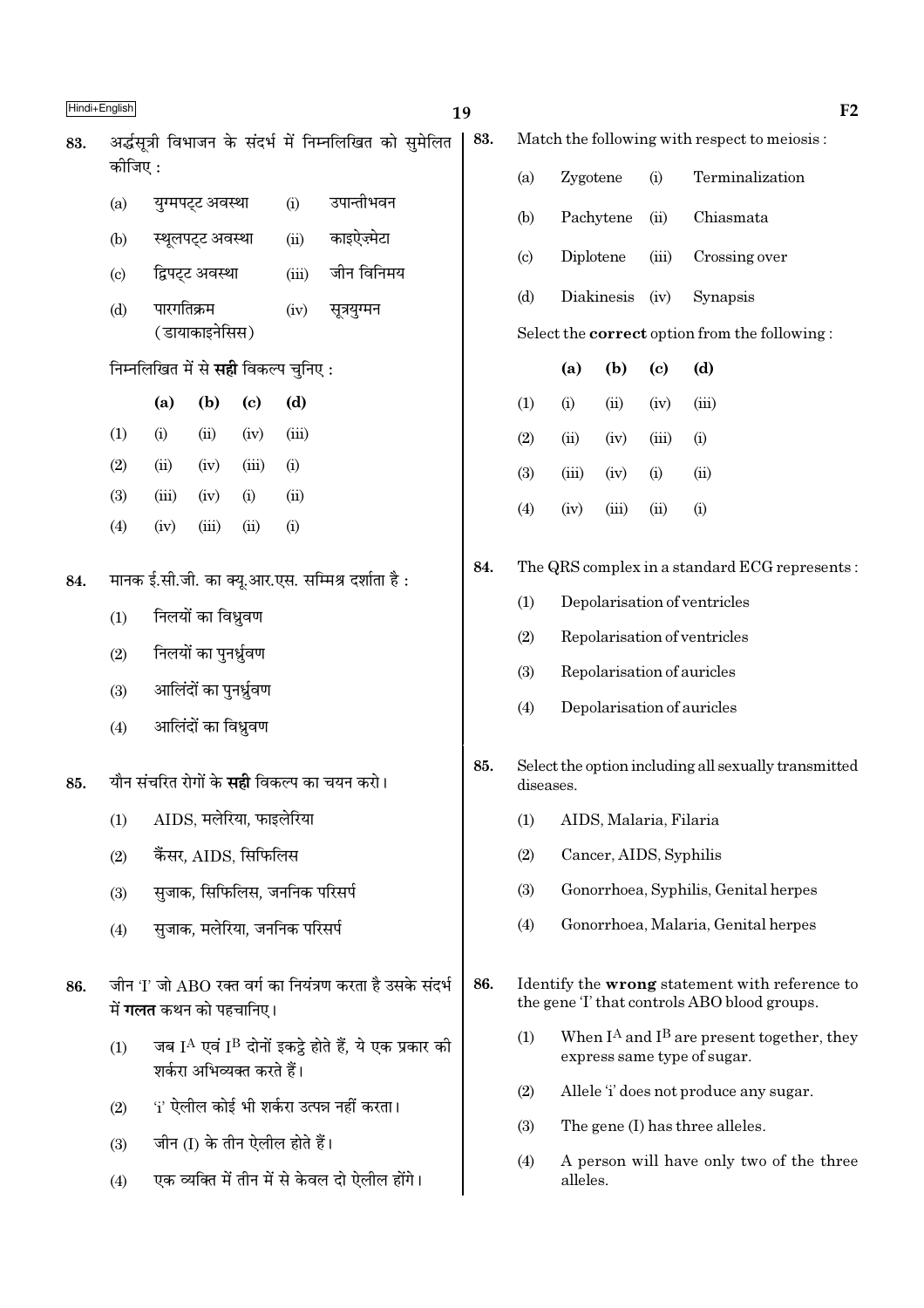| F2  |            |                                |                      |                            |                                              |          |                                                            | 20  |            |                                    |                        |                            |       |           | Hindi+English                                        |
|-----|------------|--------------------------------|----------------------|----------------------------|----------------------------------------------|----------|------------------------------------------------------------|-----|------------|------------------------------------|------------------------|----------------------------|-------|-----------|------------------------------------------------------|
| 87. |            | निरोधक पदार्थ <b>नहीं</b> है ? |                      |                            |                                              |          | निम्नलिखित में से कौन एक बीज प्रसुप्ति नियंत्रित करने वाला | 87. |            | substance governing seed dormancy? |                        |                            |       |           | Which of the following is not an inhibitory          |
|     | (1)        |                                | फिनोलिक अम्ल         |                            |                                              |          |                                                            |     | (1)        |                                    | Phenolic acid          |                            |       |           |                                                      |
|     |            |                                | पैरा-ऐस्कॉर्बिक अम्ल |                            |                                              |          |                                                            |     | (2)        |                                    | Para-ascorbic acid     |                            |       |           |                                                      |
|     | (2)        |                                |                      |                            |                                              |          |                                                            |     | (3)        |                                    | Gibberellic acid       |                            |       |           |                                                      |
|     | (3)        |                                | जिबरेलिक अम्ल        |                            |                                              |          |                                                            |     | (4)        |                                    | Abscisic acid          |                            |       |           |                                                      |
|     | (4)        |                                | एब्सीसिक अम्ल        |                            |                                              |          |                                                            | 88. |            | correct option.                    |                        |                            |       |           | Match the following columns and select the           |
| 88. |            |                                |                      |                            |                                              |          | निम्न स्तंभों का मिलान कर <b>उचित</b> विकल्प का चयन करो।   |     |            |                                    | Column-I               |                            |       |           | Column-II                                            |
|     |            | स्तंभ - I                      |                      |                            |                                              | स्तंभ-II |                                                            |     | (a)        |                                    | Organ of Corti         |                            | (i)   |           | Connects middle                                      |
|     | (a)        |                                | आर्गन ऑफ कार्टाई     |                            | (i)                                          |          | मध्य कर्ण एवं फेरिंक्स<br>को जोडती है                      |     |            |                                    |                        |                            |       |           | ear and pharynx                                      |
|     | (b)        | कोक्लिया                       |                      |                            | (ii)                                         | भाग      | लेबरिंथ का घुमावदार                                        |     | (b)        | Cochlea                            |                        |                            | (ii)  | labyrinth | Coiled part of the                                   |
|     | (c)        |                                | यूस्टेकीयन नलिका     |                            | (iii)                                        |          | अंडाकार खिड़की से<br>जुड़ी होती है                         |     | (c)        |                                    | Eustachian tube        |                            | (iii) |           | Attached to the<br>oval window                       |
|     | (d)        | स्टेपीज                        |                      |                            | (iv)                                         |          | बेसिलर झिल्ली में<br>स्थित होती है                         |     | (d)        | <b>Stapes</b>                      |                        |                            | (iv)  | basilar   | Located on the<br>membrane                           |
|     |            | (a)                            | (b)                  | $\left( \mathrm{c}\right)$ | (d)                                          |          |                                                            |     |            | (a)                                | (b)                    | (c)                        | (d)   |           |                                                      |
|     | (1)        | (iv)                           | (ii)                 | (i)                        | (iii)                                        |          |                                                            |     | (1)        | (iv)                               | (ii)                   | (i)                        | (iii) |           |                                                      |
|     | (2)        | (i)                            | (ii)                 | (iv)                       | (iii)                                        |          |                                                            |     | (2)        | (i)                                | (ii)                   | (iv)                       | (iii) |           |                                                      |
|     | (3)<br>(4) | (ii)<br>(iii)                  | (iii)<br>(i)         | (i)<br>(iv)                | (iv)<br>(ii)                                 |          |                                                            |     | (3)        | (ii)                               | (iii)                  | (i)                        | (iv)  |           |                                                      |
|     |            |                                |                      |                            |                                              |          |                                                            |     | (4)        | (iii)                              | (i)                    | (iv)                       | (ii)  |           |                                                      |
| 89. |            |                                |                      |                            | अर्द्ध अधोवर्ती अंडाशय किसमें पाया जाता है ? |          |                                                            |     |            |                                    |                        |                            |       |           |                                                      |
|     | (1)        | सूरजमुखी                       |                      |                            |                                              |          |                                                            | 89. |            | The ovary is half inferior in:     |                        |                            |       |           |                                                      |
|     | (2)        |                                | आलूबुखारा            |                            |                                              |          |                                                            |     | (1)        | Plum                               | Sunflower              |                            |       |           |                                                      |
|     | (3)        | बैंगन                          |                      |                            |                                              |          |                                                            |     | (2)<br>(3) | <b>Brinjal</b>                     |                        |                            |       |           |                                                      |
|     | (4)        | सरसों                          |                      |                            |                                              |          |                                                            |     | (4)        | Mustard                            |                        |                            |       |           |                                                      |
| 90. |            | निम्नलिखित को सुमेलित कीजिए:   |                      |                            |                                              |          |                                                            | 90. |            | Match the following:               |                        |                            |       |           |                                                      |
|     | (a)        |                                |                      | उत्प्रेरक क्रिया का निरोधक |                                              | (i)      | रिसिन                                                      |     | (a)        |                                    | Inhibitor of catalytic |                            |       | (i)       | Ricin                                                |
|     | (b)        |                                | पेप्टाइड बंध धारक    |                            |                                              | (ii)     | मैलोनेट                                                    |     |            | activity                           |                        |                            |       |           |                                                      |
|     |            |                                |                      |                            |                                              |          |                                                            |     | (b)        |                                    | Possess peptide bonds  |                            |       | (ii)      | Malonate                                             |
|     | (c)        | पदार्थ                         |                      | कवकों में कोशिका भित्ति    |                                              | (iii)    | काइटिन                                                     |     | (c)        | fungi                              | Cell wall material in  |                            |       | (iii)     | Chitin                                               |
|     | (d)        |                                | द्वितीयक उपापचयज     |                            |                                              | (iv)     | कोलैजन                                                     |     | (d)        |                                    | Secondary metabolite   |                            |       | (iv)      | Collagen                                             |
|     |            |                                |                      |                            | निम्नलिखित में से <b>सही</b> विकल्प चुनिए :  |          |                                                            |     |            |                                    |                        |                            |       |           | Choose the <b>correct</b> option from the following: |
|     |            | (a)                            | (b)                  | $\left( \mathrm{c}\right)$ | (d)                                          |          |                                                            |     |            | (a)                                | (b)                    | $\left( \mathrm{e}\right)$ | (d)   |           |                                                      |
|     | (1)        | (iii)                          | (iv)                 | (i)                        | (ii)                                         |          |                                                            |     | (1)        | (iii)                              | (iv)                   | (i)                        | (ii)  |           |                                                      |
|     | (2)        | (ii)                           | (iii)                | (i)                        | (iv)                                         |          |                                                            |     | (2)        | (ii)                               | (iii)                  | (i)                        | (iv)  |           |                                                      |
|     | (3)        | (ii)                           | (iv)                 | (iii)                      | (i)                                          |          |                                                            |     | (3)        | (ii)                               | (iv)                   | (iii)                      | (i)   |           |                                                      |
|     | (4)        | (iii)                          | (i)                  | (iv)                       | (ii)                                         |          |                                                            |     | (4)        | (iii)                              | (i)                    | (iv)                       | (ii)  |           |                                                      |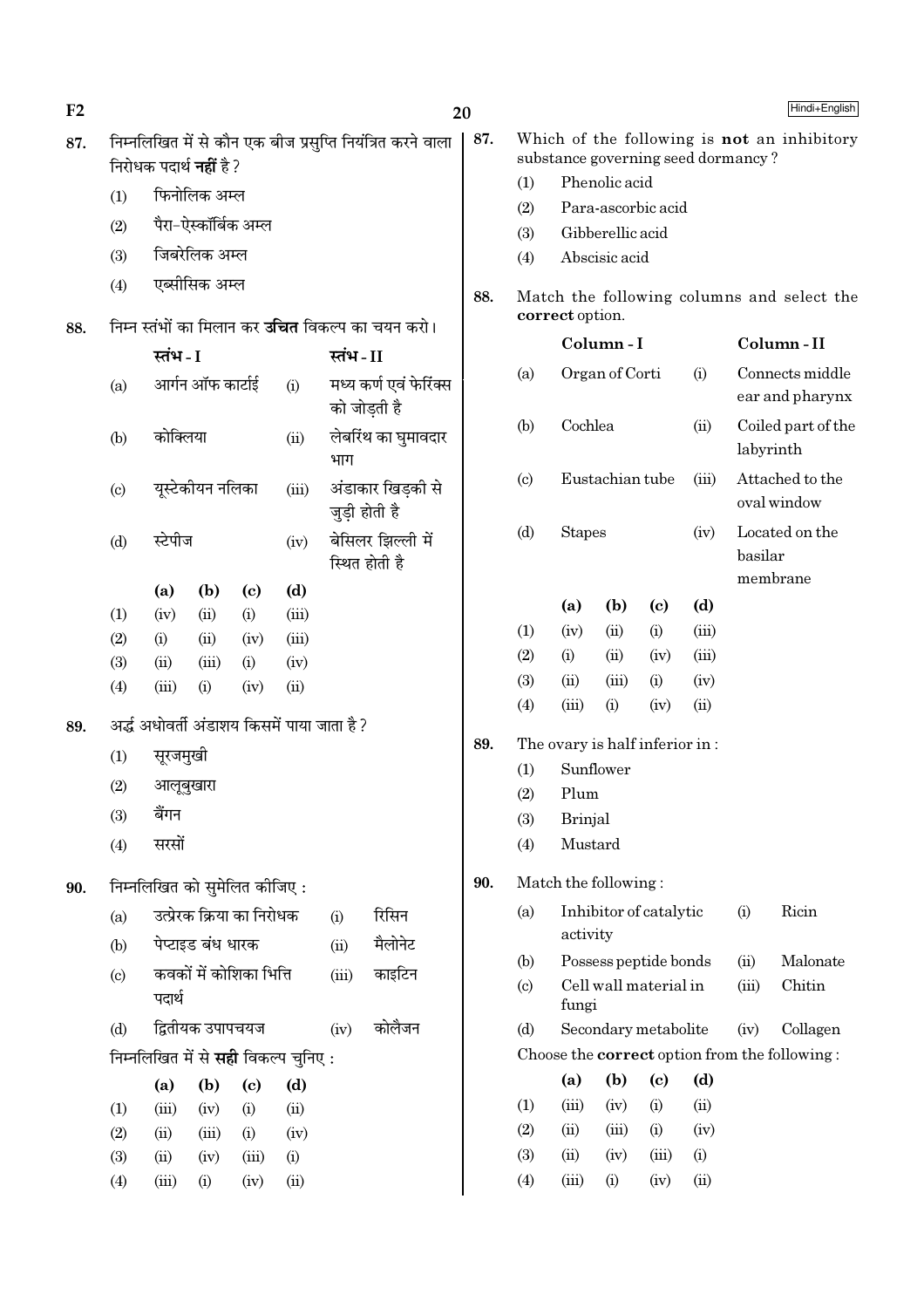- निम्नलिखित में से सल्फर के किस ऑक्सोअम्ल में  $-0$   $0$  91. 91. ਕਂधन है ?
	- $H_2S_2O_8$ , परऑक्सोडाइसल्फ़्यूरिक अम्ल  $(1)$
	- $\rm H_2S_2O_7$ , पाइरोसल्फ़्यूरिक अम्ल  $(2)$
	- $(3)$  $H_2SO_3$ , सलम्यूरस अम्ल
	- $H_2SO_4$ , सल्फ़्यूरिक अम्ल  $(4)$
- किसी अभिक्रिया के अभिकारकों की सांद्रता में वृद्धि से परिवर्तन 92. होगा :
	- देहली ऊर्जा में  $(1)$
	- संघट्ट आवृत्ति में  $(2)$
	- सक्रियण ऊर्जा में  $(3)$
	- अभिक्रिया की ऊष्मा में  $(4)$
- अनचित समेल को पहचानिए। 93.

|                           | नाम                                                     |       | आई.यू.पी.ए.सी. अधिकृत नाम                                    |
|---------------------------|---------------------------------------------------------|-------|--------------------------------------------------------------|
| (a)                       | अननिलउनियम                                              | (i)   | मैंडलीवियम                                                   |
| (b)                       | अननिलट्राइयम                                            | (ii)  | लारेंसियम                                                    |
| $\left( \text{c} \right)$ | अननिलहेक्सियम                                           | (iii) | सीबोर्गियम                                                   |
| (d)                       | अनअनयुनियम                                              | (iv)  | डर्मस्टेड्टियम                                               |
| (1)                       | $(c)$ , $(iii)$                                         |       |                                                              |
| (2)                       | $(d)$ , $(iv)$                                          |       |                                                              |
| (3)                       | (a), (i)                                                |       |                                                              |
| (4)                       | $(b)$ , $(ii)$                                          |       |                                                              |
|                           |                                                         |       |                                                              |
|                           |                                                         |       | एक सिलिंडर में $N_2$ और $Ar$ गैसों के एक मिश्रण में $N_2$ के |
|                           |                                                         |       | 7 g और Ar के 8 g हैं।  यदि सिलिंडर में गैसों के मिश्रण का    |
|                           | कुल दाब 27 $bar$ हो, तो $\mathrm{N}_2$ का आंशिक दाब है, |       |                                                              |
|                           |                                                         |       |                                                              |

[परमाण द्रव्यमानों (g mol - 1 में) : N = 14, Ar = 40 उपयोग कीजिए।

 $(1)$  $15<sub>bar</sub>$ 

94.

- $(2)$  $18<sub>bar</sub>$
- $(3)$ 9 bar
- $(4)$  $12<sub>bar</sub>$
- Which of the following oxoacid of sulphur has  $-0-0$  – linkage?
	- $(1)$  $H_2S_2O_8$ , peroxodisulphuric acid
	- $(2)$  $H_2S_2O_7$ , pyrosulphuric acid
	- $(3)$  $H<sub>2</sub>SO<sub>3</sub>$ , sulphurous acid
	- $H_2SO_4$ , sulphuric acid  $(4)$
- 92. An increase in the concentration of the reactants of a reaction leads to change in:
	- $(1)$ threshold energy
	- $(2)$ collision frequency
	- $(3)$ activation energy
	- $(4)$ heat of reaction
- 93. Identify the incorrect match.

#### Name **IUPAC Official Name** Unnilunium Mendelevium  $(a)$  $(i)$ Unniltrium  $(b)$  $(ii)$ Lawrencium  $(c)$ Unnilhexium  $(iii)$ Seaborgium  $(d)$ Unununnium  $(iv)$ Darmstadtium  $(1)$  $(c)$ ,  $(iii)$  $(d), (iv)$  $(2)$  $(3)$  $(a), (i)$  $(b), (ii)$  $(4)$

94. A mixture of  $N_2$  and Ar gases in a cylinder contains 7 g of  $N_2$  and  $8g$  of Ar. If the total pressure of the mixture of the gases in the cylinder is 27 bar, the partial pressure of  $N_2$  is:

[Use atomic masses (in  $g$  mol<sup>-1</sup>):  $N = 14$ ,  $Ar = 40$ ]

- $(1)$  $15<sub>bar</sub>$
- $(2)$  $18<sub>bar</sub>$
- $(3)$ 9 bar
- $(4)$  $12<sub>bar</sub>$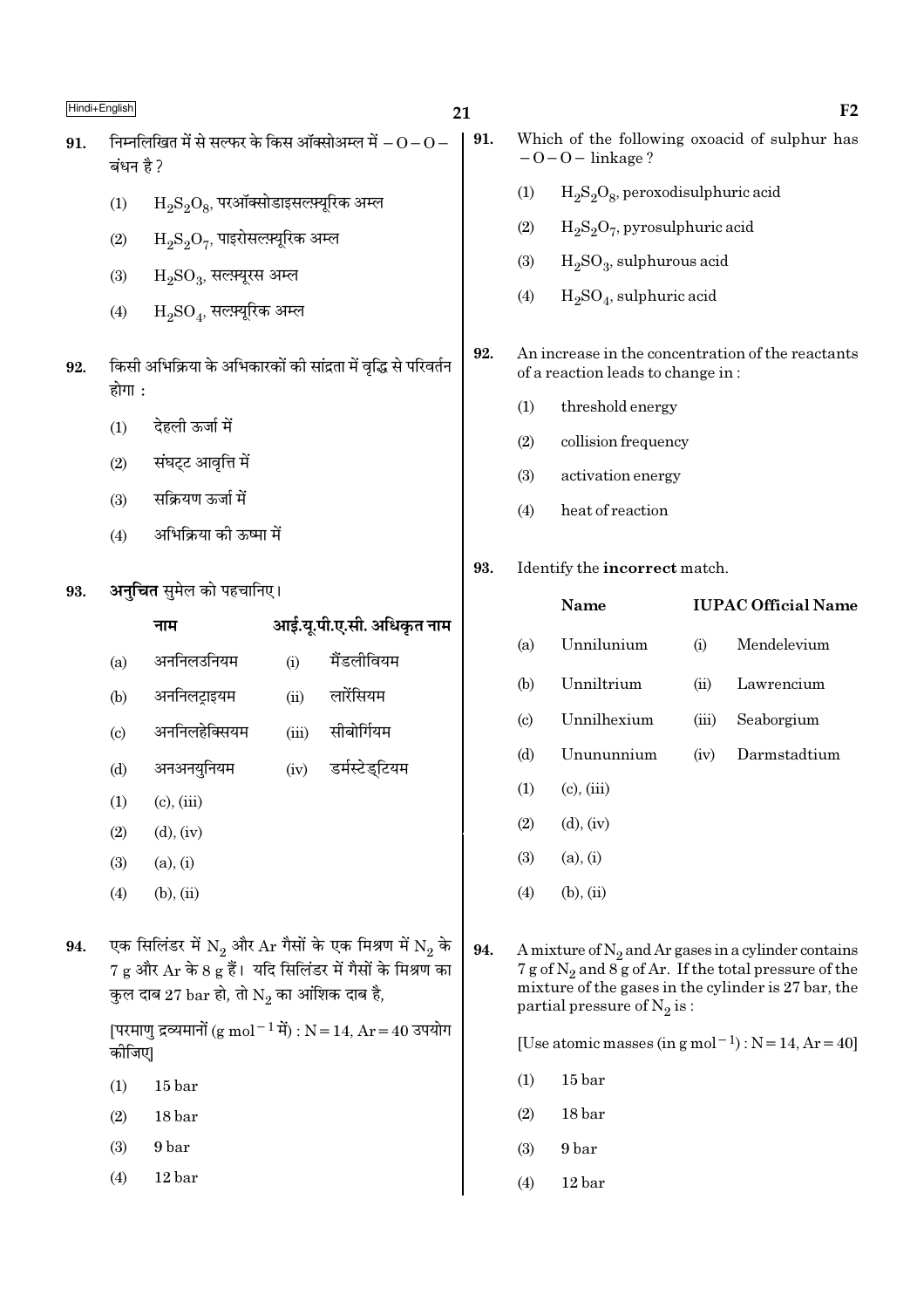$F<sub>2</sub>$ 

- बेन्ज़ैल्डिहाइड और ऐसीटोफ़ीनोन की तनु $\rm NaOH$  की उपस्थिति 95. 95. में अभिक्रिया इस प्रकार जानी जाती है :
	- क्रॉस कैनिज़ारो अभिक्रिया  $(1)$
	- क्रॉस ऐलडॉल संघनन  $(2)$
	- ऐलडॉल संघनन  $(3)$
	- कैनिज़ारो अभिक्रिया  $(4)$
- निम्नलिखित में से किसमें परमाणुओं की संख्या अधिकतम 96. होगी ?
	- $(1)$  $O_2(g)$  का 1 g [O का परमाणु द्रव्यमान=16]
	- $Li(s)$  का 1 g [ $Li$  का परमाणु द्रव्यमान= 7]  $(2)$
	- $(3)$  $Ag(s)$  का 1 g [Ag का परमाणु द्रव्यमान = 108]
	- $Mg(s)$  का 1 g [Mg का परमाणु द्रव्यमान=24]  $(4)$
- ऐनिसॉल HI के साथ विदलन द्वारा देता है: 97.









- Reaction between benzaldehyde and acetophenone in presence of dilute NaOH is known as:
	- Cross Cannizzaro's reaction  $(1)$
	- $(2)$ Cross Aldol condensation
	- Aldol condensation  $(3)$
	- $(4)$ Cannizzaro's reaction
- 96. Which one of the followings has maximum number of atoms?
	- 1 g of O<sub>2</sub>(g) [Atomic mass of O = 16]  $(1)$
	- $(2)$ 1 g of Li(s) [Atomic mass of Li = 7]
	- $1 g$  of Ag(s) [Atomic mass of Ag = 108]  $(3)$
	- 1 g of Mg(s) [Atomic mass of Mg = 24]  $(4)$
- 97. Anisole on cleavage with HI gives:







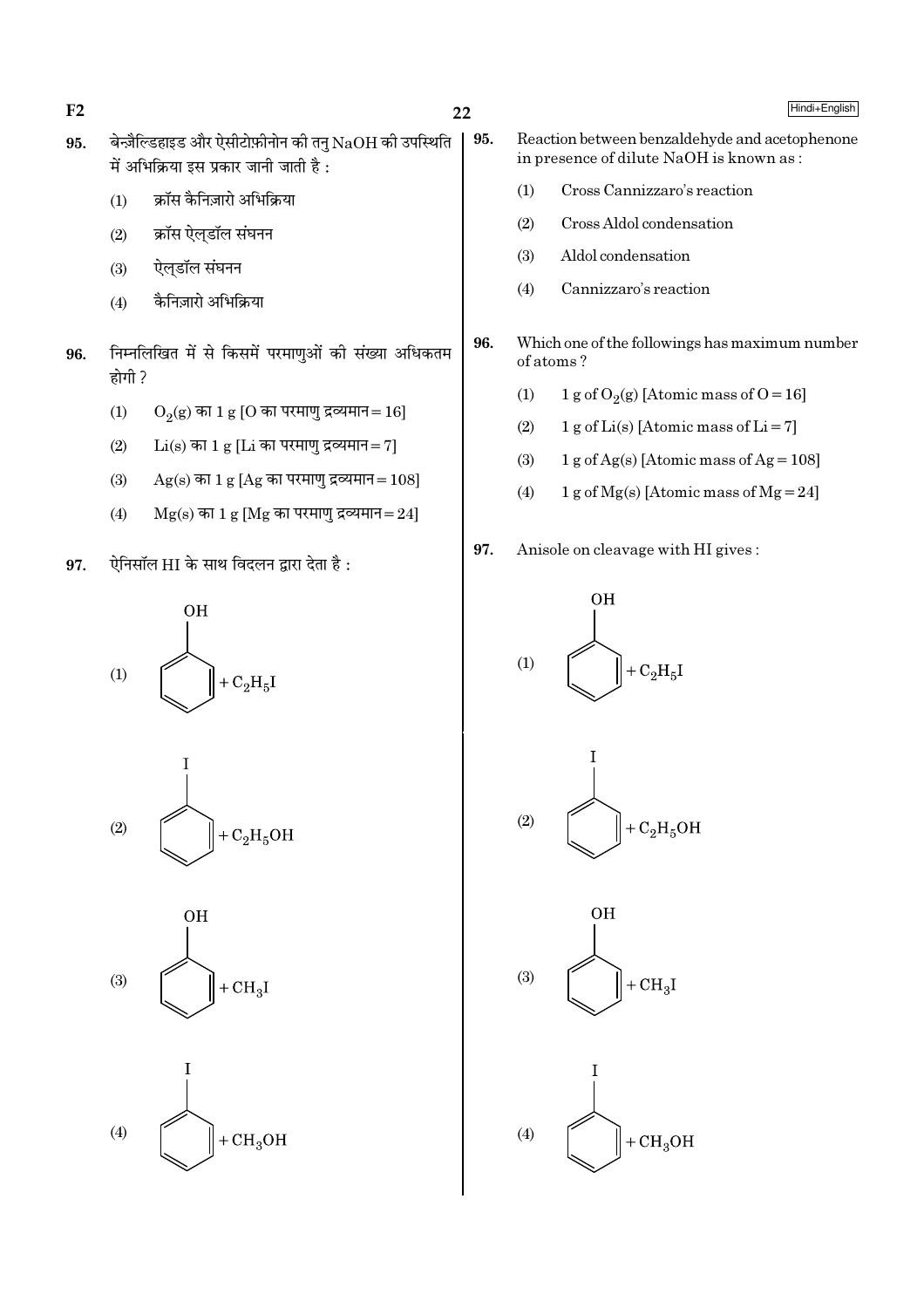निम्नलिखित में से कौन-सी ऐमीन कार्बिलऐमीन परीक्षण देगी ? 98.

 $NCH<sub>3</sub>$ <sub>2</sub>



गलत कथन को पहचानिए। 99.

- अंतराकाशी यौगिक वे होते हैं जो धातुओं के क्रिस्टल  $(1)$ जालकों के भीतर छोटे आकार वाले परमाणुओं जैसे H. C या N के फंसने (ट्रैप) पर बनते हैं।
- क्रोमियम की,  $CrO_4^{2-}$  और  $Cr_2O_7^{2-}$  में उपचयन  $(2)$ अवस्थाएँ समान नहीं हैं।
- जल में,  $Cr^{2+}(d^4)$ ,  $Fe^{2+}(d^6)$  से अधिक प्रबल  $(3)$ अपचायक है।
- संक्रमण धातएँ और उनके यौगिक उनकी बह ऑक्सीकरण  $(4)$ अवस्थाओं को ग्रहण करने की क्षमता के कारण उत्प्रेरकी सक्रियता और संकुल निर्माण के लिए जाने जाते हैं।
- 100. निम्नलिखित में से कौन-सा एक क्षारीय ऐमीनो अम्ल है ?
	- $(1)$ टाइरोसीन
	- लाइसीन  $(2)$
	- सेरीन  $(3)$
	- ऐलानिन  $(4)$

98.

Which of the following amine will give the carbylamine test?



99.

#### Identify the incorrect statement.

- Interstitial compounds are those that are  $(1)$ formed when small atoms like H, C or N are trapped inside the crystal lattices of metals.
- The oxidation states of chromium in  $CrO_4^{2-}$  $(2)$

and  $Cr_2O_7^{2-}$  are not the same.

- $Cr^{2+}(d^4)$  is a stronger reducing agent than  $(3)$  $Fe<sup>2+</sup>(d<sup>6</sup>)$  in water.
- $(4)$ The transition metals and their compounds are known for their catalytic activity due to their ability to adopt multiple oxidation states and to form complexes.
- 100. Which of the following is a basic amino acid?
	- Tyrosine  $(1)$
	- $(2)$ Lysine
	- $(3)$ Serine
	- $(4)$ Alanine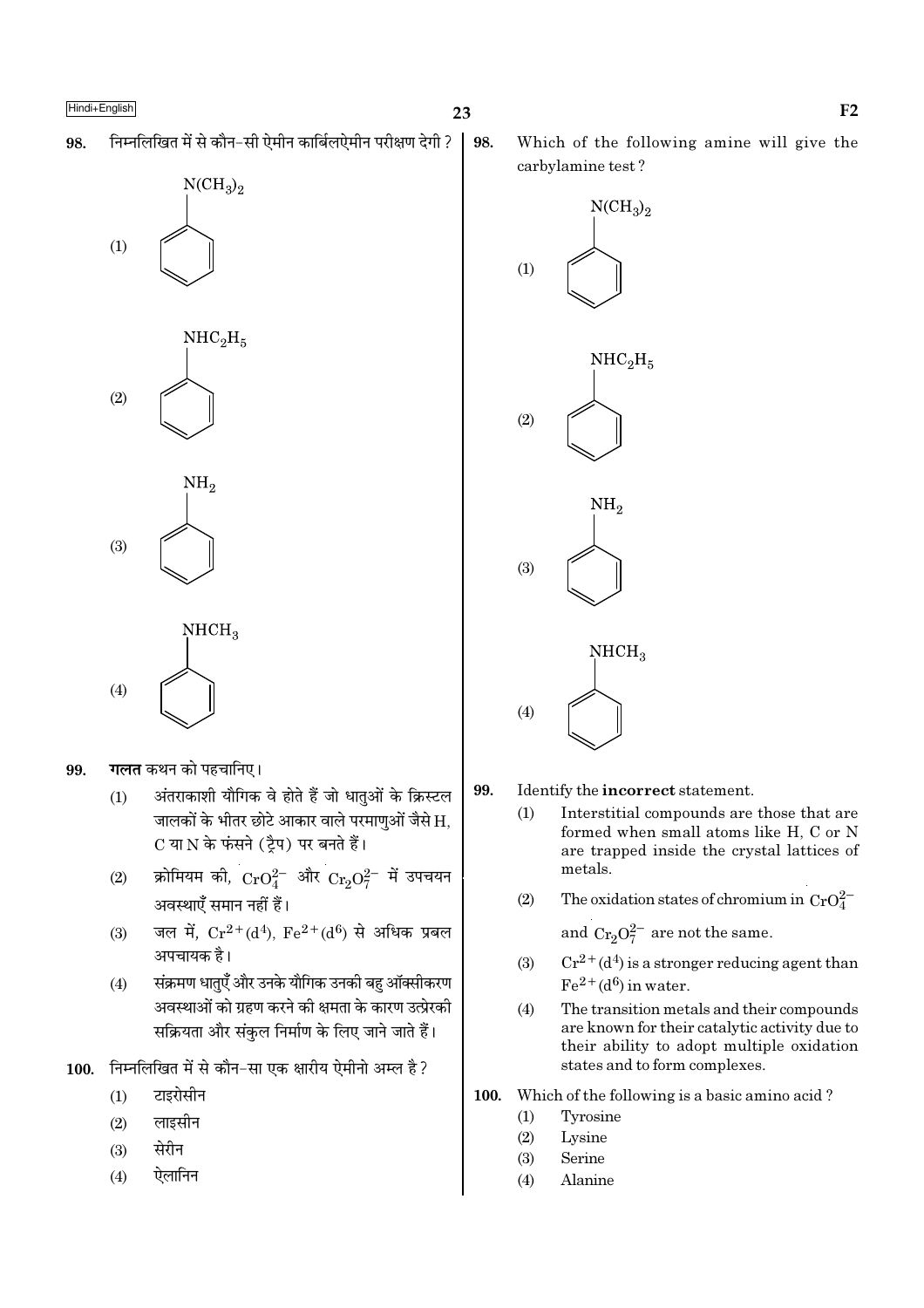$F2$ 

## 24

- निम्नलिखित में से कौन-सा एक प्राकृतिक बहुलक है ? 101.
	- पॉलिब्युटाडाईन  $(1)$
	- पॉलि (ब्यूटाडाईन-ऐक्रिलोनाइट्राइल)  $(2)$
	- सिस-1.4-पॉलिआइसोप्रीन  $(3)$
	- पॉलि (ब्युटाडाईन-स्टाइरीन)  $(4)$
- 102. निम्नलिखित को सुमेलित कीजिए और **उचित** विकल्प पहचानिए।

| (a)                       |          | $CO(g) + H2(g)$ |      | (i)   | $Mg(HCO3)2 +$                      |
|---------------------------|----------|-----------------|------|-------|------------------------------------|
|                           |          |                 |      |       | Ca(HCO <sub>3</sub> ) <sub>2</sub> |
| (b)                       |          | जल की अस्थायी   |      | (ii)  | एक इलेक्ट्रॉन न्यून                |
|                           | कठोरता   |                 |      |       | हाइड्राइड                          |
| $\left( \text{c} \right)$ | $B_2H_6$ |                 |      | (iii) | संश्लेषण गैस                       |
| (d)                       | $H_2O_2$ |                 |      | (iv)  | असमतली संरचना                      |
|                           | (a)      | (b)             | (c)  | (d)   |                                    |
| (1)                       | (iii)    | (iv)            | (ii) | (i)   |                                    |
| (2)                       | (i)      | (iii)           | (ii) | (iv)  |                                    |
| (3)                       | (iii)    | (i)             | (ii) | (iv)  |                                    |
| (4)                       | (iii)    | (ii)            | (i)  | (iv)  |                                    |

103. एक ऐल्कीन ओज़ोनोलिसिस द्वारा एक उत्पाद के रूप में मेथैनैल देती है। इसकी संरचना है:









| Hindi+English |
|---------------|
|---------------|

- 101. Which of the following is a natural polymer?  $(1)$ polybutadiene
	- $(2)$ poly (Butadiene-acrylonitrile)
	- $(3)$  $cis-1,4$ -polyisoprene
	- $(4)$ poly (Butadiene-styrene)
- 102. Match the following and identify the correct option.

| (a)                         | $CO(g) + H2(g)$ |                        |          | $\rm(i)$ | $Mg(HCO3)2 +$                      |
|-----------------------------|-----------------|------------------------|----------|----------|------------------------------------|
|                             |                 |                        |          |          | Ca(HCO <sub>3</sub> ) <sub>2</sub> |
| (b)                         | Temporary       |                        |          | (ii)     | An electron                        |
|                             |                 | hardness of            |          |          | deficient hydride                  |
|                             | water           |                        |          |          |                                    |
| $\left( \mathrm{c} \right)$ | $B_2H_6$        |                        |          | (iii)    | Synthesis gas                      |
| (d)                         | $H_2O_2$        |                        |          | (iv)     | Non-planar                         |
|                             |                 |                        |          |          | structure                          |
|                             | (a)             | (b)                    | (c)      | (d)      |                                    |
| (1)                         | (iii)           | (iv)                   | (ii)     | (i)      |                                    |
| (2)                         | $\rm (i)$       | (iii)                  | (ii)     | (iv)     |                                    |
| (3)                         | (iii)           | $\rm \scriptstyle (i)$ | (ii)     | (iv)     |                                    |
| $\left( 4\right)$           | (iii)           | (ii)                   | $\rm(i)$ | (iv)     |                                    |

103. An alkene on ozonolysis gives methanal as one of the product. Its structure is:

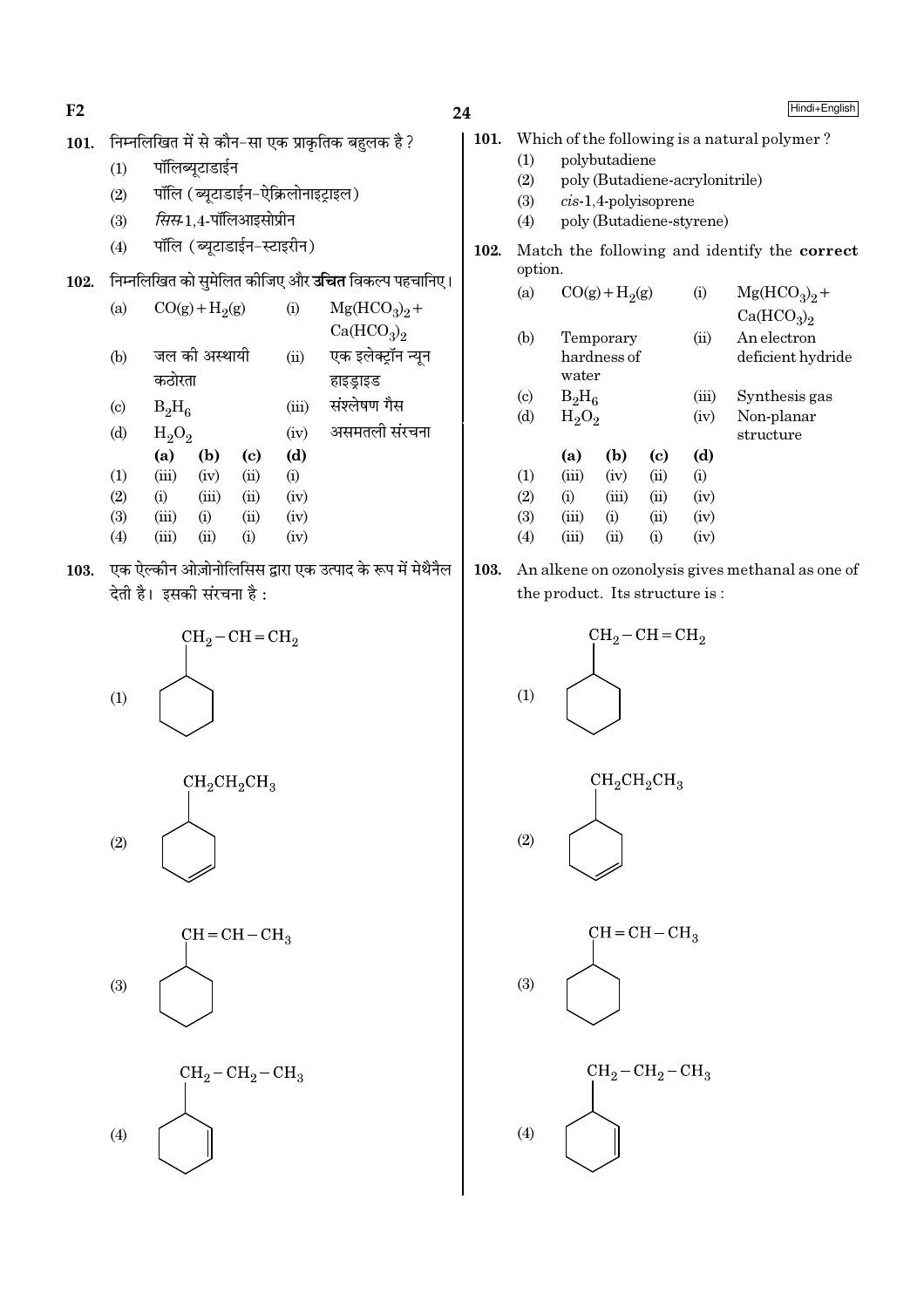- 104. प्रथम कोटि की एक अभिक्रिया के लिए वेग स्थिरांक  $4.606 \times 10^{-3}$  s  $^{-1}$  है। अभिकारक के 2.0 g को 0.2 g तक घटने में आवश्यक समय है:
	- $500 s$  $(1)$
	- $1000 s$  $(2)$
	- $(3)$  $100 s$
	- $200 s$  $(4)$
- 105. प्लैटिनम (Pt) इलेक्ट्रोड का उपयोग करते हुए तनु सल्फ्युरिक अम्ल के वैद्यत अपघटन पर. ऐनोड पर प्राप्त उत्पाद होगा :
	- $\rm{}H_2S$  गैस  $(1)$
	- $SO_2$ गैस  $(2)$
	- हाइडोजन गैस  $(3)$
	- ऑक्सीजन गैस  $(4)$
- 106. एक तत्व की 288 pm सेल कोर वाली काय केन्द्रित घनीय संरचना है, परमाण त्रिज्या है :

(1) 
$$
\frac{4}{\sqrt{3}} \times 288 \text{ pm}
$$
  
\n(2) 
$$
\frac{4}{\sqrt{2}} \times 288 \text{ pm}
$$
  
\n(3) 
$$
\frac{\sqrt{3}}{4} \times 288 \text{ pm}
$$
  
\n(4) 
$$
\frac{\sqrt{2}}{4} \times 288 \text{ pm}
$$

- 107. सुक्रोस जल-अपघटन पर देता है:
	- $\alpha$ -D-ग्लकोस+ B-D-फ्रक्टोस  $(1)$
	- $\alpha$ -D-फ्रक्टोस + B-D-फ्रक्टोस  $(2)$
	- $\beta$ -D-ग्लूकोस+  $\alpha$ -D-फ्रक्टोस  $(3)$
	- $\alpha$ -D-ग्लूकोस+ $\beta$ -D-ग्लूकोस  $(4)$
- 108. निम्नलिखित में से कौन-सा कार्बन मोनोक्साइड के लिए सही नहीं है ?
	- कार्बोक्सीहीमोग्लोबिन (CO से बंधित हीमोग्लोबिन),  $(1)$ ऑक्सीहीमोग्लोबिन से अस्थायी होता है।
	- यह अपूर्ण दहन के कारण उत्पन्न होती है।  $(2)$
	- यह कार्बोक्सीहीमोग्लोबिन बनाती है।  $(3)$
	- यह रक्त की ऑक्सीजन वहन योग्यता को घटा देती है।  $(4)$
- $\vert$  104. The rate constant for a first order reaction is  $4.606 \times 10^{-3}$  s<sup>-1</sup>. The time required to reduce 2.0 g of the reactant to  $0.2$  g is:
	- $500 s$  $(1)$
	- $(2)$  $1000 s$
	- $(3)$  $100 s$
	- $(4)$  $200 s$
	- 105. On electrolysis of dil.sulphuric acid using Platinum (Pt) electrode, the product obtained at anode will be:
		- $(1)$  $H<sub>2</sub>S$  gas
		- $(2)$  $SO_2$  gas

 $\overline{a}$ 

- Hydrogen gas  $(3)$
- Oxygen gas  $(4)$
- 106. An element has a body centered cubic (bcc) structure with a cell edge of 288 pm. The atomic radius is:

(1) 
$$
\frac{4}{\sqrt{3}} \times 288 \text{ pm}
$$
  
(2) 
$$
\frac{4}{\sqrt{2}} \times 288 \text{ pm}
$$
  
(3) 
$$
\frac{\sqrt{3}}{4} \times 288 \text{ pm}
$$
  
(4) 
$$
\frac{\sqrt{2}}{4} \times 288 \text{ pm}
$$

- 107. Sucrose on hydrolysis gives:
	- $\alpha$ -D-Glucose +  $\beta$ -D-Fructose  $(1)$
	- $(2)$  $\alpha$ -D-Fructose +  $\beta$ -D-Fructose
	- $(3)$  $\beta$ -D-Glucose +  $\alpha$ -D-Fructose
	- $\alpha$ -D-Glucose +  $\beta$ -D-Glucose  $(4)$
- 108. Which of the following is **not** correct about carbon monoxide?
	- $(1)$ The carboxyhaemoglobin (haemoglobin bound to CO) is less stable than oxyhaemoglobin.
	- It is produced due to incomplete combustion.  $(2)$
	- $(3)$ It forms carboxyhaemoglobin.
	- $(4)$ It reduces oxygen carrying ability of blood.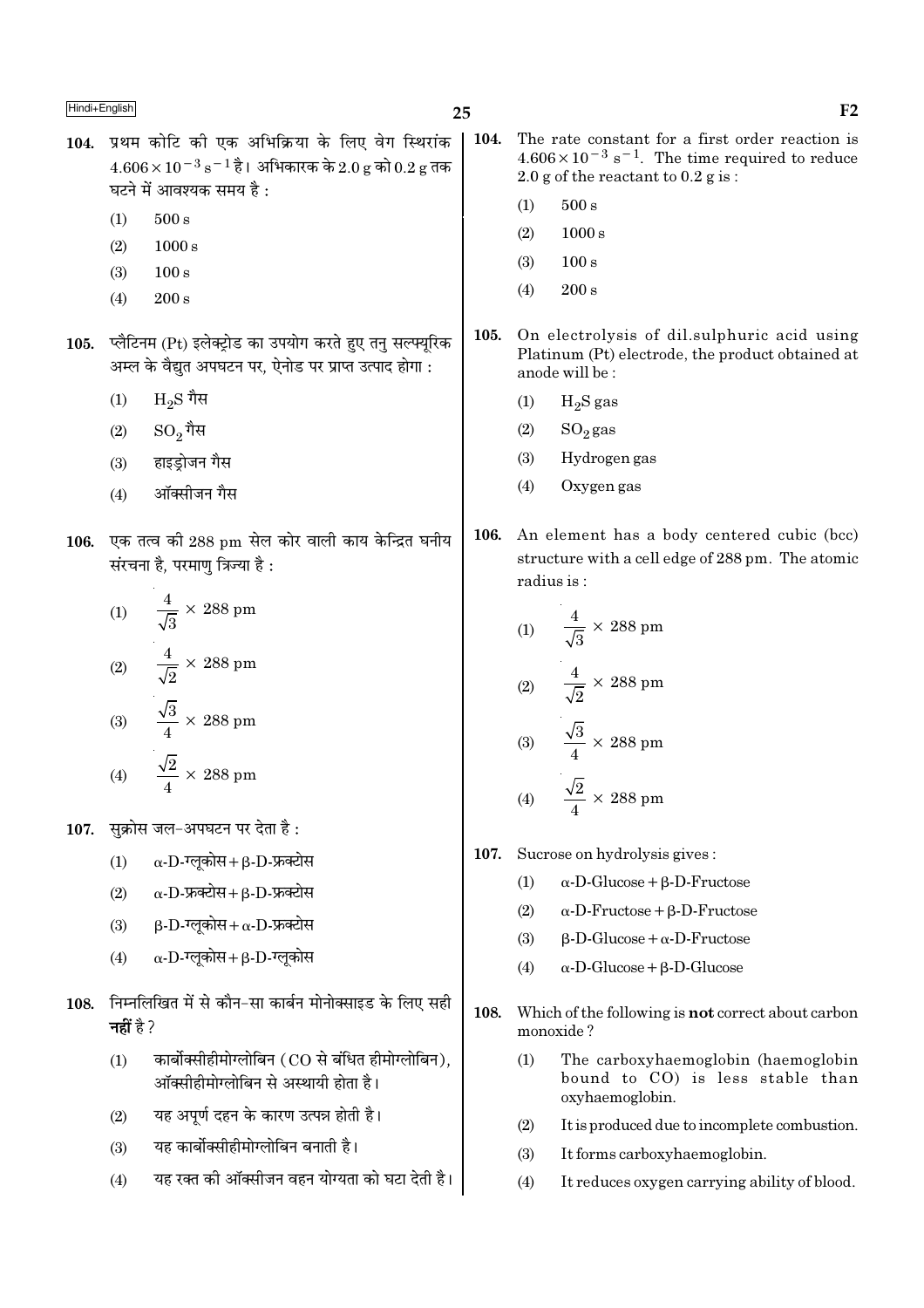$26$ 

- 109. वह मिश्रण जो राउल्ट नियम से धनात्मक विचलन प्रदर्शित करता है. है :
	- ऐसीटोन+क्लोरोफ़ॉर्म  $(1)$
	- क्लोरोएथेन+ब्रोमोएथेन  $(2)$
	- एथानॉल+ ऐसीटोन  $(3)$
	- बेन्ज़ीन+टालूईन  $(4)$
- 110. अभिक्रियाओं के निम्नलिखित क्रम में X यौगिक को पहचानिए:











- The mixture which shows positive deviation from 109. Raoult's law is:
	- $Acetone + Chloroform$  $(1)$
	- $Chloroethane + Bromoethane$  $(2)$
	- $(3)$ Ethanol + Acetone
	- Benzene + Toluene  $(4)$
- 110. Identify compound  $X$  in the following sequence of  $\rm reactions$  :











 $F2$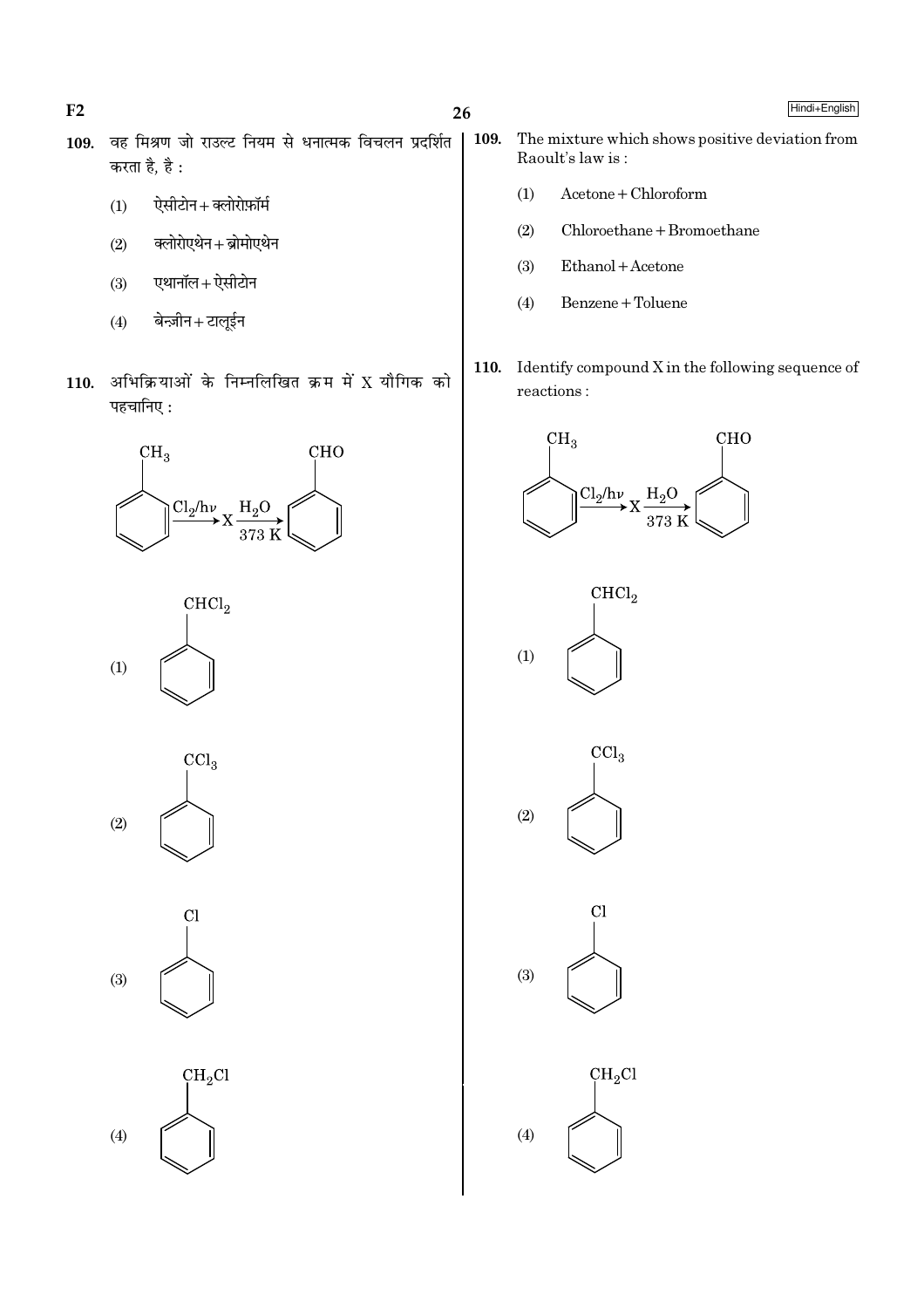- 111. बेन्ज़ीन का हिमांक अवनमन स्थिरांक (Ke) 5.12 K kg mol<sup>-1</sup> है। बेन्ज़ीन में एक विद्यत-अनपघटय विलेय वाले  $0.078 \text{ m}$ मोललता वाले विलयन का हिमांक अवनमन (दो दशमलव स्थानों तक निकटित). है:
	- $(1)$  $0.40K$
	- $0.60K$  $(2)$
	- $0.20K$  $(3)$
	- $0.80K$  $(4)$
- निम्नलिखित में से कौन-सा धनायनी अपमार्जक है ? 112.
	- सेटिलट्राइमेथिल अमोनियम ब्रोमाइड  $(1)$
	- सोडियम डोडेसिलबेन्ज़ीन सल्फोनेट  $(2)$
	- सोडियम लॉराइल सल्फेट  $(3)$
	- सोडियम स्टिएरेट  $(4)$
- 113. कागज़ वर्णलेखिकी, उदाहरण है:
	- पतली परत वर्णलेखिकी का  $(1)$
	- स्तंभ वर्णलेखिकी का  $(2)$
	- अधिशोषण वर्णलेखिकी का  $(3)$
	- विपाटन वर्णलेखिकी का  $(4)$
- 114. निम्नलिखित में से सही कथन पहचानिए:
	- निकैल के लिए वाष्प प्रावस्था शोधन वैन आर्केल विधि  $(1)$ द्रारा किया जाता है।
	- कच्चे लोहे को विभिन्न आकारों में ढाला जा सकता है।  $(2)$
	- पिटवाँ लोहा 4% कार्बन वाला अशुद्ध लोहा होता है।  $(3)$
	- फफोलेदार तांबा,  $\rm CO_{2}$  के निकास के कारण फफोलेदार  $(4)$ लगता है।
- 115. निम्नलिखित अभिक्रिया में कार्बन की ऑक्सीकरण संख्या में क्या परिवर्तन होता है ?

 $CH<sub>4</sub>(g) + 4Cl<sub>2</sub>(g) \rightarrow CCl<sub>4</sub>(l) + 4HCl(g)$ 

- $-4 \vec{R}$  + 4  $(1)$
- (2) 0 से  $-4$
- $+4 \vec{R} + 4$  $(3)$
- 0 से +4  $(4)$
- $\vert$  111. The freezing point depression constant  $(K_f)$  of benzene is  $5.12$  K kg mol<sup>-1</sup>. The freezing point depression for the solution of molality 0.078 m containing a non-electrolyte solute in benzene is (rounded off up to two decimal places):
	- $(1)$  $0.40K$
	- $0.60K$  $(2)$
	- $(3)$  $0.20K$
	- $0.80K$  $(4)$
	- Which of the following is a cationic detergent? 112.
		- $(1)$ Cetyltrimethyl ammonium bromide
		- $(2)$ Sodium dodecylbenzene sulphonate
		- Sodium lauryl sulphate  $(3)$
		- $(4)$ Sodium stearate
	- 113. Paper chromatography is an example of:
		- Thin laver chromatography  $(1)$
		- $(2)$ Column chromatography
		- $(3)$ Adsorption chromatography
		- Partition chromatography  $(4)$
	- 114. Identify the correct statement from the following:
		- $(1)$ Vapour phase refining is carried out for Nickel by Van Arkel method.
		- $(2)$ Pig iron can be moulded into a variety of shapes.
		- Wrought iron is impure iron with  $(3)$ 4% carbon.
		- $(4)$ Blister copper has blistered appearance due to evolution of  $CO<sub>2</sub>$ .
	- 115. What is the change in oxidation number of carbon in the following reaction?

 $\text{CH}_4(g) + 4\text{Cl}_2(g) \rightarrow \text{CCl}_4(l) + 4\text{HCl}(g)$ 

- $-4$  to  $+4$  $(1)$
- $0 \text{ to } -4$  $(2)$
- $+4$  to  $+4$  $(3)$
- $0$  to  $+4$  $(4)$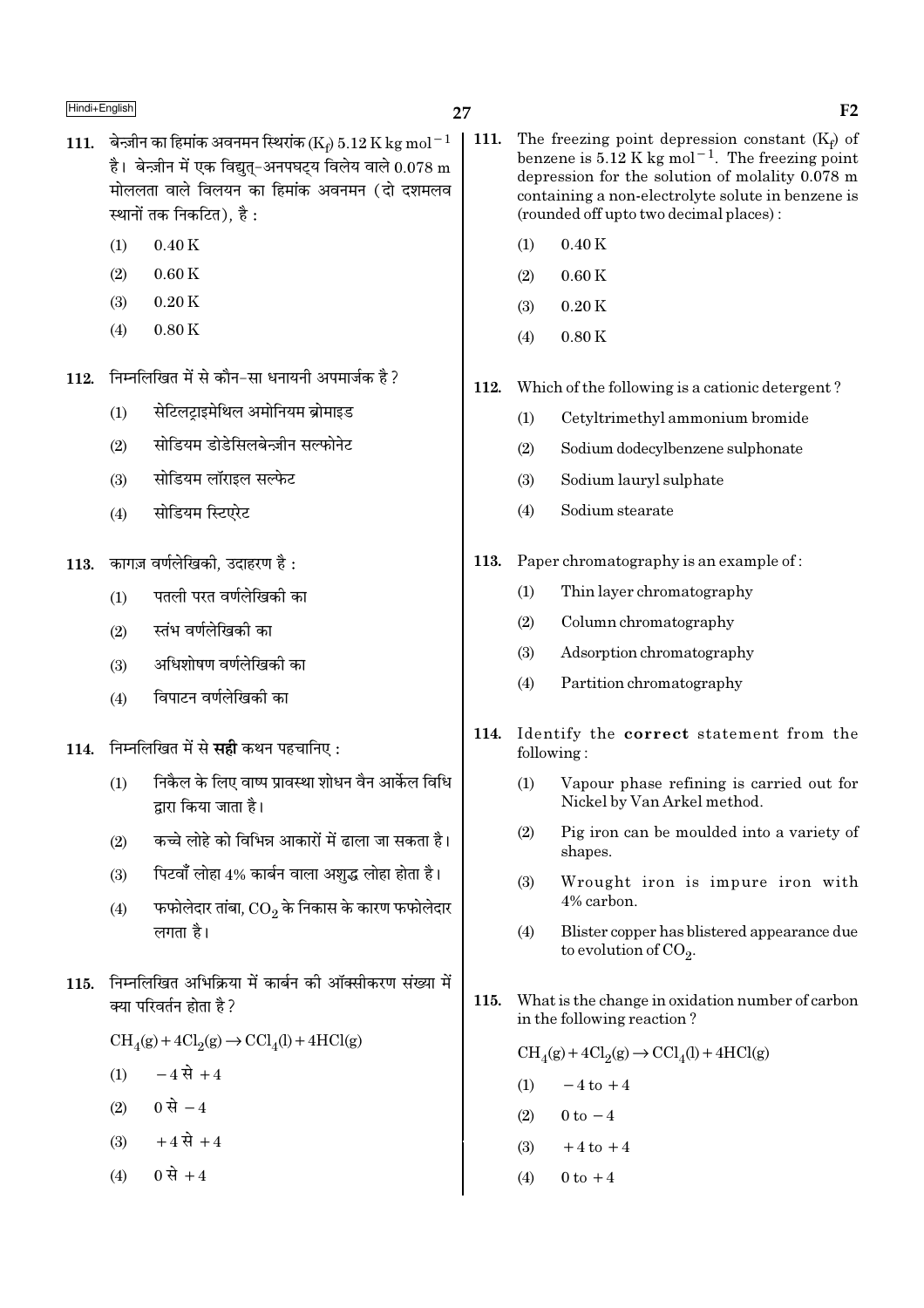$F<sub>2</sub>$ 

Hindi+English

116. 2-ब्रोमो-पेन्टेन से पेन्ट-2-ईन बनने की विलोपन अभिक्रिया: β-विलोपन अभिक्रिया है  $(a)$ जेटसैफ नियम का पालन करती है  $(b)$ विहाइड़ोहैलोजनीकरण अभिक्रिया है  $(c)$ निर्जलीकरण अभिक्रिया है  $(d)$  $(b), (c), (d)$  $(1)$  $(2)$  $(a), (b), (d)$  $(a), (b), (c)$  $(3)$  $(4)$  $(a), (c), (d)$ 117. सुक्रोस का जल-अपघटन निम्नलिखित अभिक्रिया द्वारा दि जाता है : सुक्रोस+ $\mathrm{H}_2\mathrm{O}$   $\rightleftarrows$  ग्लूकोस+ फ्रक्टोस यदि 300 K पर साम्य स्थिरांक (K)  $2 \times 10^{13}$  हो, तो उर ताप पर  $\Delta_r G^{\ominus}$  का मान होगा : 8.314 J mol<sup>-1</sup>K<sup>-1</sup> × 300 K × ln(3 × 10<sup>13</sup>)  $(1)$  $-8.314 \,\mathrm{J}$  mol<sup>-1</sup>K<sup>-1</sup>×300 K×ln(4×10<sup>13</sup>  $(2)$  $-8.314 \,\mathrm{J}$  mol<sup>-1</sup>K<sup>-1</sup>×300 K×ln(2×10<sup>13</sup>  $(3)$  $(4)$  $8.314 \text{ J} \text{ mol}^{-1} \text{K}^{-1} \times 300 \text{ K} \times \ln(2 \times 10^{13})$ 118. निम्नलिखित को सुमेलित कीजिए: ऑक्साइड प्रकृति क्षारीय  $\rm CO$  $(a)$  $(i)$  $(b)$ BaO  $(ii)$ उदासीन (iii) अम्लीय  $(c)$  $\text{Al}_2\text{O}_3$ उभयधर्मी  $Cl<sub>2</sub>O<sub>7</sub>$  $(iv)$  $(d)$ निम्नलिखित में से कौन–सा **सही** विकल्प है ?  $(b)$  $\left( \mathrm{e}\right)$  $(d)$  $(a)$  $(1)$  $(iii)$  $(ii)$  $(iv)$  $(i)$  $(2)$  $(iv)$  $(iii)$  $(ii)$  $(i)$  $(3)$  $(iv)$  $(i)$  $(ii)$  $(iii)$  $(4)$  $(ii)$  $(i)$  $(iv)$  $(iii)$ 119. पहचानिए कि कौन-से अणु का अस्तित्व **नहीं** है।  $(1)$  $C_2$  $(2)$  $O_2$  $(3)$ He<sub>2</sub>  $(4)$  $Li<sub>2</sub>$ 120. गलित  $\mathrm{CaCl}_2$  से 20 g कैल्शियम प्राप्त करने के लिए आवश्य फैराडे(F) की संख्या है.  $(Ca$  का परमाणु द्रव्यमान = 40 ग्राम/मोल)  $(1)$  $\overline{3}$  $(2)$  $\overline{4}$  $(3)$  $\mathbf{1}$  $(4)$  $\overline{2}$ 

|                                                                                                                                  | 116. | Elimination reaction of 2-Bromo-pentane to form |                                                 |                                       |       |                                                                                                                    |  |  |  |  |
|----------------------------------------------------------------------------------------------------------------------------------|------|-------------------------------------------------|-------------------------------------------------|---------------------------------------|-------|--------------------------------------------------------------------------------------------------------------------|--|--|--|--|
|                                                                                                                                  |      | pent-2-ene is:                                  |                                                 |                                       |       |                                                                                                                    |  |  |  |  |
|                                                                                                                                  |      | $\beta$ -Elimination reaction<br>(a)            |                                                 |                                       |       |                                                                                                                    |  |  |  |  |
|                                                                                                                                  |      | (b)                                             | Follows Zaitsey rule                            |                                       |       |                                                                                                                    |  |  |  |  |
|                                                                                                                                  |      | (c)                                             |                                                 |                                       |       | Dehydrohalogenation reaction                                                                                       |  |  |  |  |
|                                                                                                                                  |      | (d)                                             |                                                 |                                       |       |                                                                                                                    |  |  |  |  |
|                                                                                                                                  |      |                                                 | Dehydration reaction<br>$(1)$ (b), (c), (d)     |                                       |       |                                                                                                                    |  |  |  |  |
|                                                                                                                                  |      |                                                 |                                                 |                                       |       |                                                                                                                    |  |  |  |  |
|                                                                                                                                  |      |                                                 | $(2)$ (a), (b), (d)                             |                                       |       |                                                                                                                    |  |  |  |  |
|                                                                                                                                  |      |                                                 | $(3)$ $(a), (b), (c)$<br>$(4)$ (a), (c), (d)    |                                       |       |                                                                                                                    |  |  |  |  |
|                                                                                                                                  |      |                                                 |                                                 |                                       |       |                                                                                                                    |  |  |  |  |
| या                                                                                                                               | 117. |                                                 | Hydrolysis of sucrose is given by the following |                                       |       |                                                                                                                    |  |  |  |  |
|                                                                                                                                  |      | reaction.                                       |                                                 |                                       |       |                                                                                                                    |  |  |  |  |
|                                                                                                                                  |      |                                                 |                                                 |                                       |       | Sucrose + $H_2O \rightleftharpoons Glucose + Fructose$                                                             |  |  |  |  |
| प्ती                                                                                                                             |      |                                                 |                                                 |                                       |       |                                                                                                                    |  |  |  |  |
| If the equilibrium constant $(K_c)$ is $2 \times 10^{13}$ at<br>300 K, the value of $\Delta_r G^\ominus$ at the same temperature |      |                                                 |                                                 |                                       |       |                                                                                                                    |  |  |  |  |
|                                                                                                                                  |      | will be:                                        |                                                 |                                       |       |                                                                                                                    |  |  |  |  |
|                                                                                                                                  |      | (1)                                             |                                                 |                                       |       | 8.314 J mol <sup>-1</sup> K <sup>-1</sup> × 300 K × ln(3 × 10 <sup>13</sup> )                                      |  |  |  |  |
| 3)                                                                                                                               |      |                                                 |                                                 |                                       |       | (2) $-8.314 \,\mathrm{J} \,\mathrm{mol}^{-1} \mathrm{K}^{-1} \times 300 \,\mathrm{K} \times \ln(4 \times 10^{13})$ |  |  |  |  |
|                                                                                                                                  |      |                                                 |                                                 |                                       |       | (3) $-8.314 \,\mathrm{J} \,\mathrm{mol}^{-1} \mathrm{K}^{-1} \times 300 \,\mathrm{K} \times \ln(2 \times 10^{13})$ |  |  |  |  |
|                                                                                                                                  |      |                                                 |                                                 |                                       |       | (4) $8.314 \text{ J mol}^{-1}\text{K}^{-1} \times 300 \text{ K} \times \ln(2 \times 10^{13})$                      |  |  |  |  |
|                                                                                                                                  | 118. |                                                 | Match the following:                            |                                       |       |                                                                                                                    |  |  |  |  |
|                                                                                                                                  |      |                                                 |                                                 |                                       |       |                                                                                                                    |  |  |  |  |
|                                                                                                                                  |      |                                                 | Oxide                                           |                                       |       | <b>Nature</b>                                                                                                      |  |  |  |  |
|                                                                                                                                  |      | (a)                                             | $\rm CO$                                        |                                       | (i)   | <b>Basic</b>                                                                                                       |  |  |  |  |
|                                                                                                                                  |      | (b)                                             | BaO                                             |                                       |       | (ii) Neutral                                                                                                       |  |  |  |  |
|                                                                                                                                  |      |                                                 | (c) $\text{Al}_2\text{O}_3$                     |                                       |       | (iii) Acidic                                                                                                       |  |  |  |  |
|                                                                                                                                  |      |                                                 | (d) $Cl_2O_7$                                   |                                       |       |                                                                                                                    |  |  |  |  |
|                                                                                                                                  |      |                                                 |                                                 |                                       |       | (iv) Amphoteric                                                                                                    |  |  |  |  |
|                                                                                                                                  |      |                                                 |                                                 |                                       |       | Which of the following is correct option?                                                                          |  |  |  |  |
|                                                                                                                                  |      |                                                 | (a)                                             | $(b)$ (c)                             |       | (d)                                                                                                                |  |  |  |  |
|                                                                                                                                  |      | (1)                                             |                                                 | $(iii)$ $(iv)$ $(i)$ $(ii)$           |       |                                                                                                                    |  |  |  |  |
|                                                                                                                                  |      | (2)                                             | (iv)                                            | (iii)                                 | (ii)  | (i)                                                                                                                |  |  |  |  |
|                                                                                                                                  |      | (3)                                             | (i)                                             | (ii)                                  | (iii) | (iv)                                                                                                               |  |  |  |  |
|                                                                                                                                  |      | (4)                                             | (ii)                                            | (i)                                   | (iv)  | (iii)                                                                                                              |  |  |  |  |
|                                                                                                                                  |      |                                                 |                                                 |                                       |       |                                                                                                                    |  |  |  |  |
|                                                                                                                                  | 119. |                                                 |                                                 |                                       |       | Identify a molecule which does not exist.                                                                          |  |  |  |  |
|                                                                                                                                  |      | (1)                                             | $C_2$                                           |                                       |       |                                                                                                                    |  |  |  |  |
|                                                                                                                                  |      | (2)                                             | $O_2$                                           |                                       |       |                                                                                                                    |  |  |  |  |
|                                                                                                                                  |      | (3)                                             | He <sub>2</sub>                                 |                                       |       |                                                                                                                    |  |  |  |  |
|                                                                                                                                  |      | (4)                                             | Li <sub>2</sub>                                 |                                       |       |                                                                                                                    |  |  |  |  |
| क                                                                                                                                | 120. |                                                 |                                                 |                                       |       | The number of Faradays(F) required to produce                                                                      |  |  |  |  |
|                                                                                                                                  |      |                                                 |                                                 |                                       |       | 20 g of calcium from molten $CaCl2$ (Atomic mass                                                                   |  |  |  |  |
|                                                                                                                                  |      |                                                 |                                                 | of Ca = 40 g mol <sup>-1</sup> ) is : |       |                                                                                                                    |  |  |  |  |
|                                                                                                                                  |      | (1)                                             | 3                                               |                                       |       |                                                                                                                    |  |  |  |  |
|                                                                                                                                  |      | (2)                                             | $\overline{\mathbf{4}}$                         |                                       |       |                                                                                                                    |  |  |  |  |
|                                                                                                                                  |      | (3)<br>(4)                                      | 1<br>$\boldsymbol{2}$                           |                                       |       |                                                                                                                    |  |  |  |  |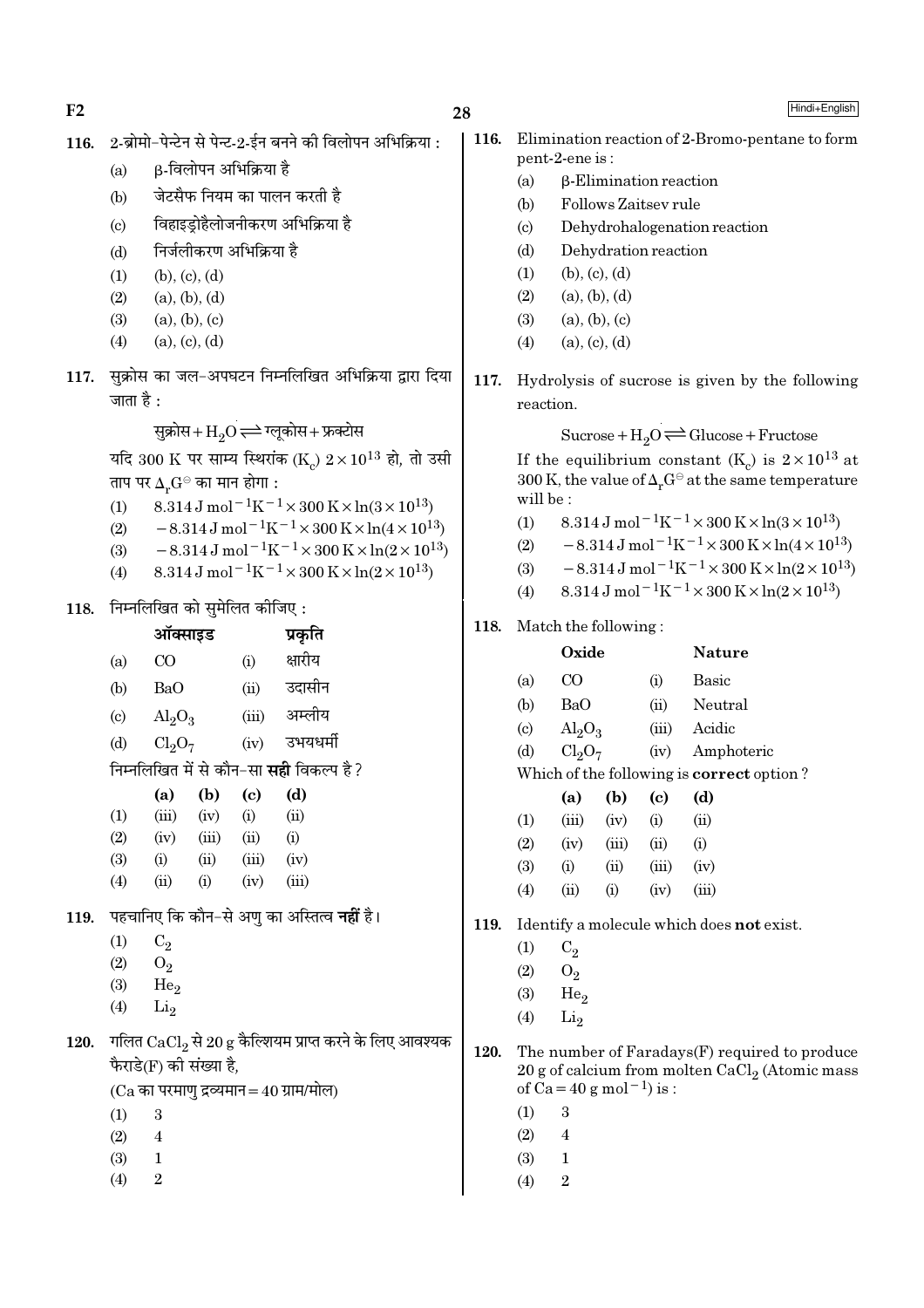- 29
- 121. यूरिया जल के साथ अभिक्रिया द्वारा A बनाता है जो विघटित होकर B बनता है। जब B को  $Cu^{2+}$  (जलीय) से गज़ारा जाता है, तब C का गहरे नीले रंग का विलयन प्राप्त होता है। निम्नलिखित में से C का सूत्र क्या है?
	- $(1)$  $Cu(OH)<sub>2</sub>$
	- $(2)$  $CuCO<sub>3</sub>·Cu(OH)<sub>2</sub>$
	- $(3)$  $CuSO<sub>4</sub>$
	- $[Cu(NH_3)_4]^2$ <sup>+</sup>  $(4)$
- ऐसीटोन और मेथिलमैग्नीशियम क्लोराइड की अभिक्रिया और 122. तत्पश्चात् जल-अपघटन से प्राप्त होगा:
	- तृतीयक ब्यूटिल ऐल्कोहॉल  $(1)$
	- आइसोब्यूटिल ऐल्कोहॉल  $(2)$
	- आइसोप्रोपिल ऐल्कोहॉल  $(3)$
	- द्वितीयक ब्यटिल ऐल्कोहॉल  $(4)$
- $\frac{175}{71}$ Lu में प्रोटॉनों, न्यूट्रॉनों और इलेक्ट्रॉनों की संख्याएँ, क्रमश: 123. हैं :
	- $71.71$  और  $104$  $(1)$
	- $175.104$  और  $71$  $(2)$
	- $71.104$  और  $71$  $(3)$
	- 104, 71 और 71  $(4)$
- 124. निम्नलिखित में से कौन-सी ऐल्केन वर्टज़ अभिक्रिया द्वारा अच्छी लब्धि में नहीं बनाई जा सकती ?
	- $n \overrightarrow{6}$ र्पेन  $(1)$
	- $(2)$ n-ब्यटेन
	- n-हैक्सेन  $(3)$
	- 2,3-डाइमेथिलब्यूटेन  $(4)$
- 125. HCl को CaCl, MgCl, और NaCl के विलयन से गुज़ारा गया। निम्नलिखित में से कौन-सा/कौन-से यौगिक क्रिस्टलित हआ/हए?
	- केवल  $MgCl<sub>2</sub>$  $(1)$
	- NaCl, MgCl<sub>2</sub> और CaCl<sub>2</sub>  $(2)$
	- MgCl, और CaCl, दोनों  $(3)$
	- केवल NaCl  $(4)$
- ज़ीटा विभव का मापन कोलॉइडी विलयन के किस गुणधर्म के 126. निर्धारण में उपयोगी होता है ?
	- कोलॉइडी कणों की विलेयता  $(1)$
	- कोलॉइडी कणों का आमाप  $(2)$
	- श्यानता  $(3)$
	- विलेयता  $(4)$
- 121. Urea reacts with water to form A which will decompose to form **B**. **B** when passed through  $Cu^{2+}$  (aq), deep blue colour solution C is formed. What is the formula of C from the following?
	- $(1)$  $Cu(OH)_{2}$
	- $CuCO<sub>3</sub>·Cu(OH)<sub>2</sub>$  $(2)$
	- $(3)$  $CuSO<sub>4</sub>$
	- $[Cu(NH_3)_4]^2$ +  $(4)$
- 122. Reaction between acetone and methylmagnesium chloride followed by hydrolysis will give:
	- Tert. butyl alcohol  $(1)$
	- $(2)$ Isobutyl alcohol
	- $(3)$ Isopropyl alcohol
	- $(4)$ Sec. butyl alcohol
- 123. The number of protons, neutrons and electrons in  $\frac{175}{71}$ Lu, respectively, are:
	- $(1)$ 71, 71 and 104
	- $(2)$ 175, 104 and 71
	- $(3)$ 71, 104 and 71
	- $(4)$ 104, 71 and 71
- 124. Which of the following alkane cannot be made in good yield by Wurtz reaction?
	- n-Heptane  $(1)$
	- n-Butane  $(2)$
	- $(3)$ n-Hexane
	- 2,3-Dimethylbutane  $(4)$
- 125. HCl was passed through a solution of CaCl<sub>2</sub>, MgCl<sub>2</sub> and NaCl. Which of the following compound(s) crystallise(s)?
	- Only MgCl<sub>2</sub>  $(1)$
	- $(2)$ NaCl, MgCl<sub>2</sub> and CaCl<sub>2</sub>
	- $(3)$ Both MgCl<sub>2</sub> and CaCl<sub>2</sub>
	- Only NaCl  $(4)$
- 126. Measuring Zeta potential is useful in determining which property of colloidal solution?
	- $(1)$ Stability of the colloidal particles
	- $(2)$ Size of the colloidal particles
	- $(3)$ Viscosity
	- $(4)$ Solubility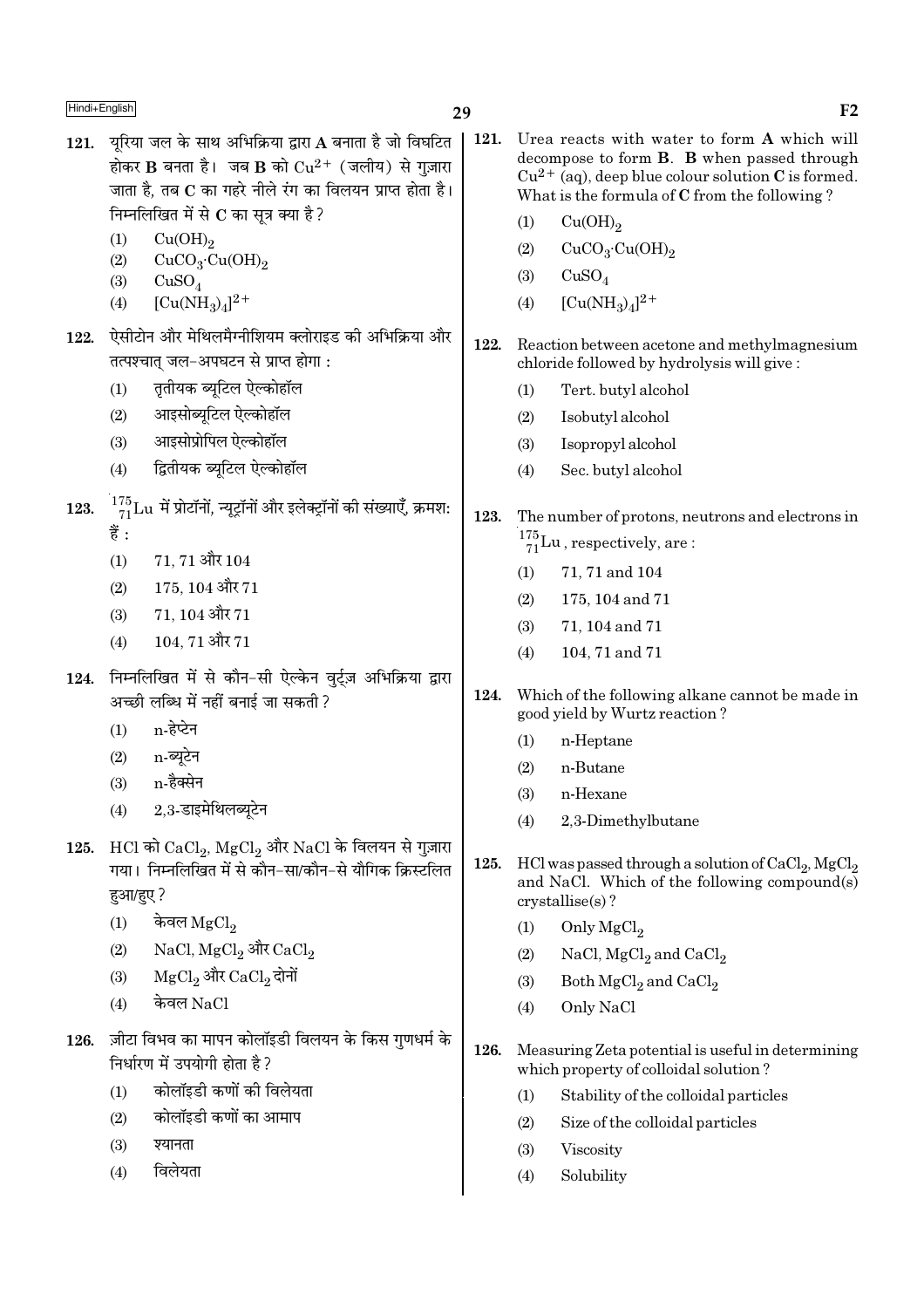30

- 127.  $Ni(OH)_{2}$  की 0.1 M NaOH में विलेयता ज्ञात कीजिए। दिया है कि  $\rm Ni(OH)_2$  का आयनी गुणनफल  $2 \times 10^{-15}$  है।
	- $1 \times 10^{-13}$  M  $(1)$
	- $(2)$  $1 \times 10^8$  M
	- $2 \times 10^{-13}$  M  $(3)$
	- $2 \times 10^{-8}$  M  $(4)$
- अभिक्रिया,  $2Cl(g)$  →  $Cl_2(g)$ , के लिए **उचित** विकल्प है : 128.
	- $\Delta$ .H < 0 और  $\Delta$ .S > 0  $(1)$
	- $\Delta_{\tt w} H < 0$  और  $\Delta_{\tt w} S < 0$  $(2)$
	- $\Delta_r H > 0$  और  $\Delta_r S > 0$  $(3)$
	- $\Delta_{\text{r}}H$  >  $0$  और  $\Delta_{\text{r}}S$  <  $0$  $(4)$
- 129.  $Cr^{2+}$  के लिए, केवल प्रचक्रण चुंबकीय आघूर्ण का परिकलित मान है :
	- $(1)$ 5.92 BM
	- 2.84 BM  $(2)$
	- 3.87 BM  $(3)$
	- 4.90 BM  $(4)$
- 130. निम्नलिखित में से उचित कथन पहचानिए:
	- $CO<sub>2</sub>(g)$  को आइसक्रीम और हिमशीतित खाद्य के लिए  $(a)$ प्रशीतक के रूप में उपयोग किया जाता है।
	- $C_{60}$  की संरचना में, बारह छ: कार्बन वलय और बीस  $(b)$ पाँच कार्बन वलय होते हैं।
	- ZSM-5. एक प्रकार का जिओलाइट है जो ऐल्कोहॉल  $(c)$ को गैसोलीन में रूपांतरित करने में उपयोग किया जाता है।
	- CO रंगहीन और गंधहीन गैस है।  $(d)$
	- केवल (b) और (c)  $(1)$
	- केवल (c) और (d)  $(2)$
	- केवल (a), (b) और (c)  $(3)$
	- केवल  $(a)$  और  $(c)$  $(4)$
- 131. निम्नलिखित धातु आयन अनेक एंज़ाइमों को सक्रियित करता है, ग्लकोस के ऑक्सीकरण से ATP के उत्पादन में और Na के साथ शिरा संकेतों के संचरण के लिए उत्तरदायी है:
	- कैल्शियम  $(1)$
	- पोटैशियम  $(2)$
	- $(3)$ आयरन
	- तांबा (कॉपर)  $(4)$
- 127. Find out the solubility of Ni(OH)<sub>9</sub> in 0.1 M NaOH. Given that the ionic product of  $Ni(OH)_2$  is  $2 \times 10^{-15}$ .
	- $1\times10^{-13}\,\mathrm{M}$  $(1)$
	- $1 \times 10^8$  M  $(2)$
	- $2 \times 10^{-13}$  M  $(3)$
	- $2 \times 10^{-8}$  M  $(4)$
- 128. For the reaction,  $2Cl(g) \rightarrow Cl_2(g)$ , the **correct** option is:
	- $\Delta_{\nu}H < 0$  and  $\Delta_{\nu}S > 0$  $(1)$
	- $\Delta H < 0$  and  $\Delta S < 0$  $(2)$
	- $\Delta_r H > 0$  and  $\Delta_r S > 0$  $(3)$
	- $\Delta_{\nu}H > 0$  and  $\Delta_{\nu}S < 0$  $(4)$
- The calculated spin only magnetic moment of  $Cr^{2+}$ 129. ion is:
	- $(1)$ 5.92 BM
	- $(2)$ 2.84 BM
	- $(3)$ 3.87 BM
	- 4.90 BM  $(4)$
- **130.** Identify the correct statements from the following:
	- $(a)$  $CO<sub>2</sub>(g)$  is used as refrigerant for ice-cream and frozen food.
	- $(b)$ The structure of  $C_{60}$  contains twelve six carbon rings and twenty five carbon rings.
	- ZSM-5, a type of zeolite, is used to convert  $(c)$ alcohols into gasoline.
	- $(d)$ CO is colorless and odourless gas.
	- $(1)$  $(b)$  and  $(c)$  only
	- $(c)$  and  $(d)$  only  $(2)$
	- $(a)$ ,  $(b)$  and  $(c)$  only  $(3)$
	- $(4)$  $(a)$  and  $(c)$  only
- 131. The following metal ion activates many enzymes, participates in the oxidation of glucose to produce ATP and with Na, is responsible for the transmission of nerve signals.
	- Calcium  $(1)$
	- $(2)$ Potassium
	- $(3)$ Iron
	- $(4)$ Copper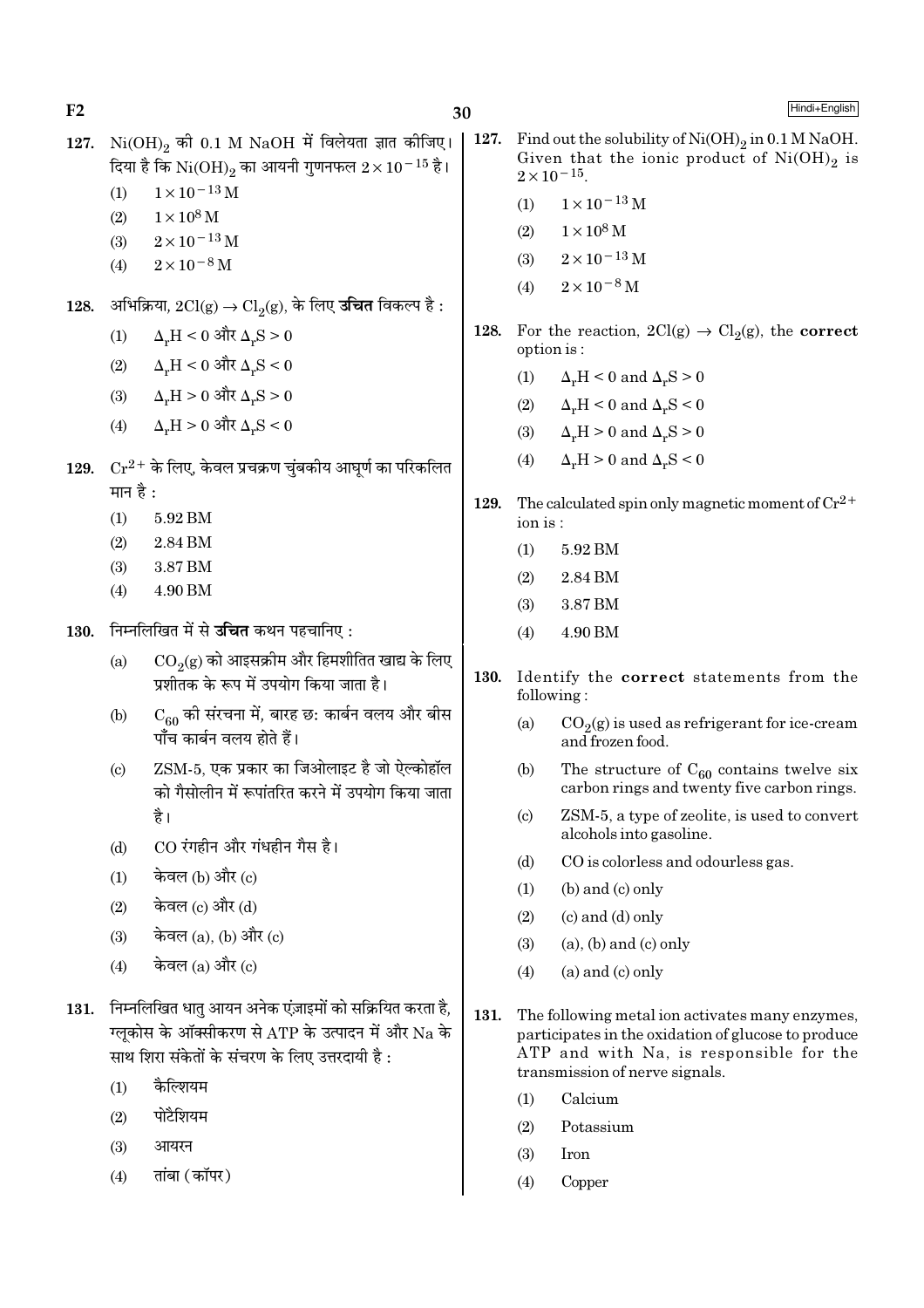- 132. निम्नलिखित में से अणओं के किस समच्चय का शन्य द्विध्रव आघर्ण होता है ?
	- नाइटोजन टाइफ्लुओराइड, बेरिलियम डाइफ्लुओराइड,  $(1)$ जल, 1.3-डाइक्लोरोबेन्ज़ीन
	- बोरॉन टाइफ्लओराइड, बेरिलियम डाइफ्लओराइड, कार्बन  $(2)$ डाइऑक्साइड. 1.4-डाइक्लोरोबेन्ज़ीन
	- अमोनिया. बेरिलियम डाइफ्लओराइड. जल.  $(3)$ 1.4-डाइक्लोरोबेन्ज़ीन
	- बोरॉन ट्राइफ्लुओराइड, हाइड़ोजन फ्लुओराइड, कार्बन  $(4)$ डाइऑक्साइड. 1.3-डाइक्लोरोबेन्ज़ीन
- 133. किसी आदर्श गैस के रुद्धोष्म परिस्थिति में मुक्त प्रसरण के लिए रुचित विकल्प है $\cdot$ 
	- $q \le 0$ ,  $\Delta T = 0$  और  $w = 0$  $(1)$
	- $q > 0$ ,  $\Delta T > 0$  और  $w > 0$  $(2)$
	- $a = 0$ .  $\Delta T = 0$  और  $w = 0$  $(3)$
	- $a = 0$ .  $\Delta T < 0$  और w > 0  $(4)$
- 134. निम्नलिखित में से. समन्वय यौगिकों को बनाने के लिए संलग्नियों की बढती क्षेत्र प्रबलता का कौन–सा **सही** क्रम है ?
	- $F^-$  < SCN<sup>-</sup> < C<sub>2</sub>O<sup>2-</sup> < CN<sup>-</sup>  $(1)$
	- $CN^- < C_2O_4^{2-} < SCN^- < F^ (2)$
	- $SCN^{-} < F^{-} < C_2O_4^{2-} < CN^{-}$  $(3)$
	- $SCN^- < F^- < CN^- < C_2O_4^{2-}$  $(4)$
- 135. निम्नलिखित में से किसके कारण एक तृतीयक ब्यूटिल कार्बोधनायन एक द्वितीयक ब्यटिल कार्बोधनायन से अधिक स्थायी होता है?
	- $-{\rm CH}_2$  समहों के  $-{\rm R}$  प्रभाव के कारण  $(1)$
	- अतिसंयुग्मन  $(2)$
	- $-CH_3$  समूहों के  $-I$  प्रभाव के कारण  $(3)$
	- $-CH<sub>3</sub>$  समूहों के  $+R$  प्रभाव के कारण  $(4)$
- 132. Which of the following set of molecules will have zero dipole moment?
	- $(1)$ Nitrogen trifluoride, beryllium difluoride, water, 1.3-dichlorobenzene
	- $(2)$ Boron trifluoride, beryllium difluoride, carbon dioxide, 1.4-dichlorobenzene
	- Ammonia, beryllium difluoride, water,  $(3)$ 1,4-dichlorobenzene
	- $(4)$ Boron trifluoride, hydrogen fluoride, carbon dioxide, 1.3-dichlorobenzene
- 133. The correct option for free expansion of an ideal gas under adiabatic condition is:
	- $q < 0$ ,  $\Delta T = 0$  and  $w = 0$  $(1)$
	- $(2)$  $q > 0$ ,  $\Delta T > 0$  and  $w > 0$
	- $q = 0$ ,  $\Delta T = 0$  and  $w = 0$  $(3)$
	- $q = 0$ ,  $\Delta T < 0$  and  $w > 0$  $(4)$
- 134. Which of the following is the correct order of increasing field strength of ligands to form coordination compounds?
	- $F^-$  < SCN<sup>-</sup> < C<sub>2</sub>O<sub>4</sub><sup>2</sup><sup>-</sup>< CN<sup>-</sup>  $(1)$
	- $CN^{-} < C_2O_4^{2-} < SCN^{-} < F^{-}$  $(2)$
	- (3)  $SCN^{-} < F^{-} < C_2O_4^{2-} < CN^{-}$
	- $SCN^- < F^- < CN^- < C_2O_4^{2-}$  $(4)$
- 135. A tertiary butyl carbocation is more stable than a secondary butyl carbocation because of which of the following?
	- $-R$  effect of  $-CH<sub>3</sub>$  groups  $(1)$
	- $(2)$ Hyperconjugation
	- $-I$  effect of  $-CH<sub>3</sub>$  groups  $(3)$
	- $(4)$  $+$  R effect of  $-$  CH<sub>3</sub> groups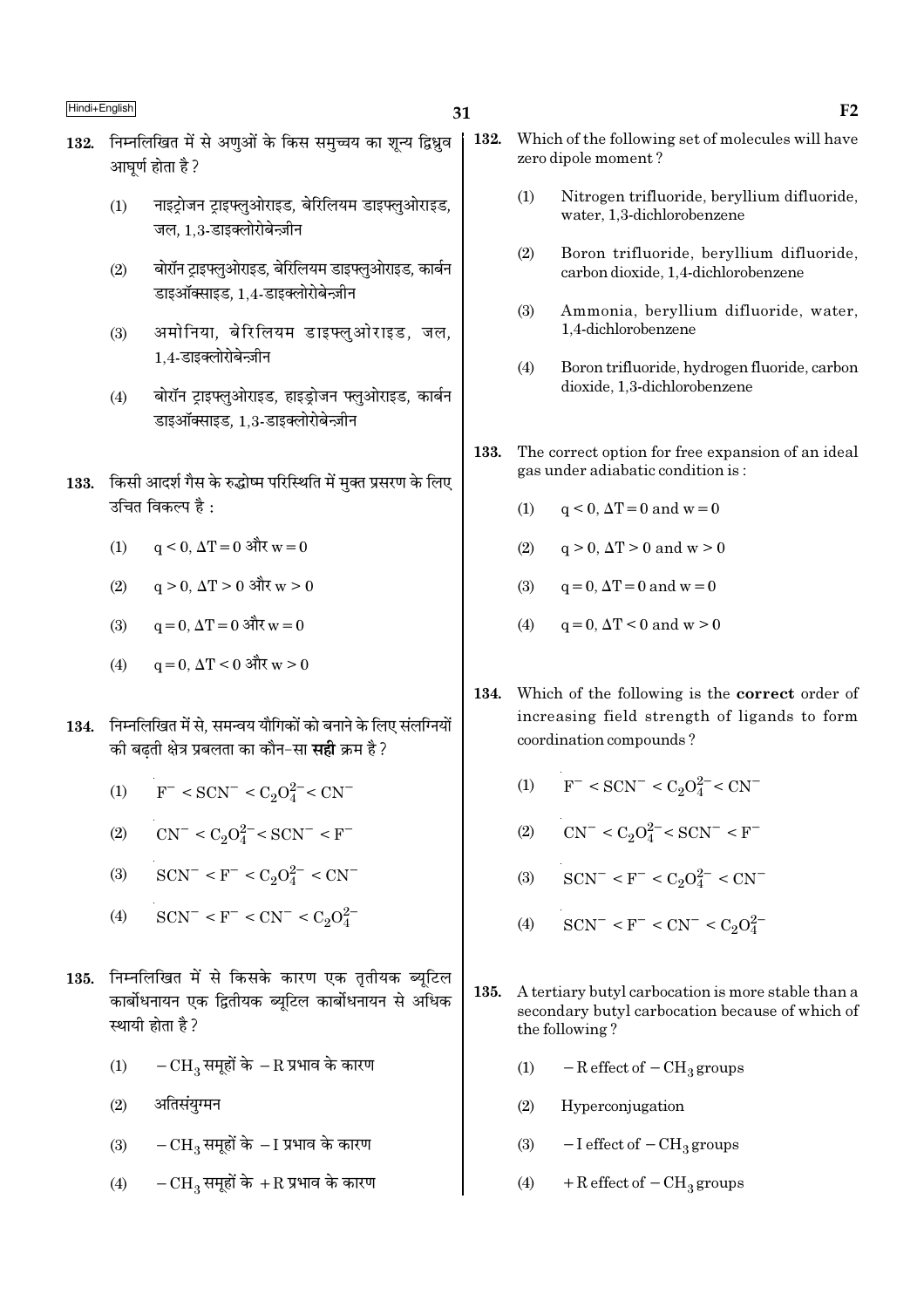- 136. किसी गिटार में समान पदार्थ की बनी दो डोरियों A और B के स्वर हल्के से मेल नहीं खा रहे हैं और 6 Hz आवत्ति के विस्पन्द उत्पन्न कर रहे हैं। जब B में तनाव को कुछ कम कर दिया जाता है, तो विस्पन्द आवृत्ति बढकर  $7$  Hz हो जाती है। यदि A की आवृत्ति 530 Hz है, तो B की मूल आवृत्ति है:
	- $(1)$ 536 Hz

 $F<sub>2</sub>$ 

- $(2)$ 537 Hz
- $(3)$ 523 Hz
- 524 Hz  $(4)$
- 137. किसी p-n संधि डायोड में अवक्षय-क्षेत्र की चौड़ाई में वृद्धि का कारण है  $\cdot$ 
	- अग्रदिशिक और पश्चदिशिक बायस दोनों  $(1)$
	- अग्रदिशिक धारा (current) में वृद्धि  $(2)$
	- केवल अग्रदिशिक बायस  $(3)$
	- केवल पश्चदिशिक बायस  $(4)$
- 138.  $r_1$  और  $r_2$  त्रिज्याओं ( $r_1 = 1.5 r_2$ ) के दो कॉपर के ठोस गोलों के ताप में 1 K की वृद्धि करने के लिए आवश्यक ऊष्माओं की मात्राओं का अनुपात है :
	- $\frac{3}{2}$   $\frac{5}{3}$   $\frac{27}{8}$   $\frac{9}{4}$  $(1)$  $(2)$  $(3)$
	- $(4)$
- 139. कोई श्रेणी LCR परिपथ किसी ए.सी. वोल्टता स्रोत से संयोजित है। जब L को हटा लिया जाता है. तो धारा और वोल्टता के बीच $\frac{\pi}{3}$  का कलान्तर होता है। यदि इसके स्थान पर परिपथ से  $\mathrm{C}$  को हटाते हैं, तो भी धारा और वोल्टता के बीच कलान्तर  $\frac{\pi}{2}$ ही रहता है। इस परिपथ का शक्ति गुणक है :
	- $(1)$  $1.0$
	- $(2)$  $-1.0$
	- $(3)$ शून्य
	- $(4)$  $0.5$
- 136. In a guitar, two strings A and B made of same material are slightly out of tune and produce beats of frequency 6 Hz. When tension in B is slightly decreased, the beat frequency increases to 7 Hz. If the frequency of A is  $530$  Hz, the original frequency of B will be:
	- 536 Hz  $(1)$
	- 537 Hz  $(2)$
	- 523 Hz  $(3)$
	- 524 Hz  $(4)$
- 137. The increase in the width of the depletion region in a p-n junction diode is due to:
	- $(1)$ both forward bias and reverse bias
	- $(2)$ increase in forward current
	- $(3)$ forward bias only
	- reverse bias only  $(4)$
- 138. The quantities of heat required to raise the temperature of two solid copper spheres of radii  $r_1$  and  $r_2$  ( $r_1$ =1.5  $r_2$ ) through 1 K are in the ratio:
	- $(1)$  $\overline{\overline{2}}$  $\frac{5}{3}$  $(2)$  $(3)$  $(4)$
- 139. A series LCR circuit is connected to an ac voltage source. When L is removed from the circuit, the phase difference between current and voltage is  $\frac{\pi}{2}$ . If instead C is removed from the circuit, the phase difference is again  $\frac{\pi}{2}$  between current and voltage. The power factor of the circuit is:
	- $(1)$  $1.0$
	- $-1.0$  $(2)$
	- $(3)$ zero
	- $(4)$  $0.5$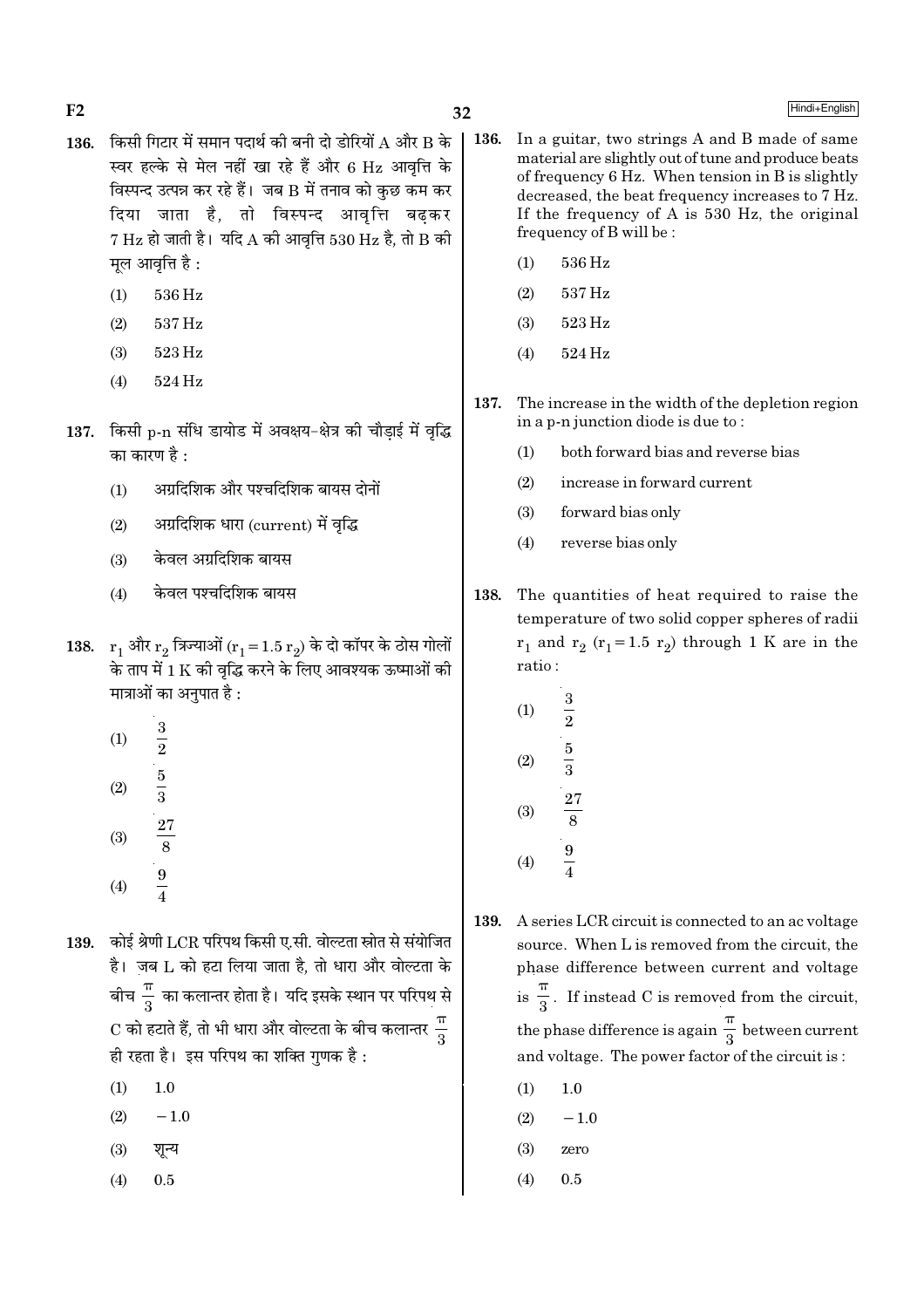- 140. किसी मीनार के शिखर से किसी गेंद को 20 m/s के वेग से ऊर्ध्वाधर अधोमखी फेंका गया है। कछ समय पश्चात यह गेंद धरती से 80 m/s के वेग से टकराती है। इस मीनार की ऊँचाई  $\dot{\vec{g}}$ : (g = 10 m/s<sup>2</sup>)
	- $(1)$  $320 \text{ m}$
	- $(2)$  $300 \text{ m}$
	- $(3)$ 360 m
	- 340 m  $(4)$
- 141. यंग के द्विझिरी प्रयोग में. यदि कलासंबद्ध स्रोतों के बीच का पृथकन आधा तथा पर्दे से कलासंबद्ध स्रोतों की दुरी को दो गुना कर दिया जाए, तो फ्रिंज चौड़ाई हो जाएगी :
	- चार गनी  $(1)$
	- एक-चौथाई  $(2)$
	- दो गुनी  $(3)$
	- $(4)$ आधी
- 142. नीचे दिया गया कौनसा ग्राफ कॉपर के लिए, ताप (T) के साथ प्रतिरोधकता (p) के विचरण को निरूपित करता है ?



- **140.** A ball is thrown vertically downward with a velocity of 20 m/s from the top of a tower. It hits the ground after some time with a velocity of 80 m/s. The height of the tower is:  $(g=10 \text{ m/s}^2)$ 
	- $320 \text{ m}$  $(1)$
	- $300<sub>m</sub>$  $(2)$
	- $(3)$  $360 m$
	- $340<sub>m</sub>$  $(4)$
- 141. In Young's double slit experiment, if the separation between coherent sources is halved and the distance of the screen from the coherent sources is doubled, then the fringe width becomes:
	- $(1)$ four times
	- $(2)$ one-fourth
	- $(3)$ double
	- half  $(4)$
- 142. Which of the following graph represents the variation of resistivity  $(\rho)$  with temperature (T) for copper?

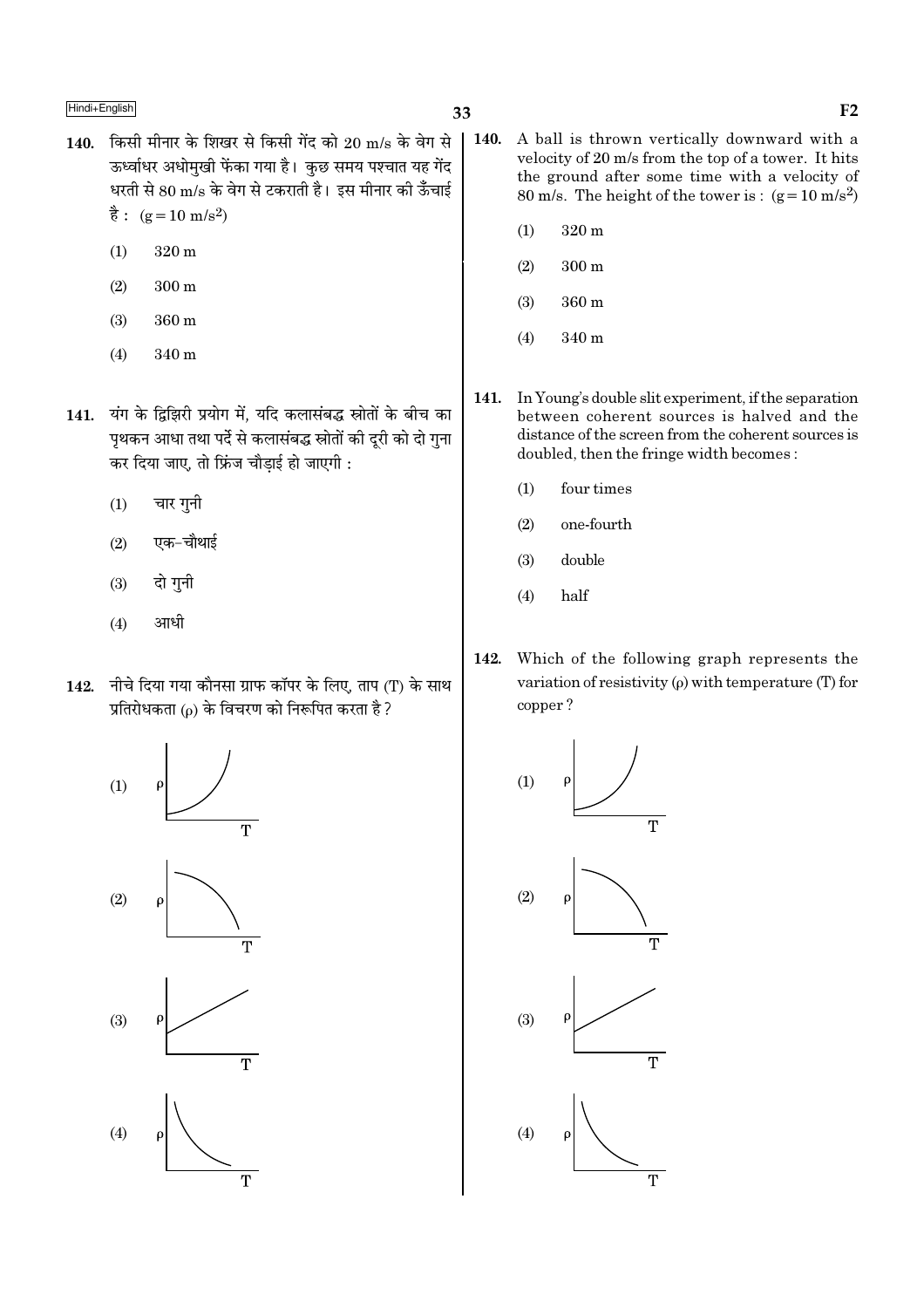34

- 143. 50 cm लम्बी किसी परिनालिका, जिसमें 100 फेरे हैं, से  $2.5$  A धारा प्रवाहित हो रही है। इस परिनालिका के केन्द्र पर चम्बकीय क्षेत्र है :
	- $(\mu_0 = 4\pi \times 10^{-7} \text{ T m A}^{-1})$
	- $(1)$  $6.28 \times 10^{-5}$  T
	- $(2)$  $3.14 \times 10^{-5}$  T
	- $6.28 \times 10^{-4}$  T  $(3)$
	- $3.14 \times 10^{-4}$  T  $(4)$
- 144. देहली आवृत्ति की 1.5 गुनी आवृत्ति का प्रकाश, प्रकाश सुग्राही पदार्थ पर आपतन करता है। यदि प्रकाश की आवत्ति आधी तथा उसकी तीव्रता दो गनी कर दी जाए. तो प्रकाश विद्यत धारा कितनी होगी ?
	- एक-चौथाई  $(1)$
	- $(2)$ शून्य
	- दो गुनी  $(3)$
	- $(4)$ चार गुनी
- 145. किसी स्क्रू गेज़ का अल्पतमांक  $0.01 \text{ mm}$  है तथा इसके वृत्तीय पैमाने पर 50 भाग हैं।

इस स्क्रू गेज़ का चूड़ी अन्तराल (पिच) है:

- $(1)$  $0.5 \text{ mm}$
- $(2)$  $1.0 \text{ mm}$
- $0.01$  mm  $(3)$
- $(4)$  $0.25$  mm
- 146. 4 kg और 6 kg द्रव्यमान के दो पिण्डों के सिरों को किसी द्रव्यमानरहित डोरी से बांधा गया है। यह डोरी किसी घर्षणरहित घिरनी से गुजरती है (आरेख देखिए)। गुरुत्वीय त्वरण (g) के पदों में इस निकाय का त्वरण है :



 $\vert$  143. A long solenoid of 50 cm length having 100 turns carries a current of 2.5 A. The magnetic field at the centre of the solenoid is:

$$
(\mu_0 = 4\pi \times 10^{-7} \text{ T m A}^{-1})
$$

- $6.28\times10^{-5}\,\mathrm{T}$  $(1)$
- $(2)$  $3.14 \times 10^{-5}$  T
- $6.28 \times 10^{-4}$  T  $(3)$
- $3.14 \times 10^{-4}$  T  $(4)$
- Light of frequency 1.5 times the threshold 144. frequency is incident on a photosensitive material. What will be the photoelectric current if the frequency is halved and intensity is doubled?
	- $(1)$ one-fourth
	- $(2)$ zero
	- $(3)$ doubled
	- four times  $(4)$
- A screw gauge has least count of 0.01 mm and 145. there are 50 divisions in its circular scale.

The pitch of the screw gauge is:

- $(1)$  $0.5$  mm
- $(2)$  $1.0 \text{ mm}$
- $(3)$  $0.01$  mm
- $0.25$  mm  $(4)$
- Two bodies of mass 4 kg and 6 kg are tied to the 146. ends of a massless string. The string passes over a pulley which is frictionless (see figure). The acceleration of the system in terms of acceleration due to gravity  $(g)$  is:



- $g/5$  $(1)$
- $(2)$  $g/10$
- $(3)$ g
- $(4)$  $g/2$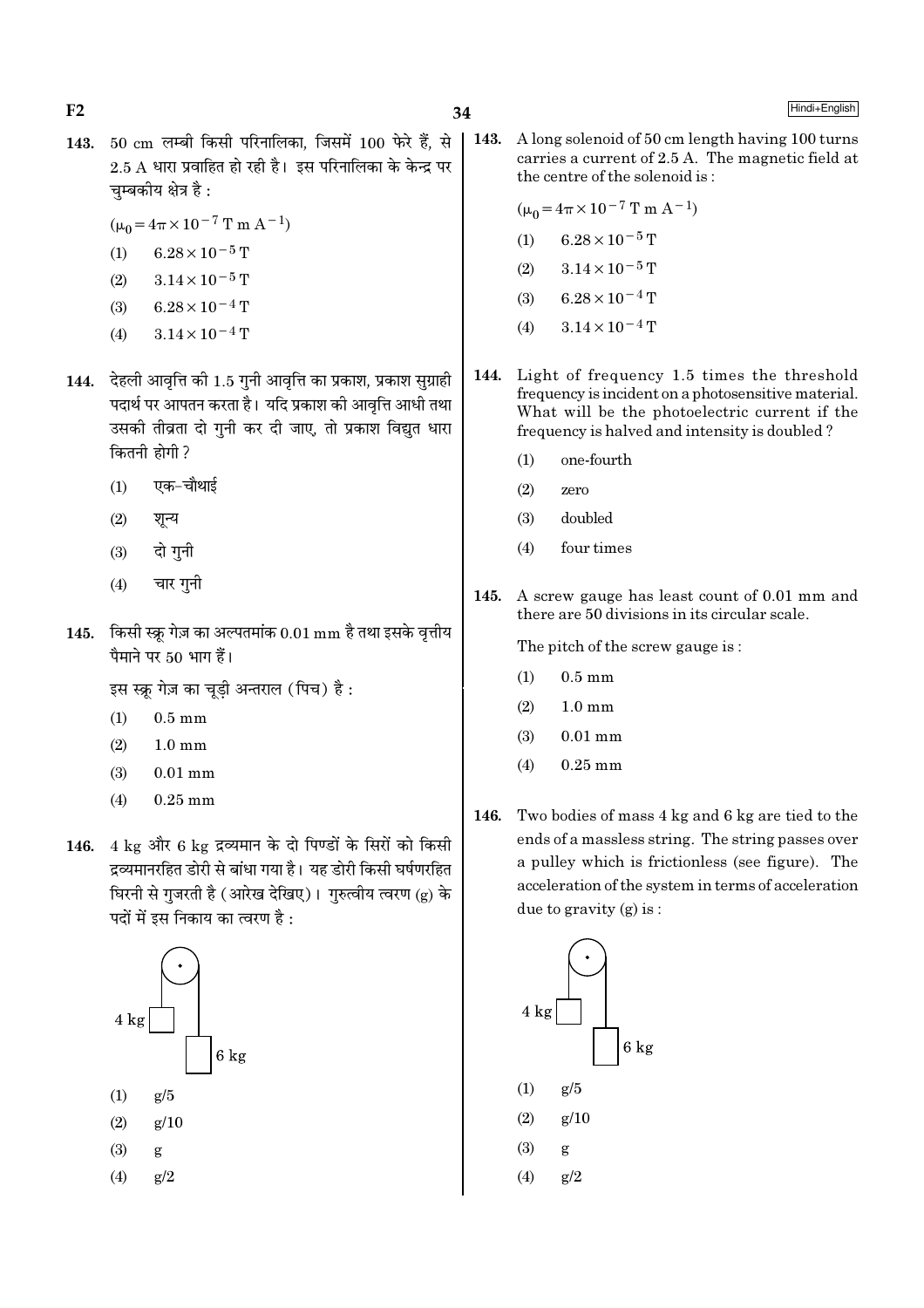- 147. टांजिस्टर क्रिया के लिए नीचे दिया गया कौनसा कथन **सही** है ?
	- उत्सर्जक संधि और संग्राहक संधि दोनों ही अग्रदिशिक  $(1)$ बायसित होती हैं।
	- आधार क्षेत्र बहुत पतला और हल्का डोपित होना चाहिए।  $(2)$
	- आधार, उत्सर्जक और संग्राहक क्षेत्रों की डोपन सांद्रताएँ  $(3)$ समान होनी चाहिए।
	- आधार, उत्सर्जक और संग्राहक क्षेत्रों के साइज़ समान  $(4)$ होने चाहिए।
- निम्नलिखित में से किसके लिए बोर मॉडल वैध **नहीं** है? 148.
	- ड्यूटरॉन परमाण्  $(1)$
	- एकधा आयनित नियाँन परमाण  $(Ne<sup>+</sup>)$  $(2)$
	- हाइडोजन परमाण  $(3)$
	- एकधा आयनित हीलियम परमाणु  $(\text{He}^+)$  $(4)$
- 149. त्रिज्या  $r$  की कोई केशिका नली जल में ड़बी है और इसमें जल ऊँचाई h तक चढ गया है। केशिका नली में भरे जल का द्रव्यमान 5 g है। त्रिज्या  $2r$  की कोई अन्य केशिका नली जल में डूबी है। इस नली में ऊपर चढे जल का द्रव्यमान है :
	- $10.0 g$  $(1)$
	- $(2)$  $20.0 g$
	- $(3)$  $2.5 g$
	- $(4)$  $5.0 g$
- 150. किसी विद्युत चुम्बकीय तरंग में चुंबकीय क्षेत्र और विद्युत क्षेत्र के घटकों की तीव्रताओं के योगदानों का अनुपात होता है:  $(c = \bar{c}$ विद्युत चुम्बकीय तरंगों का वेग)
	- $(1)$  $1 : c$
	- $1: c<sup>2</sup>$  $(2)$
	- $c:1$  $(3)$
	- $(4)$  $1:1$
- 151. 599 धारणशीलता की किसी लोहे की छड पर 1200 A m $^{-1}$ तीव्रता का चम्बकीय क्षेत्र लगाया गया है। इस छड के पदार्थ को पारगम्यता है  $\cdot$

$$
(\mu_0 = 4\pi \times 10^{-7} \text{ T m A}^{-1})
$$

- $2.4\pi \times 10^{-5}$  T m A<sup>-1</sup>  $(1)$
- $2.4\pi \times 10^{-7}$  T m A<sup>-1</sup>  $(2)$  $2.4\pi \times 10^{-4}$  T m A<sup>-1</sup>  $(3)$
- $8.0 \times 10^{-5}$  T m A<sup>-1</sup>  $(4)$
- किसी अन्तरापृष्ठ के लिए ब्रूस्टर कोण  $i_h$  होना चाहिए : 152.
	- $(1)$  $45^{\circ} < i_h < 90^{\circ}$
	- $(2)$  $i_h = 90^{\circ}$
	- $0^{\circ} < i_h < 30^{\circ}$  $(3)$
	- $(4)$  $30^{\circ} < i_h < 45^{\circ}$
- 147. For transistor action, which of the following statements is correct?
	- $(1)$ Both emitter junction as well as the collector junction are forward biased.
	- The base region must be very thin and lightly  $(2)$ doped.
	- $(3)$ Base, emitter and collector regions should have same doping concentrations.
	- $(4)$ Base, emitter and collector regions should have same size.
- 148. For which one of the following, Bohr model is not valid?
	- $(1)$ Deuteron atom
	- $(2)$ Singly ionised neon atom  $(Ne<sup>+</sup>)$
	- $(3)$ Hydrogen atom
	- Singly ionised helium atom  $(He<sup>+</sup>)$  $(4)$
- 149. A capillary tube of radius r is immersed in water and water rises in it to a height h. The mass of the water in the capillary is  $5g$ . Another capillary tube of radius 2r is immersed in water. The mass of water that will rise in this tube is:
	- $10.0 g$  $(1)$
	- $20.0 \text{ g}$  $(2)$
	- $(3)$  $2.5 g$
	- $5.0 g$  $(4)$
- 150. The ratio of contributions made by the electric field and magnetic field components to the intensity of an electromagnetic wave is:  $(c = speed of$ electromagnetic waves)
	- $1:c$  $(1)$
	- $1 : c<sup>2</sup>$  $(2)$
	- $(3)$  $c:1$
	- $1:1$  $(4)$
- 151. An iron rod of susceptibility 599 is subjected to a magnetising field of 1200 A  $m<sup>-1</sup>$ . The permeability of the material of the rod is:

 $(\mu_0 = 4\pi \times 10^{-7} \text{ T m A}^{-1})$ 

- $2.4\pi \times 10^{-5}$  T m A<sup>-1</sup>  $(1)$
- $2.4\pi \times 10^{-7}$  T m A<sup>-1</sup>  $(2)$
- $2.4\pi \times 10^{-4}$  T m A<sup>-1</sup>  $(3)$
- $8.0 \times 10^{-5}$  T m A<sup>-1</sup>  $(4)$
- 152. The Brewsters angle  $i<sub>h</sub>$  for an interface should be:
	- $45^{\circ} < i_h < 90^{\circ}$  $(1)$
	- $i_h = 90^{\circ}$  $(2)$
	- $0^{\circ} < i_h < 30^{\circ}$  $(3)$
	- $30^{\circ} < i_b < 45^{\circ}$  $(4)$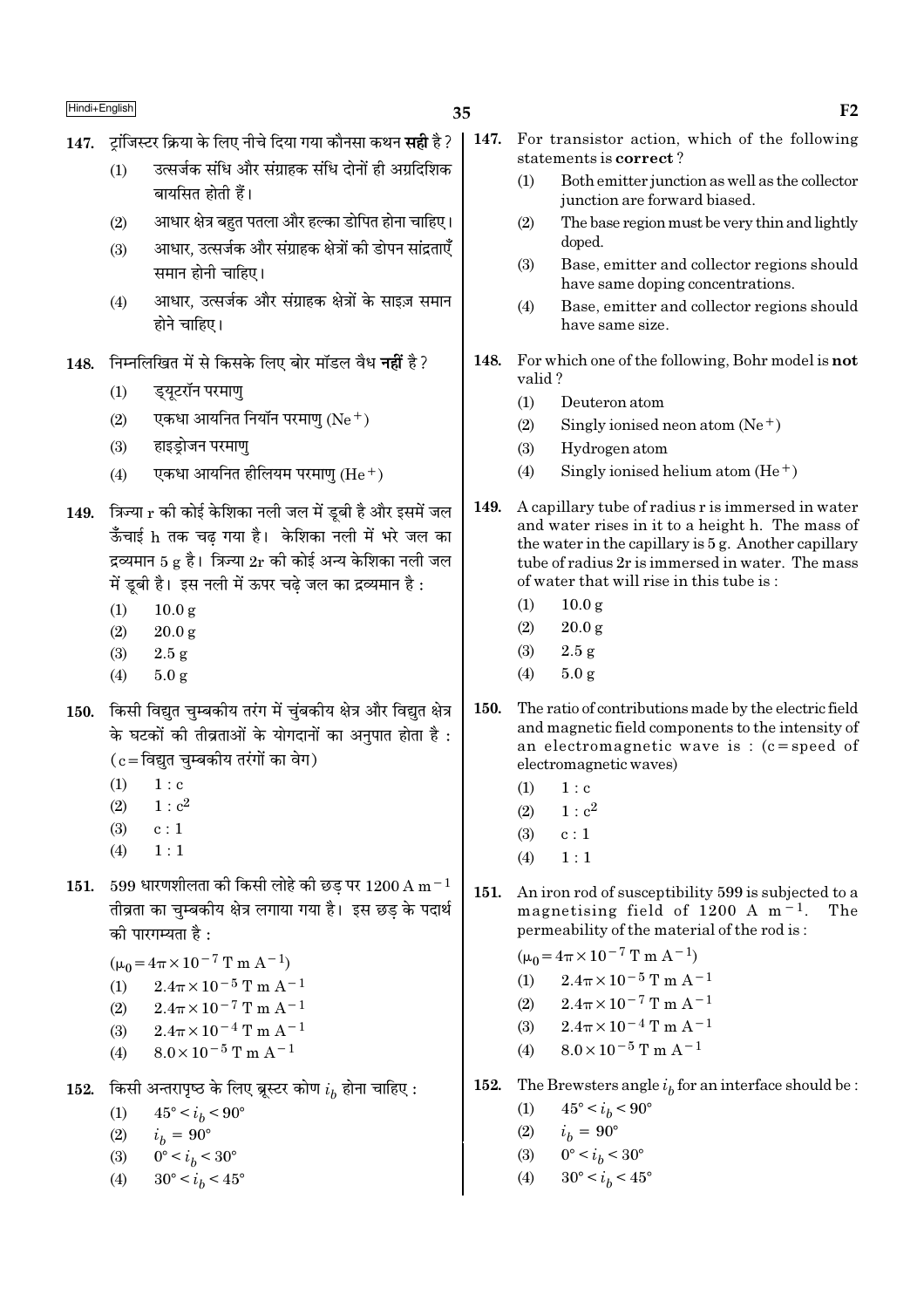$F<sub>2</sub>$ 

Hindi+English

- 153. सरल आवर्ती गति करते किसी कण के विस्थापन और त्वरण के बीच कलान्तर होता है $\cdot$ 
	- $rac{\pi}{2}$  rad  $(1)$
	- $(2)$ शून्य
	- $\pi$  rad  $(3)$
	- $rac{3\pi}{2}$  rad  $(4)$
- 154. उपेक्षणीय द्रव्यमान की 1 m लम्बी किसी दृढ़ छड़ के दो सिरों से 5 kg और 10 kg द्रव्यमान के दो कण जुड़े हैं।

 $5 \text{ kg}$  के कण से इस निकाय के संहति केन्द्र की दूरी (लगभग) है :

- $(1)$ 67 cm
- 80 cm  $(2)$
- $(3)$ 33 cm
- $(4)$  $50 \text{ cm}$
- 155. 10 cm त्रिज्या के किसी गोलीय चालक पर  $3.2 \times 10^{-7}$  C आवेश एकसमान रूप से वितरित है। इस गोले के केन्द्र से 15 cm दूरी पर विद्युत क्षेत्र का परिमाण क्या है ?

$$
\left(\frac{1}{4\pi\epsilon_0} = 9 \times 10^9 \text{ N m}^2/\text{C}^2\right)
$$
  
(1) 1.28×10<sup>6</sup> N/C  
(2) 1.28×10<sup>7</sup> N/C  
(3) 1.28×10<sup>4</sup> N/C

- $1.28 \times 10^5$  N/C  $(4)$
- 156. यह मानिए कि किसी तारे से  $600\,\mathrm{nm}$  तरंगदैर्ध्य का प्रकाश आ रहा है। उस दूरदर्शक जिसके अभिदृश्यक का व्यास 2 m है, के विभेदन की सीमा है :
	- $7.32 \times 10^{-7}$  rad  $(1)$
	- $6.00 \times 10^{-7}$  rad  $(2)$
	- $3.66 \times 10^{-7}$  rad  $(3)$
	- $1.83 \times 10^{-7}$  rad  $(4)$
- $157.$  किसी आवेशित कण, जिसका  $3 \times 10^{-10}$  Vm  $^{-1}$  तीव्रता के विद्युत क्षेत्र में अपवाह वेग  $7.5 \times 10^{-4}$  m s<sup>-1</sup> है, की  $m^2 V^{-1} s^{-1}$  में गतिशीलता है:
	- $2.5 \times 10^{-6}$  $(1)$
	- $2.25 \times 10^{-15}$  $(2)$
	- $2.25 \times 10^{15}$  $(3)$
	- $2.5\times10^6$  $(4)$

153. The phase difference between displacement and acceleration of a particle in a simple harmonic motion is:

$$
(1) \qquad \frac{\pi}{2} \text{ rad}
$$

- $(2)$ zero
- $(3)$  $\pi$  rad

$$
(4) \qquad \frac{3\pi}{2} \text{ rad}
$$

154. Two particles of mass 5 kg and 10 kg respectively are attached to the two ends of a rigid rod of length 1 m with negligible mass.

> The centre of mass of the system from the 5 kg particle is nearly at a distance of:

- 67 cm  $(1)$
- $(2)$ 80 cm
- $(3)$ 33 cm
- $50 \text{ cm}$  $(4)$
- 155. A spherical conductor of radius 10 cm has a charge of  $3.2 \times 10^{-7}$  C distributed uniformly. What is the magnitude of electric field at a point 15 cm from the centre of the sphere?

$$
\left(\frac{1}{4\pi\epsilon_0} = 9 \times 10^9 \text{ N m}^2/\text{C}^2\right)
$$
  
(1) 1.28 × 10<sup>6</sup> N/C

- $(2)$  $1.28 \times 10^7$  N/C
- $1.28 \times 10^4$  N/C  $(3)$
- $1.28 \times 10^5$  N/C  $(4)$
- 156. Assume that light of wavelength 600 nm is coming from a star. The limit of resolution of telescope whose objective has a diameter of 2 m is:
	- $7.32 \times 10^{-7}$  rad  $(1)$
	- $6.00 \times 10^{-7}$  rad  $(2)$
	- $3.66 \times 10^{-7}$  rad  $(3)$
	- $1.83 \times 10^{-7}$  rad  $(4)$
- 157. A charged particle having drift velocity of  $7.5 \times 10^{-4}$  m s<sup>-1</sup> in an electric field of  $3 \times 10^{-10}$  Vm<sup>-1</sup>, has a mobility in m<sup>2</sup> V<sup>-1</sup> s<sup>-1</sup>  $of:$ 
	- $2.5 \times 10^{-6}$  $(1)$
	- $2.25 \times 10^{-15}$  $(2)$
	- $2.25 \times 10^{15}$  $(3)$
	- $2.5 \times 10^6$  $(4)$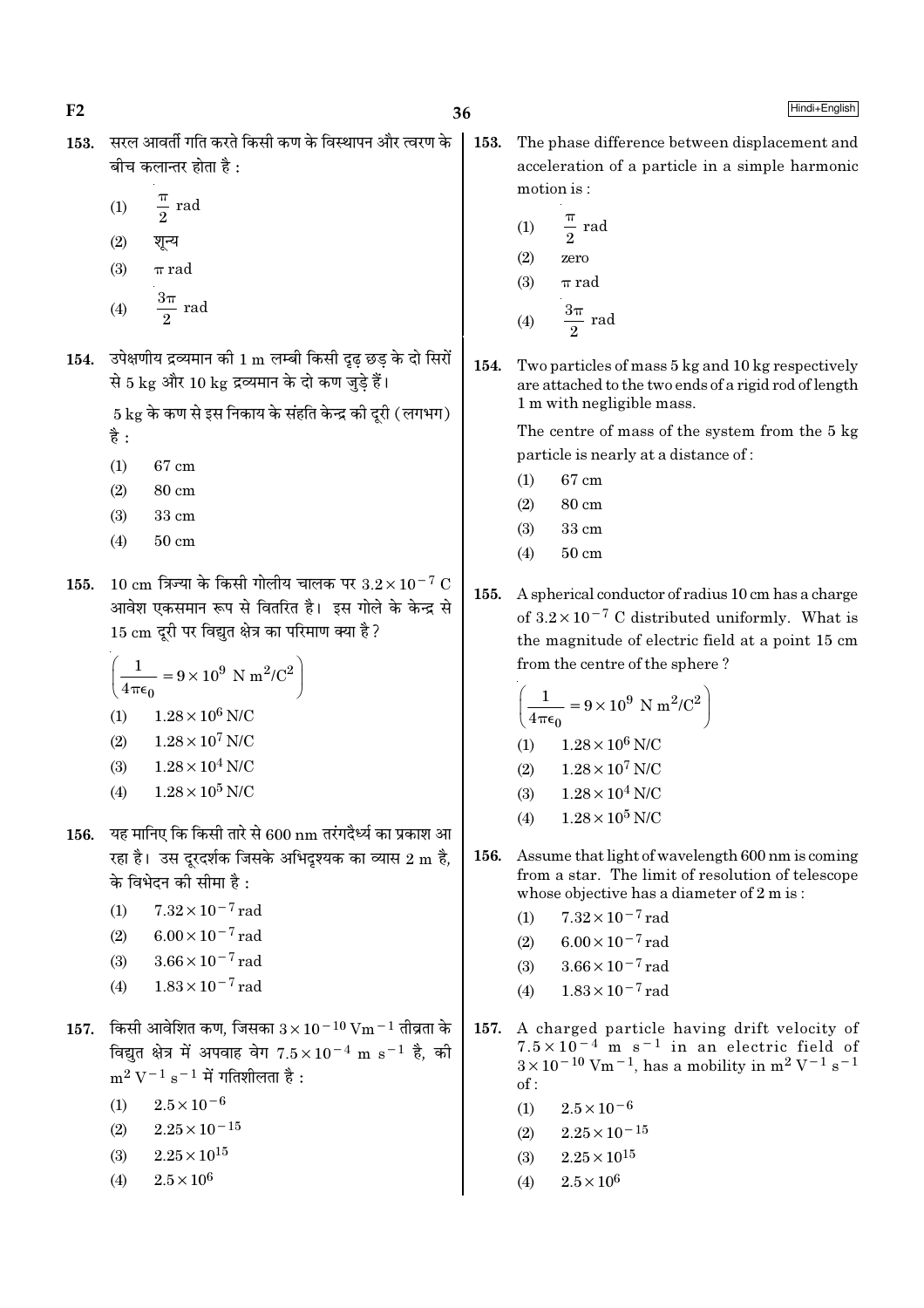158. सार्थक अंकों को महत्व देते हुए  $9.99 \text{ m} - 0.0099 \text{ m}$  का मान क्या है ?

- $(1)$  $9.980 \text{ m}$
- $(2)$  $9.9<sub>m</sub>$
- $(3)$ 9.9801 m
- $(4)$  $9.98<sub>m</sub>$

किसी पदार्थ के 0.5 g के तुल्यांक ऊर्जा है: 159.

- $1.5 \times 10^{13}$  J  $(1)$
- $0.5 \times 10^{13}$  J  $(2)$
- $4.5 \times 10^{16}$  J  $(3)$
- $4.5 \times 10^{13}$  J  $(4)$
- जब यूरेनियम के किसी समस्थानिक  $\frac{235}{92}$ U पर न्यूट्रॉन बमबारी 160. करता है, तो  $^{89}_{36}\rm{Kr}$  और तीन न्यूट्रॉनों के साथ उत्पन्न होने वाला नाभिक है :
	- $^{101}_{36}$ Kr  $(1)$
	- $\frac{103}{36}\mathrm{Kr}$  $(2)$
	- $\frac{144}{56}$ Ba  $(3)$
	- $\frac{91}{40}\text{Zr}$  $(4)$
- 161. किसी लघु विद्युत द्विध्रुव का द्विध्रुव आघूर्ण  $16 \times 10^{-9}$  C m है। इस द्विध्नव के कारण, इस द्विध्नव के अक्ष से  $60^{\circ}$  का कोण बनाने वाली किसी रेखा पर स्थित 0.6 m दूरी के किसी बिन्दु पर, विद्युत विभव होगा:

$$
\left(\frac{1}{4\pi\epsilon_0} = 9 \times 10^9 \text{ N m}^2/\text{C}^2\right)
$$
  
(1) 400 V

- 
- $(2)$ शन्य
- 50V  $(3)$
- 200 V  $(4)$
- 162. किसी सिलिण्डर में 249 kPa दाब और 27°C ताप पर हाइड़ोजन गैस भरी है।

इसका घनत्व है : (R = 8.3 J mol  $^{-1}$  K  $^{-1}$ )

- $(1)$  $0.1 \text{ kg/m}^3$
- $0.02 \text{ kg/m}^3$  $(2)$
- $0.5 \text{ kg/m}^3$  $(3)$
- $0.2 \text{ kg/m}^3$  $(4)$
- 158. Taking into account of the significant figures, what is the value of  $9.99 \text{ m} - 0.0099 \text{ m}$ ?
	- $(1)$ 9.980 m
	- $(2)$  $9.9<sub>m</sub>$
	- 9.9801 m  $(3)$
	- 9.98 m  $(4)$
- 159. The energy equivalent of 0.5 g of a substance is:
	- $1.5 \times 10^{13}$  J  $(1)$
	- $0.5 \times 10^{13}$  J  $(2)$
	- $4.5 \times 10^{16}$  J  $(3)$
	- $4.5 \times 10^{13}$  J  $(4)$
- When a uranium isotope  $\frac{235}{92}U$  is bombarded with 160. a neutron, it generates  $\frac{39}{36}$ Kr, three neutrons and:
	- $^{101}_{36}$ Kr  $(1)$
	- $^{103}_{36}$ Kr  $(2)$
	- $^{144}_{\,\,56}$ Ba  $(3)$
	- $\frac{91}{40}Zr$  $(4)$
- A short electric dipole has a dipole moment of 161.  $16 \times 10^{-9}$  C m. The electric potential due to the dipole at a point at a distance of 0.6 m from the centre of the dipole, situated on a line making an angle of 60° with the dipole axis is:

$$
\left(\frac{1}{4\pi\epsilon_0} = 9 \times 10^9 \text{ N m}^2/\text{C}^2\right)
$$
  
(1) 400 V

- $(2)$ zero
- $(3)$ 50 V
- 200 V  $(4)$
- 162. A cylinder contains hydrogen gas at pressure of 249 kPa and temperature 27°C.

Its density is:  $(R = 8.3 J \text{ mol}^{-1} \text{K}^{-1})$ 

- $0.1 \text{ kg/m}^3$  $(1)$
- $0.02 \text{ kg/m}^3$  $(2)$
- $0.5 \text{ kg/m}^3$  $(3)$
- $0.2 \text{ kg/m}^3$  $(4)$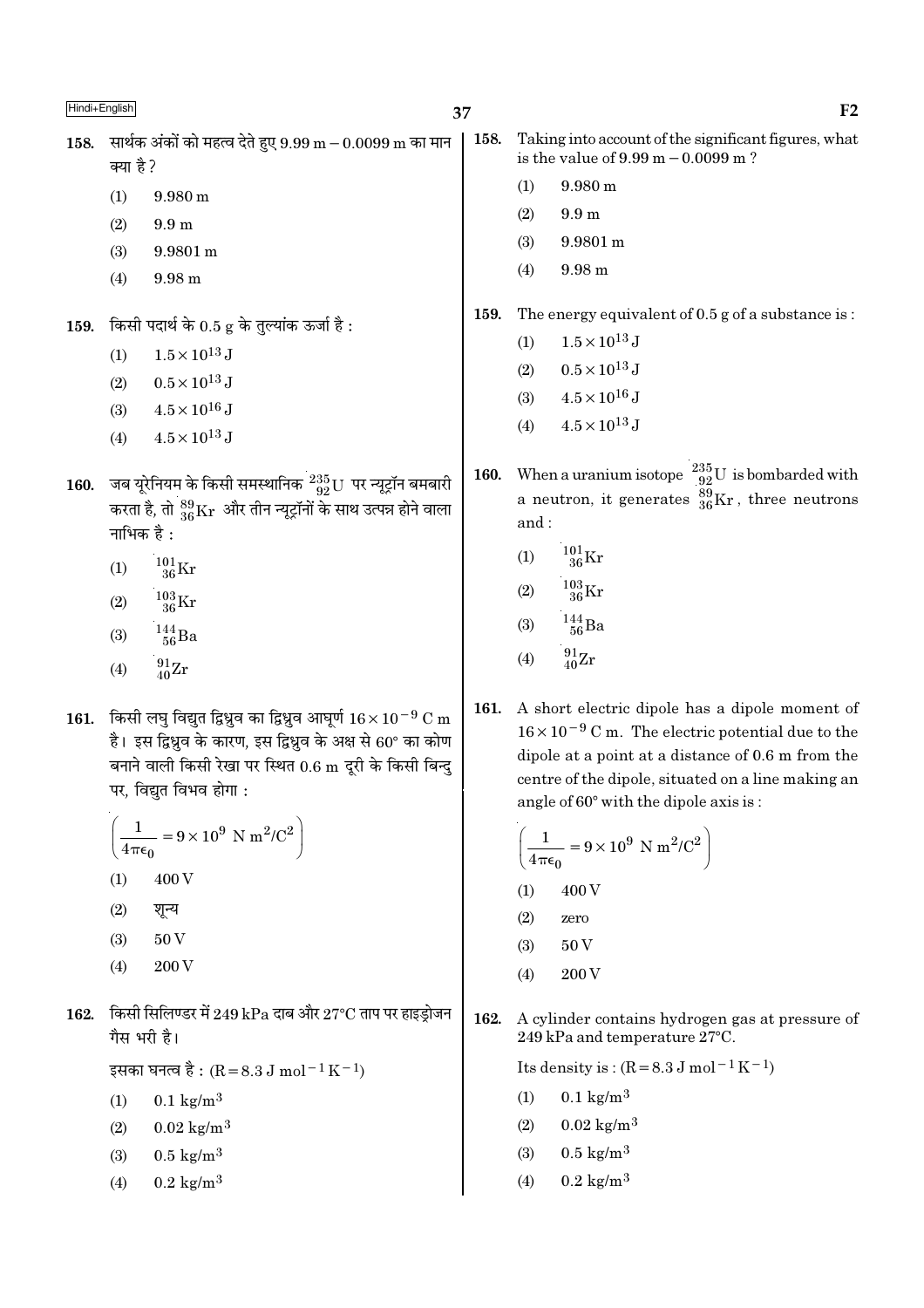$F2$ 

- किसी एकपरमाणुक गैस की औसत तापीय ऊर्जा होती है: 163. (बोल्ट्समान नियतांक $=$  $k_{\rm B}$  तथा निरपेक्ष ताप $=$   $\rm T$ )
	- $\begin{aligned} \frac{5}{2} \text{ k}_{\text{B}}\text{T} \\ \frac{7}{2} \text{ k}_{\text{B}}\text{T} \\ \frac{1}{2} \text{ k}_{\text{B}}\text{T} \\ \frac{3}{2} \text{ k}_{\text{B}}\text{T} \end{aligned}$  $(1)$  $(2)$  $(3)$
	- $(4)$
- नीचे किसी प्रतिरोध का वर्ण कोड दिया गया है : 164.



इसके प्रतिरोध और सह्यता के मान क्रमश: हैं:

- $4.7 \text{ k}\Omega$ , 5%  $(1)$
- $(2)$  $470 \Omega, 5\%$
- $(3)$  $470 \text{ k}\Omega, 5\%$
- $(4)$  $47 \text{ k}\Omega, 10\%$
- दर्शाए गए तर्क परिपथ के लिए, सत्यमान सारणी है: 165.



- 
- 163. The average thermal energy for a mono-atomic gas is :  $(k_B$  is Boltzmann constant and T, absolute temperature)
	- $\frac{5}{2}$  k<sub>B</sub><sup>r</sup><br> $\frac{7}{2}$  k<sub>B</sub>T<br> $\frac{1}{2}$  k<sub>B</sub>T<br> $\frac{3}{2}$  k<sub>B</sub>T  $(1)$  $(2)$  $(3)$  $(4)$

164. The color code of a resistance is given below:



The values of resistance and tolerance, respectively,

Y

- are:
- $(1)$  $4.7 \text{ k}\Omega, 5\%$
- $(2)$  $470 \Omega, 5\%$
- $470 \text{ k}\Omega, 5\%$  $(3)$
- $(4)$  $47 k\Omega, 10\%$



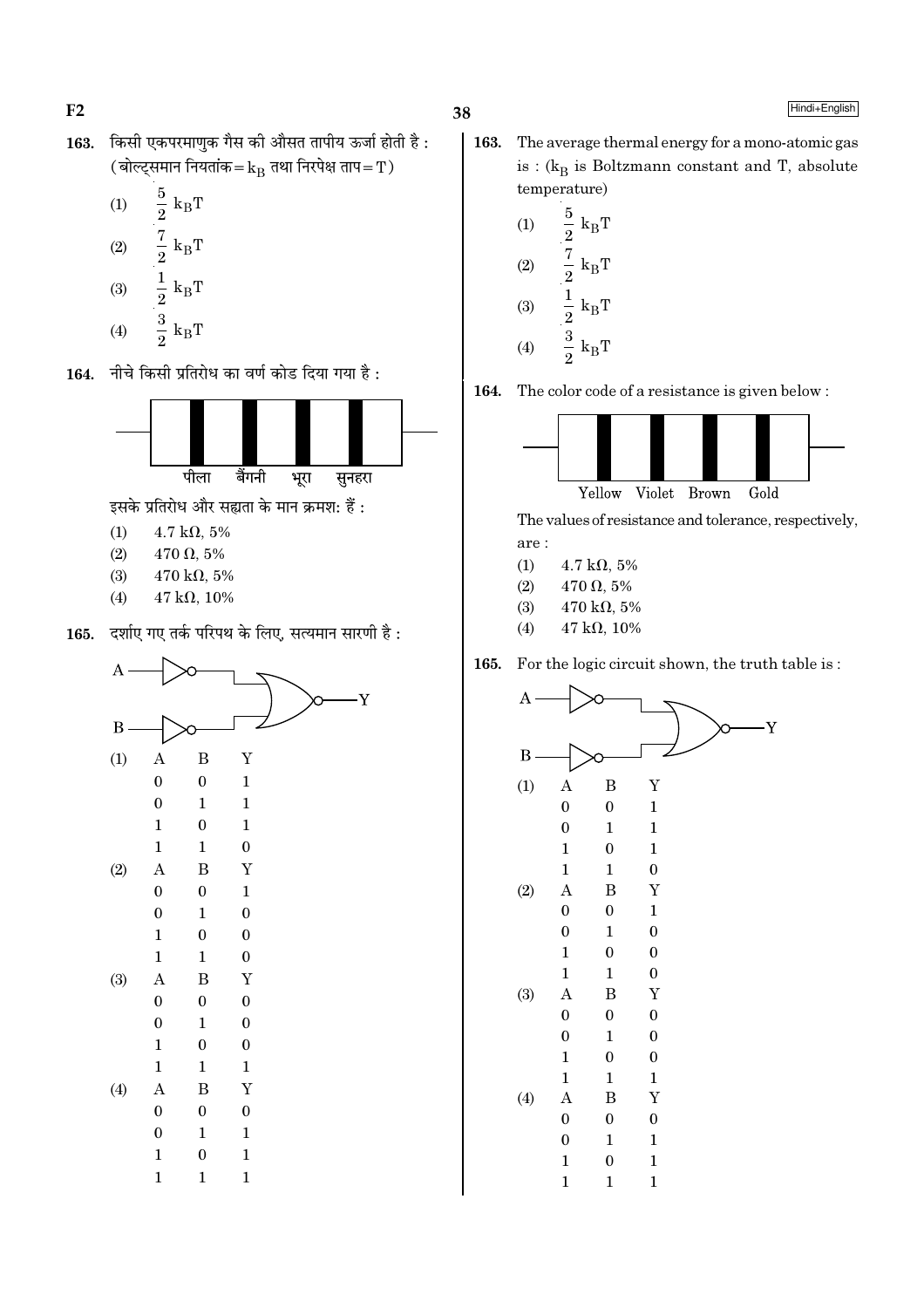- 166. किसी मीटर सेतु के बाएँ अन्तराल में संयोजित कोई प्रतिरोध तार इसके दाएँ अन्तराल के 10  $\Omega$  प्रतिरोध को उस बिन्द पर संतलित करता है जो सेतृ के तार को  $3:2$  के अनुपात में विभाजित करता है। यदि प्रतिरोध तार की लम्बाई 1.5 m है, तो इस प्रतिरोध तार की वह लम्बाई जिसका प्रतिरोध 1  $\Omega$  होगा. है :
	- $1.5 \times 10^{-1}$  m  $(1)$
	- $1.5 \times 10^{-2}$  m  $(2)$
	- $1.0 \times 10^{-2}$  m  $(3)$
	- $1.0 \times 10^{-1}$  m  $(4)$
- $167.$  किसी कण, जिसका स्थिति सदिश  $2\,{\rm \vec{k}}$  m है, पर जब मूल बिंदु के परित:  $3\hat{j}$   ${\rm N}$  का कोई बल कार्य करता है, तो बलआघूर्ण ज्ञात कीजिए।
	- (1)  $-6i$  N m
	- $6\overset{\wedge}{k}$  N m  $(2)$
	- $6i$  N m  $(3)$
	- $6\stackrel{\wedge}{i}$  N m  $(4)$
- 168. अनुप्रस्थ काट क्षेत्रफल  $A$  तथा लम्बाई  $L$  का कोई तार किसी स्थायी टेक से लटका है। इस तार के मुक्त सिरे से किसी द्रव्यमान M को निलंबित करने पर इसकी लम्बाई  $\mathrm{L_{1}}$  हो जाती है। यंग-गणांक के लिए व्यंजक है:
	- MgL  $(1)$  $AL_1$
	- $\frac{MgL}{A(L_1 L)}$  $(2)$  $M_{\alpha}I$

(3) 
$$
\frac{M g L_1}{AL}
$$
  
(4)  $M g (L_1 - L_1)$ 

- 169.  $40 \mu$ F के किसी संधारित्र को 200 V, 50 Hz की ac आपूर्ति से संयोजित किया गया है। इस परिपथ में धारा का वर्ग माध्य मूल (rms) मान है, लगभग:
	- $2.5A$  $(1)$
	- $(2)$  $25.1A$
	- $(3)$  $1.7A$
	- $2.05A$  $(4)$
- 170. पृथ्वी के पृष्ठ पर किसी पिण्ड का भार 72 N है। पृथ्वी की त्रिज्या की आधी दुरी के बराबर ऊँचाई पर इस पिण्ड पर गरुत्वाकर्षण बल कितना होगा ?
	- $(1)$ 30 N
	- 24 N  $(2)$
	- $(3)$ 48 N
	- $(4)$ 32 N
- 166. A resistance wire connected in the left gap of a metre bridge balances a 10  $\Omega$  resistance in the right gap at a point which divides the bridge wire in the ratio  $3:2$ . If the length of the resistance wire is 1.5 m, then the length of 1  $\Omega$  of the resistance wire is:
	- $1.5 \times 10^{-1}$  m  $(1)$
	- $1.5 \times 10^{-2}$  m  $(2)$
	- $1.0 \times 10^{-2}$  m  $(3)$
	- $(4)$  $1.0 \times 10^{-1}$  m
- 167. Find the torque about the origin when a force of  $3\hat{i}$  N acts on a particle whose position vector is  $2 \hat{k}$  m.
	- (1)  $-6\hat{i}$  N m
	- $6 \hat{k}$  N m  $(2)$
	- $6i$  N m  $(3)$
	- $(4)$
- 168. A wire of length L, area of cross section A is hanging from a fixed support. The length of the wire changes to  $L_1$  when mass M is suspended from its free end. The expression for Young's modulus is:
	- MgL  $(1)$  $\overline{\mathrm{AL}}_1$ MgL  $(2)$  $\overline{A(L_1-L)}$  $MgL_1$
	- $(3)$  $AL$  $Mg(L_1 - L)$  $(4)$
- 169. A 40 µF capacitor is connected to a 200 V, 50 Hz ac supply. The rms value of the current in the circuit is, nearly :
	- $2.5A$  $(1)$
	- $25.1A$  $(2)$
	- $(3)$  $1.7A$
	- $2.05A$  $(4)$
- 170. A body weighs 72 N on the surface of the earth. What is the gravitational force on it, at a height equal to half the radius of the earth?
	- $(1)$ 30 N
	- $(2)$ 24 N
	- $(3)$ 48 N
	- $(4)$ 32 N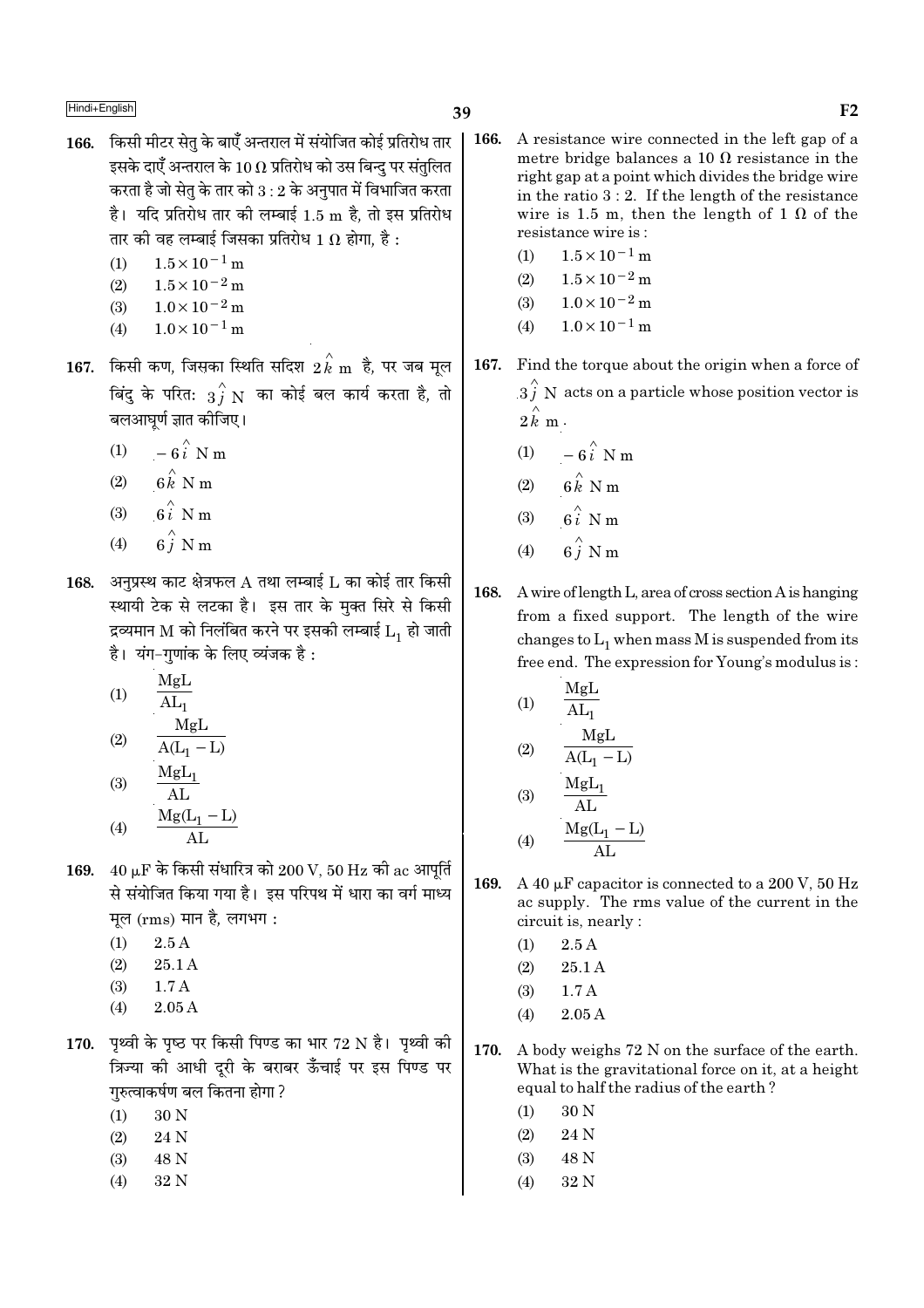$F<sub>2</sub>$ 

- 171. विरामावस्था के किसी इलेक्टॉन को  $V$  वोल्ट के विभवान्तर से त्वरित किया गया है। यदि इस इलेक्टॉन की दे ब्रॉग्ली तरंगदैर्ध्य  $1.227 \times 10^{-2}$  nm है, तो विभवान्तर है:
	- $10^3$  V  $(1)$
	- $(2)$  $10<sup>4</sup>$  V
	- $10V$  $(3)$
	- $10^2$  V  $(4)$
- 172. कोई किरण लघ प्रिज़्म कोण (प्रिज़्म कोण A) के किसी एक पष्ठ पर आपतन कोण  $i$  पर आपतन करके प्रिज़्म के विपरीत फलक से अभिलम्बवत निर्गत होती है। यदि इस प्रिज्म के पदार्थ का अपवर्तनांक µ है. तो आपतन कोण है. लगभग:
	- $(1)$  $\mu A$
	- $(2)$  $(9)$

$$
\begin{array}{cc}\n\text{(0)} & 2\mu \\
\text{(4)} & \frac{2\text{A}}{\mu}\n\end{array}
$$

- प्रतिरोध के ऋणात्मक ताप गुणांक वाले ठोस होते हैं : 173.
	- केवल अर्धचालक  $(1)$
	- रोधी और अर्धचालक  $(2)$
	- धातएँ  $(3)$
	- केवल रोधी  $(4)$
- $174.$  अंतरिक्ष के  $0.2 \text{ m}^3$  आयतन के किसी निश्चित क्षेत्र में हर स्थान पर विद्युत विभव 5 V पाया गया है। इस क्षेत्र में विद्युत क्षेत्र का परिमाण है :
	- $(1)$  $1 N/C$
	- $5 N/C$  $(2)$
	- $(3)$ शन्य
	- $0.5$  N/C  $(4)$
- $175.$  20  $\rm cm^2$  क्षेत्रफल के किसी अपरावर्ती पृष्ठ पर 20 W/ $\rm cm^2$ औसत फ्लक्स के साथ प्रकाश अभिलम्बवत आपतन करता है। 1 मिनट की समयावधि में इस पष्ठ पर प्राप्त की गयी ऊर्जा है :
	- $24 \times 10^3$  J  $(1)$
	- $48 \times 10^3$  J  $(2)$
	- $10 \times 10^3$  J  $(3)$
	- $12 \times 10^3$  J  $(4)$
- 171. An electron is accelerated from rest through a potential difference of V volt. If the de Broglie wavelength of the electron is  $1.227 \times 10^{-2}$  nm, the potential difference is:
	- $10^3$  V  $(1)$

40

- $10^4$  V  $(2)$
- $10V$  $(3)$
- $10^2$  V  $(4)$
- 172. A ray is incident at an angle of incidence  $i$  on one surface of a small angle prism (with angle of prism) A) and emerges normally from the opposite surface. If the refractive index of the material of the prism is  $\mu$ , then the angle of incidence is nearly equal  $to$ :
	- $(1)$  $\mu A$  $(2)$  $(3)$  $2A$  $(4)$  $\mu$
- The solids which have the negative temperature 173. coefficient of resistance are:
	- semiconductors only  $(1)$
	- $(2)$ insulators and semiconductors
	- metals  $(3)$
	- $(4)$ insulators only
- In a certain region of space with volume  $0.2 \text{ m}^3$ , 174. the electric potential is found to be 5 V throughout. The magnitude of electric field in this region is:
	- $1 N/C$  $(1)$
	- $5 N/C$  $(2)$
	- $(3)$ zero
	- $0.5$  N/C  $(4)$
- Light with an average flux of  $20 \text{ W/cm}^2$  falls on a 175. non-reflecting surface at normal incidence having surface area  $20 \text{ cm}^2$ . The energy received by the surface during time span of 1 minute is:
	- $24 \times 10^3$  J  $(1)$
	- $48 \times 10^3$  J  $(2)$
	- $(3)$  $10 \times 10^3$  J
	- $12 \times 10^3$  J  $(4)$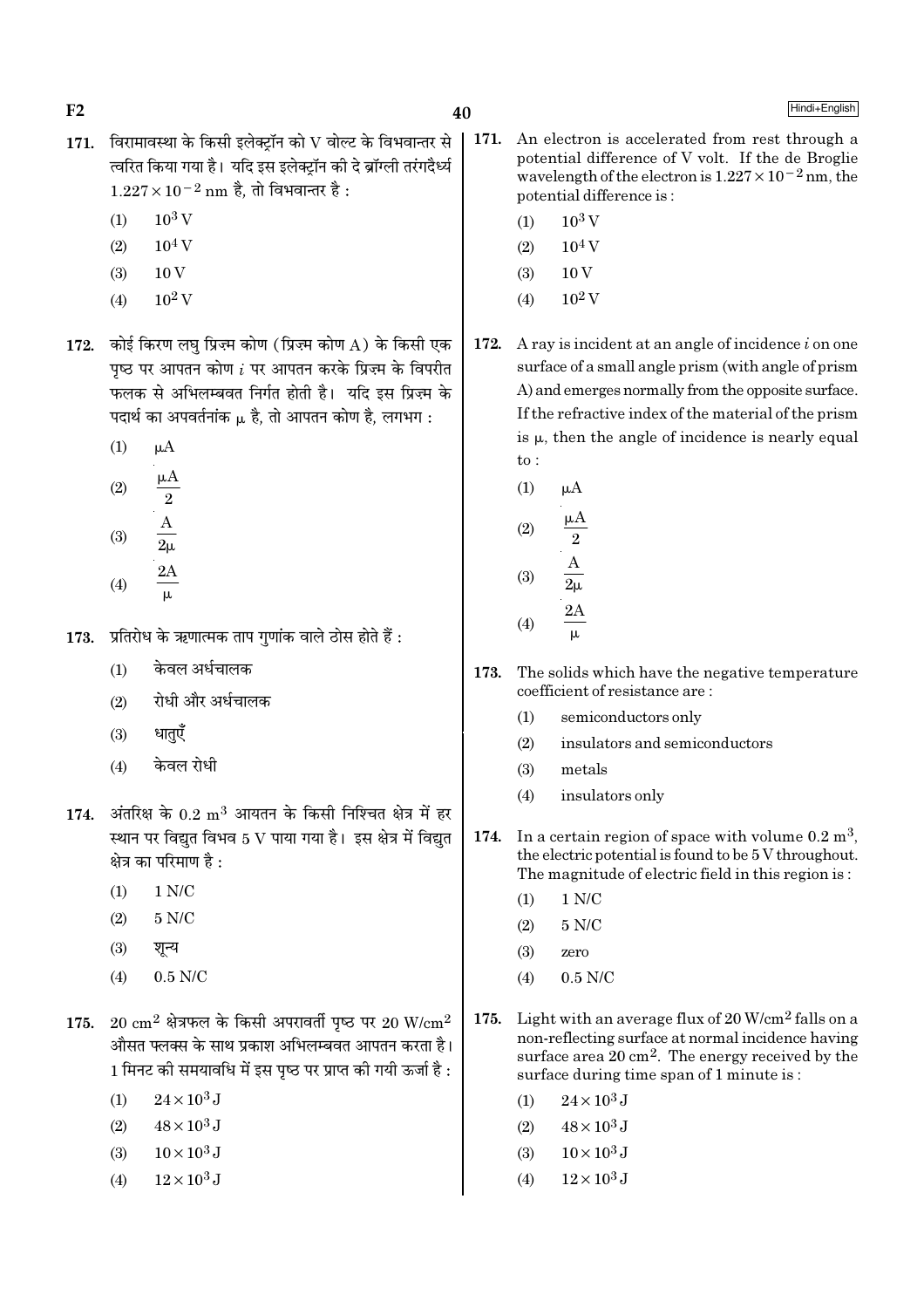- 176. किसी समान्तर पट्टिका संधारित्र, जिसमें माध्यम के रूप में वाय भरी है. की धारिता 6 u.F है। कोई परावैद्यत माध्यम भरने पर इसकी धारिता  $30 \mu$ F हो जाती है। इस माध्यम का परावैद्युतांक है $\cdot$ 
	- $(\epsilon_0 = 8.85 \times 10^{-12} \text{ C}^2 \text{ N}^{-1} \text{ m}^{-2})$
	- $0.44 \times 10^{-10}$  C<sup>2</sup> N<sup>-1</sup> m<sup>-2</sup>  $(1)$
	- $(2)$  $5.00 \text{ C}^2 \text{ N}^{-1} \text{ m}^{-2}$
	- $0.44 \times 10^{-13}$  C<sup>2</sup> N<sup>-1</sup> m<sup>-2</sup>  $(3)$
	- $1.77 \times 10^{-12}$  C<sup>2</sup> N<sup>-1</sup> m<sup>-2</sup>  $(4)$
- 177. DNA में एक बंध को खण्डित करने के लिए आवश्यक ऊर्जा  $10^{-20}$  J है। eV में यह मान है. लगभग:
	- $0.06$  $(1)$
	- $(2)$  $0.006$
	- $(3)$ 6
	- $(4)$ 0.6
- $178.$  प्रतिबल की विमाएँ हैं :
	- $[ML^0T^{-2}]$  $(1)$
	- $[ML^{-1}T^{-2}]$  $(2)$
	- $[MLT^{-2}]$  $(3)$
	- $[ML^2T^{-2}]$  $(4)$
- 179. समान धारिता के दो सिलिण्डर  $A$  और  $B$  एक दूसरे से किसी स्टॉप कॉक से होते हुए जुडे हैं।  $\,\mathrm{A}$  में मानक ताप और दाब पर कोई आदर्श गैस भरी है। B पूर्णत: निर्वातित है। समस्त निकाय ऊष्मीयरोधित है। स्टॉप कॉक को अचानक खोल दिया गया है। यह प्रक्रिया है:
	- समआयतनी  $(1)$
	- समदाबी  $(2)$
	- समतापी  $(3)$
	- रुद्धोष्म  $(4)$
- 180. किसी गैस के लिए, जिसका आण्विक व्यास d तथा संख्या घनत्व n है, माध्य मुक्त पथ को इस प्रकार व्यक्त किया जा सकता है :

(1) 
$$
\frac{1}{\sqrt{2} n^{2} \pi d^{2}}
$$
  
\n(2) 
$$
\frac{1}{\sqrt{2} n^{2} \pi^{2} d^{2}}
$$
  
\n(3) 
$$
\frac{1}{\sqrt{2} n \pi d}
$$
  
\n(4) 
$$
\frac{1}{\sqrt{2} n \pi d^{2}}
$$

176. The capacitance of a parallel plate capacitor with air as medium is  $6 \mu$ F. With the introduction of a dielectric medium, the capacitance becomes  $30 \mu$ F. The permittivity of the medium is:

 $(\epsilon_0 = 8.85 \times 10^{-12} \text{ C}^2 \text{ N}^{-1} \text{ m}^{-2})$ 

- $0.44 \times 10^{-10}$  C<sup>2</sup> N<sup>-1</sup> m<sup>-2</sup>  $(1)$
- $5.00 \text{ C}^2 \text{ N}^{-1} \text{ m}^{-2}$  $(2)$
- $0.44 \times 10^{-13}$  C<sup>2</sup> N<sup>-1</sup> m<sup>-2</sup>  $(3)$
- $1.77 \times 10^{-12}$  C<sup>2</sup> N<sup>-1</sup> m<sup>-2</sup>  $(4)$
- The energy required to break one bond in DNA is 177.  $10^{-20}$  J. This value in eV is nearly :
	- $0.06$  $(1)$
	- $(2)$ 0.006
	- $(3)$  $\mathbf{6}$
	- $(4)$ 0.6
- 178. Dimensions of stress are:
	- $[ML^0T^{-2}]$  $(1)$
	- $[ML^{-1}T^{-2}]$  $(2)$
	- $[MLT-2]$  $(3)$
	- $[ML^2T^{-2}]$  $(4)$
- 179. Two cylinders A and B of equal capacity are connected to each other via a stop cock. A contains an ideal gas at standard temperature and pressure. B is completely evacuated. The entire system is thermally insulated. The stop cock is suddenly opened. The process is:
	- isochoric  $(1)$
	- $(2)$ isobaric
	- isothermal  $(3)$
	- adiabatic  $(4)$
- 180. The mean free path for a gas, with molecular diameter d and number density n can be expressed as :

(1) 
$$
\frac{1}{\sqrt{2} n^2 \pi d^2}
$$
  
\n(2) 
$$
\frac{1}{\sqrt{2} n^2 \pi^2 d^2}
$$
  
\n(3) 
$$
\frac{1}{\sqrt{2} n \pi d}
$$
  
\n(4) 
$$
\frac{1}{\sqrt{2} n \pi d^2}
$$

 $-000 -$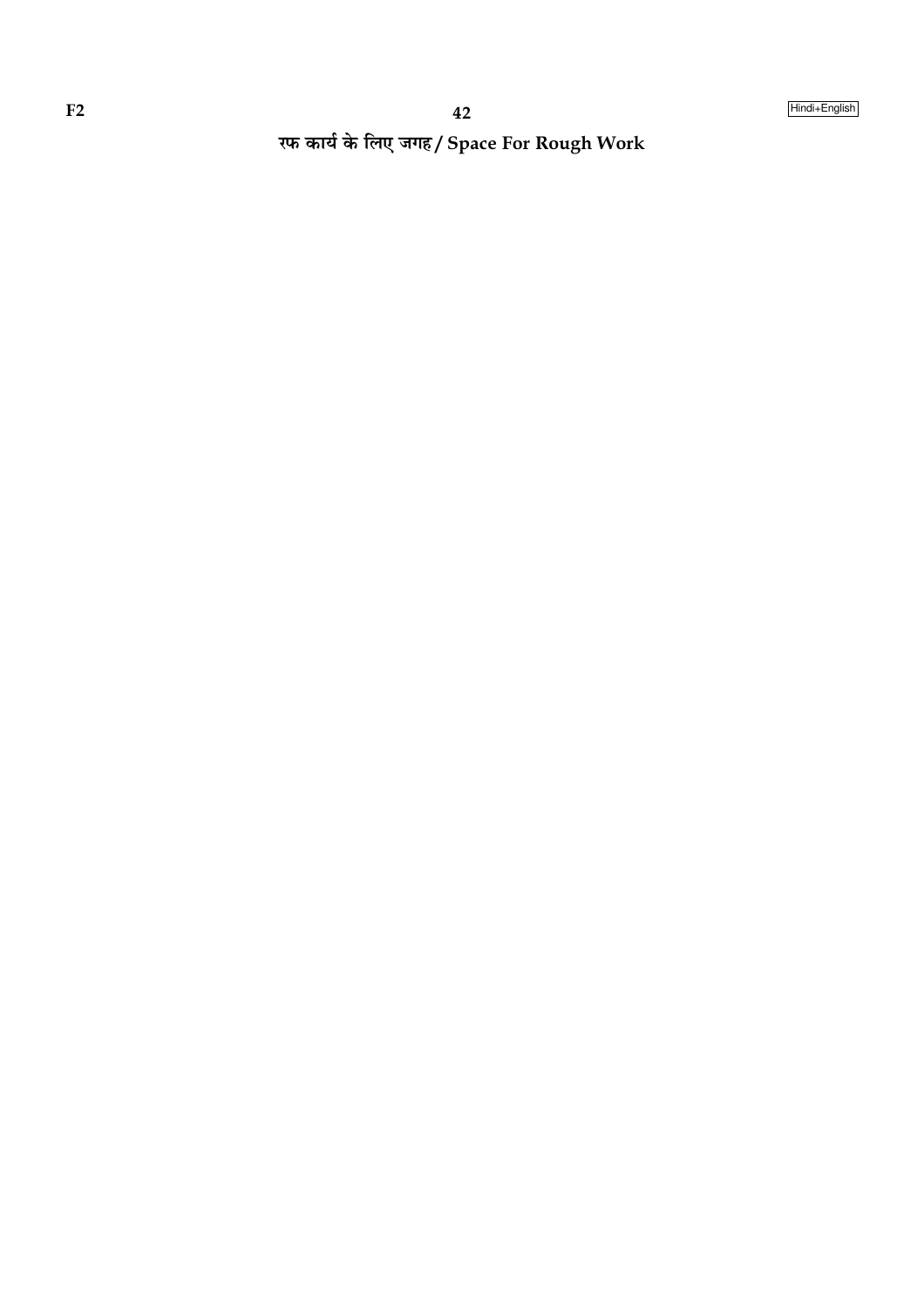रफ कार्य के लिए जगह/ Space For Rough Work